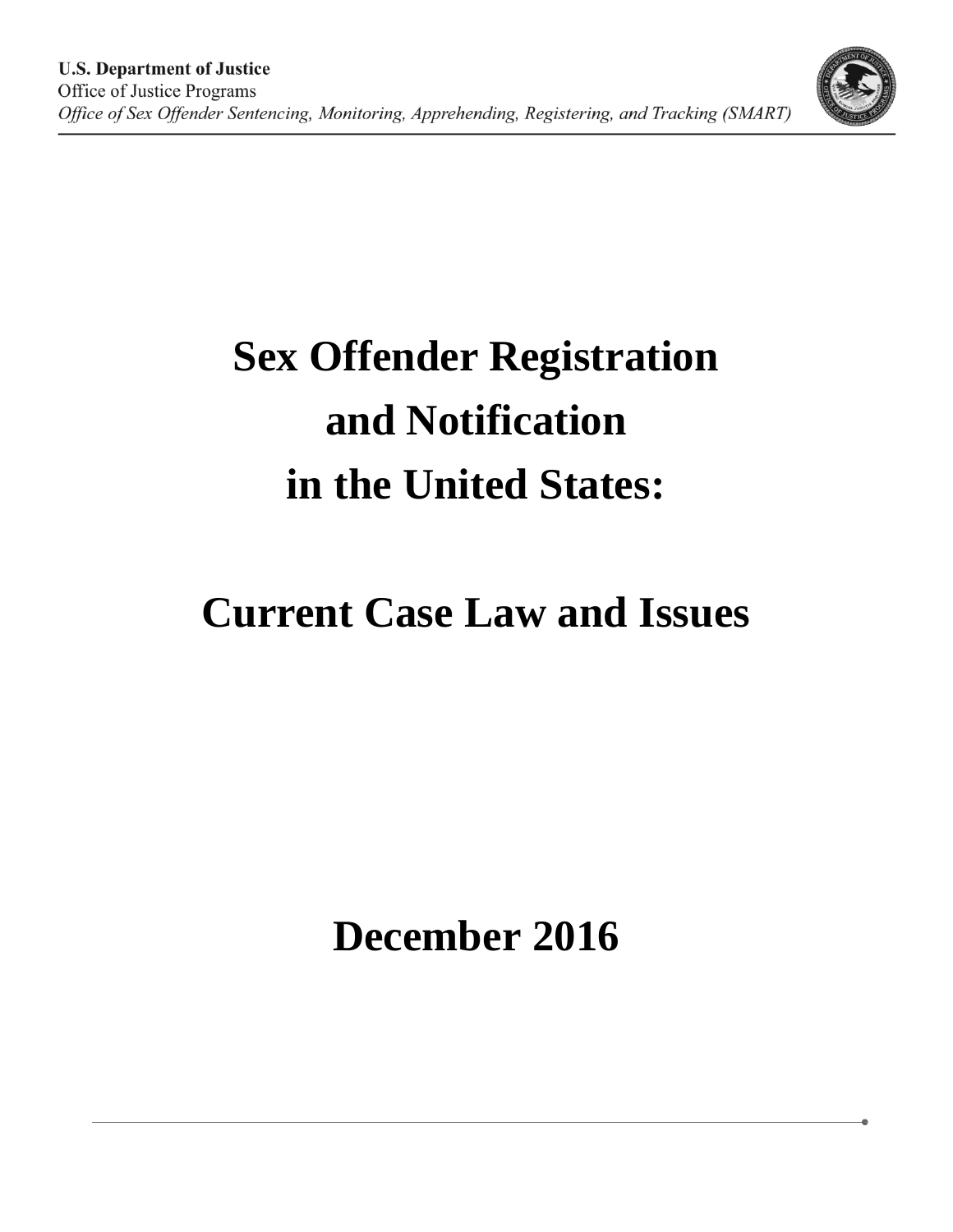# **Table of Contents**

| I. |  |
|----|--|
|    |  |
|    |  |
|    |  |
|    |  |
|    |  |
|    |  |
|    |  |
|    |  |
|    |  |
|    |  |
|    |  |
|    |  |
|    |  |
|    |  |
|    |  |
|    |  |
|    |  |
|    |  |
|    |  |
|    |  |
|    |  |
|    |  |
|    |  |
|    |  |
|    |  |
|    |  |
|    |  |
|    |  |
|    |  |
|    |  |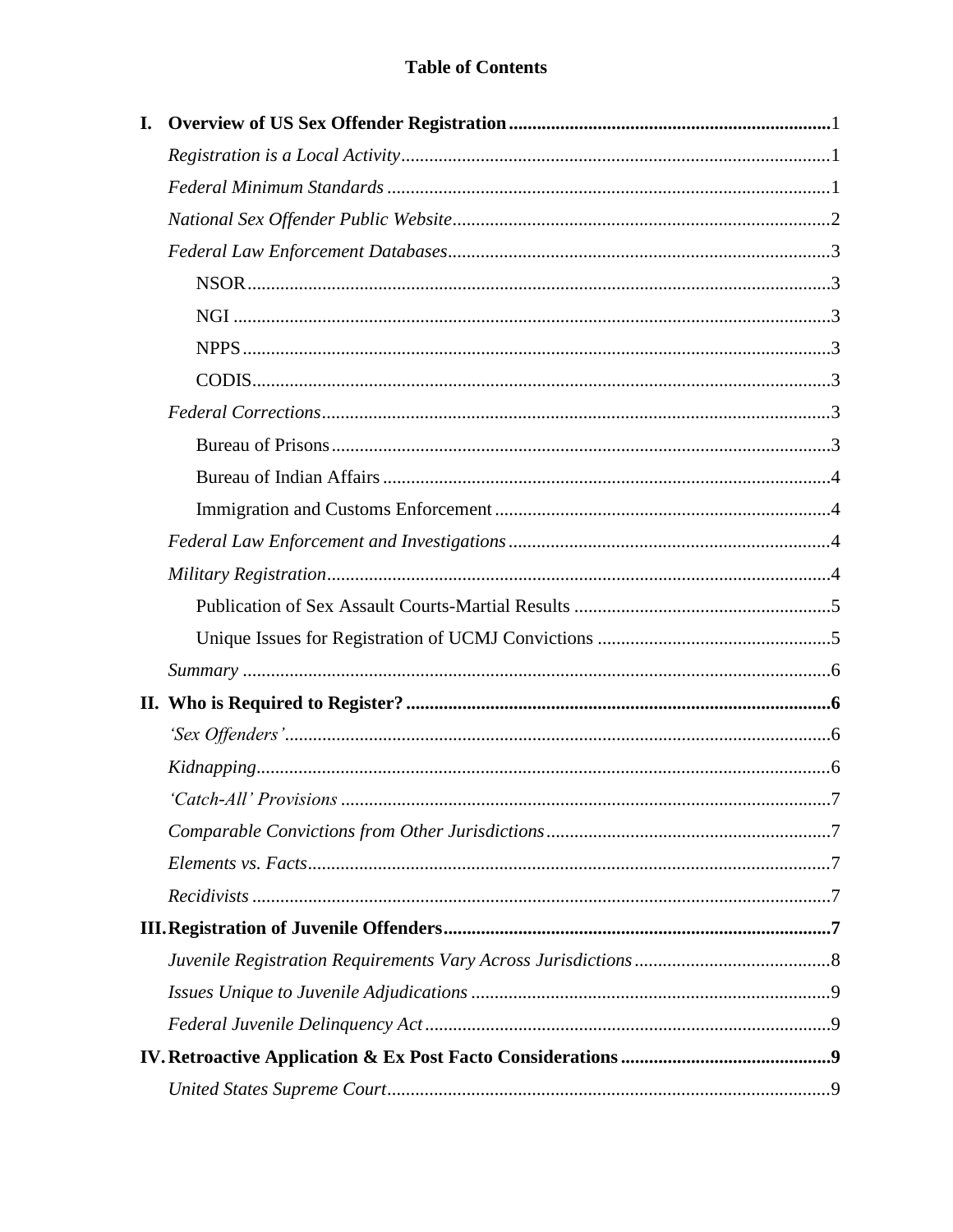| VI. |                                                                 |
|-----|-----------------------------------------------------------------|
|     |                                                                 |
|     |                                                                 |
|     |                                                                 |
|     |                                                                 |
|     |                                                                 |
|     |                                                                 |
|     |                                                                 |
| IX. | Sex Offender Registration and Notification in Indian Country 14 |
|     |                                                                 |
|     |                                                                 |
|     |                                                                 |
|     |                                                                 |
|     |                                                                 |
|     |                                                                 |
|     |                                                                 |
|     |                                                                 |
|     |                                                                 |
|     |                                                                 |
|     |                                                                 |
|     |                                                                 |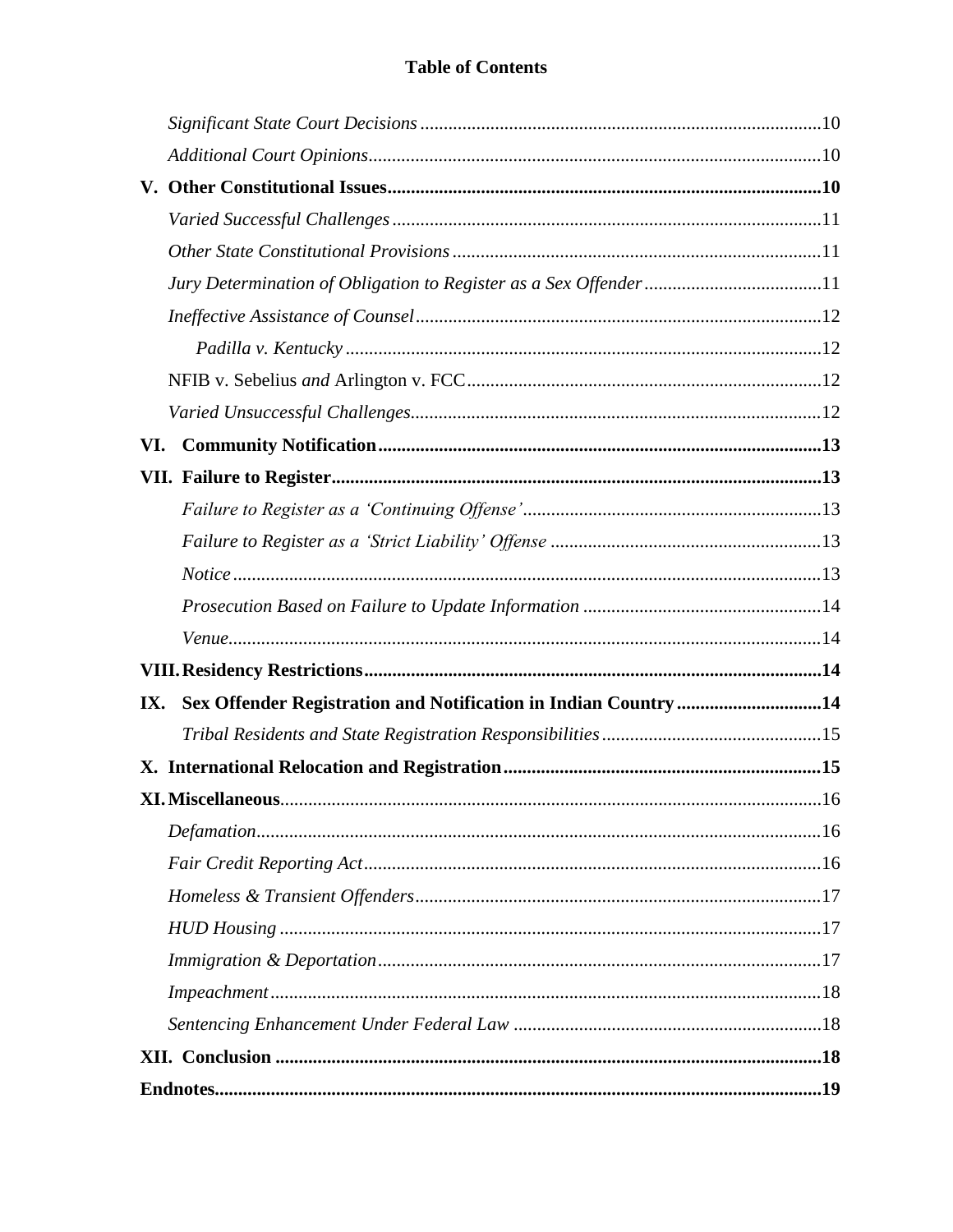The Department of Justice makes no claims, promises, or guarantees about the accuracy, completeness, or adequacy of the contents of this update, and expressly disclaims liability for errors and omissions in the contents of this update. The information appearing in this update is for general informational purposes only and is not intended to provide legal advice to any individual or entity. We urge you to consult with your own legal advisor before taking any action based on information appearing in this update.

#### **I. Overview of US Sex Offender Registration**

Sex offender registration and notification systems have been established within the United States in a variety of ways. There are a number of resources which are referred to, loosely, as 'sex offender registries.' For the purposes of clarification, we start this summary with an outline of those systems.

#### *Registration is a Local Activity*

In the United States, sex offender registration is conducted at the local level. The federal government does not have a comprehensive system for directly registering sex offenders. Generally speaking, sex offenders in the United States<sup>1</sup> are required to register with law enforcement in each state, locality, territory, or tribe within which they reside, work, or attend school.<sup>2</sup>

Each state has its own distinct sex offender registration and notification system. The District of Columbia, the five principal U.S. territories, and over 100 federally-recognized Indian Tribes have their own sex offender registration and notification systems, as well.<sup>3</sup> Every one of these systems has its own nuances and distinct features. Every jurisdiction (meaning each state, territory, or tribe) makes its own determinations about who will be required to register, what information those offenders must provide, which offenders will be posted on the jurisdiction's public registry website, and so forth.

Even though sex offender registration itself is generally not directly administered by the federal government, the federal government is involved in sex offender registration and notification in a number of meaningful ways.<sup>4</sup>

#### *Federal Minimum Standards*

Over the last two decades Congress has enacted various measures setting 'minimum standards' for jurisdictions to implement in their sex offender registration or notification systems.<sup>5</sup> The first of these was passed in 1994 and is commonly referred to as the 'Wetterling Act.' This Act established a set of minimum standards for registration systems for the states.<sup>6</sup> Two years later, in 1996, 'Megan's Law' was passed as a set of minimum standards for community notification.<sup>7</sup> The most recent set of standards can be found in the Sex Offender Registration and Notification Act (SORNA), which was passed in 2006.<sup>8</sup> SORNA currently governs the federal minimum standards for sex offender registration and notification systems.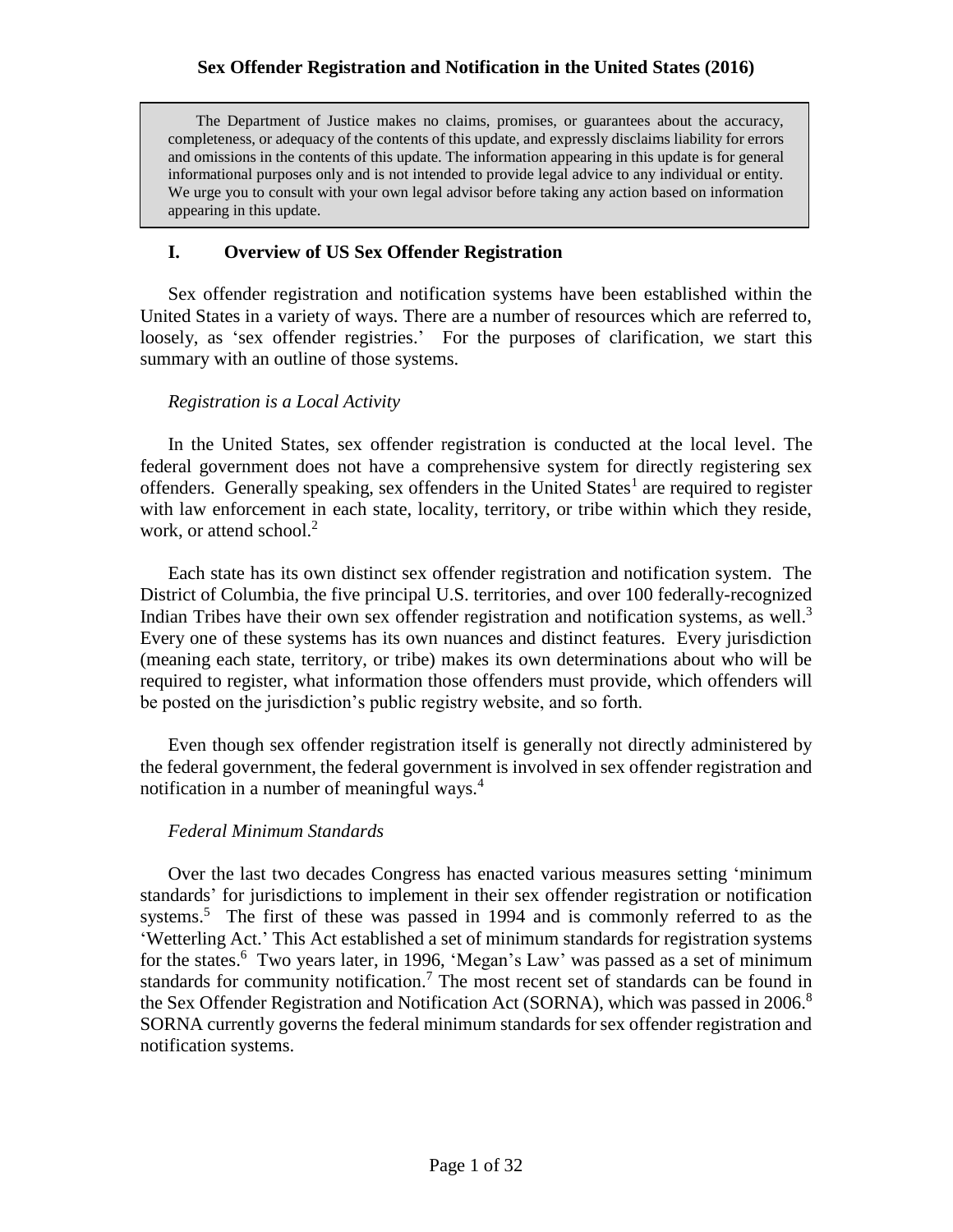If a state, tribe, or territory chooses to refrain from substantially implementing SORNA's standards, the jurisdiction risks losing 10 percent of its Edward R. Byrne Justice Assistance Grant (Byrne JAG) funds.<sup>9</sup> As of September 15, 2016, 17 states, 3 territories, and over 100 federally-recognized Indian Tribes have substantially implemented  $SORNA<sup>10</sup>$  It is important to note that there are still variations in the registration and notification laws among jurisdictions that have substantially implemented SORNA.<sup>11</sup> Practitioners are advised to become familiar with the specific registration and notification systems in any and all jurisdictions within which they will be working.

#### *National Sex Offender Public Website*

The National Sex Offender Public Website (NSOPW), located at www.nsopw.gov, was created by the U.S. Department of Justice in 2005 and is administered by the Office of Sex Offender Sentencing, Monitoring, Apprehending, Registering and Tracking (SMART Office).<sup>12</sup> NSOPW works much like a search engine: jurisdictions that have their own public sex offender registry websites connect to NSOPW by way of a web service or automated upload to enable NSOPW to conduct queries against the jurisdictions' websites. Only information that is publicly disclosed on a jurisdiction's own public sex offender registry website will be displayed in NSOPW's search results, and only the jurisdiction's registry website page will be displayed on the results page of NSOPW. The Department of Justice does not administer any of the registration information that is searched whenever a query is made through NSOPW, and only ensures that the information that is available on jurisdictional websites can be queried through NSOPW.<sup>13</sup>

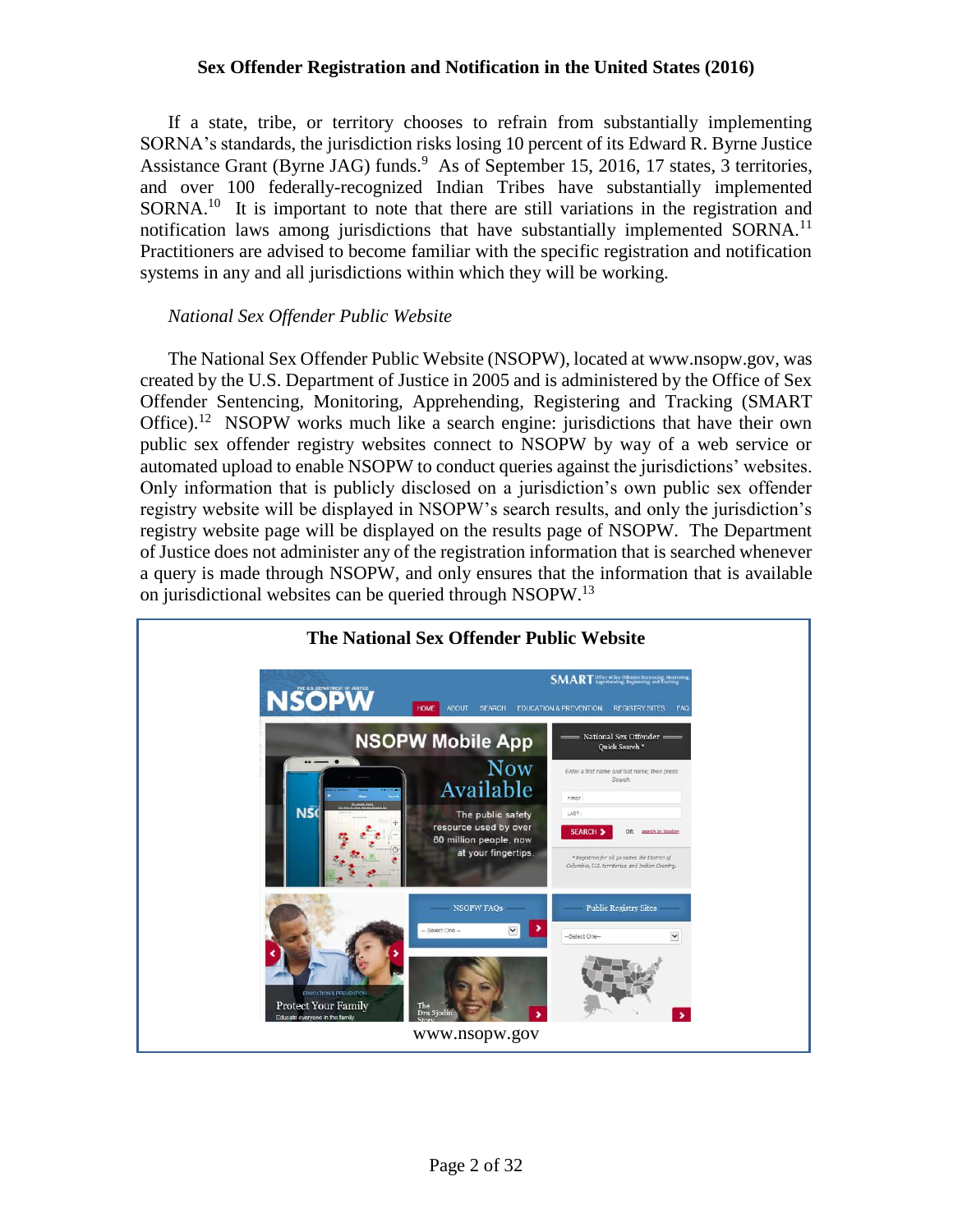# *Federal Law Enforcement Databases*

Federal databases are utilized by law enforcement across the country to access accurate information about registered sex offenders. Registering agencies and other units of state and local law enforcement submit the information necessary to populate these databases: $14$ 

- 1. NSOR: The National Sex Offender Registry (NSOR) is a law-enforcement only database that is a file of the National Crime Information Center (NCIC) database managed by the Federal Bureau of Investigation (FBI) Criminal Justice Information Services (CJIS) division. It was created in the late 1990s to store data on every registered sex offender in the United States, and to provide access to that data to law enforcement nationwide.<sup>15</sup>
- 2. NGI: The Next Generation Identification (NGI) system officially replaced the legacy fingerprint database at the FBI (IAFIS) in October of 2014.<sup>16</sup> NGI fingerprint records are linked to the offender's corresponding NSOR record at CJIS.
- 3. NPPS: The National Palm Print System (NPPS) is the database for palm prints housed with the FBI.
- 4. CODIS: The Combined DNA Index System (CODIS) is the national DNA database administered by the FBI.

SORNA requires that jurisdictions submit registration information about their registered sex offenders to NSOR, and ensure that offenders' fingerprints have been submitted to NGI, palm prints to NPPS, and DNA profiles to CODIS.<sup>17</sup>

# *Federal Corrections*

Part of the federal government's involvement with sex offenders who are required to register concerns the handling of those offenders as they are housed and subsequently discharged from federal correctional institutions. In particular, concerns have been raised about notifying local law enforcement when a sex offender is released from federal custody. Issues specific to military detention are discussed separately in the section on military registration, below.

#### 1. Bureau of Prisons

The Bureau of Prisons (BOP) does not register sex offenders prior to their release from incarceration, as registration is primarily a state function. However, 18 U.S.C. § 4042(c) requires that BOP or a federal probation officer provide notice to the chief law enforcement officer and registration officials of any state, tribe, or local jurisdiction whenever a federal prisoner required to register under SORNA is released from custody.<sup>18</sup> In May of 2014, moreover, BOP issued new guidelines governing its release of sex offenders.<sup>19</sup>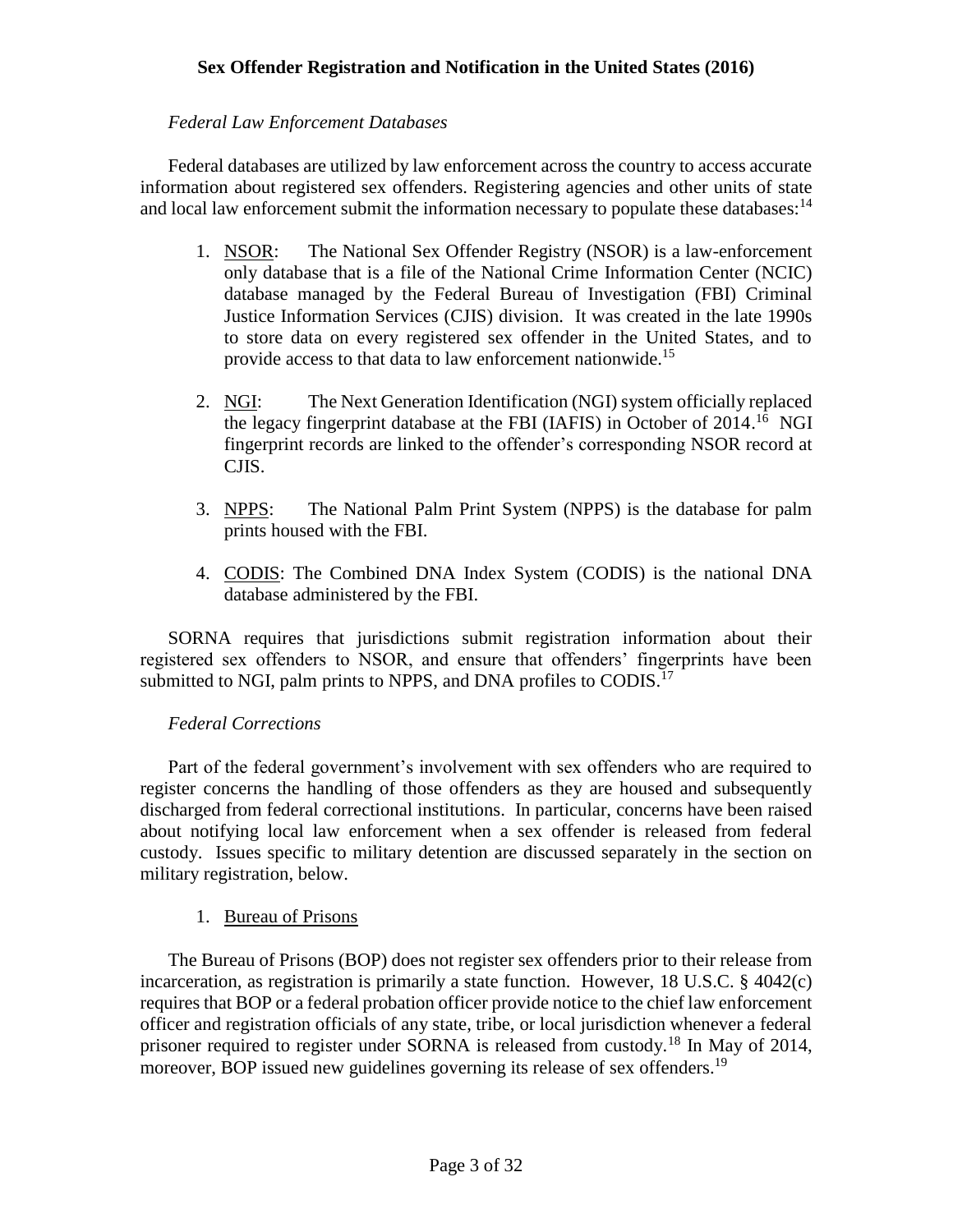#### 2. Bureau of Indian Affairs

The Bureau of Indian Affairs (BIA) operates approximately 24 Detention Centers.<sup>20</sup> However, because BIA is an agency of the Department of the Interior, it is not governed by the terms of 18 U.S.C.  $\S$  4042(c). There are no generally applicable statutory or administrative requirements for BIA-operated Detention Centers to provide notice to local law enforcement when a sex offender is released from custody. In practice, offenders in BIA facilities generally are not registered prior to their release from incarceration.

#### 3. Immigration and Customs Enforcement

The Department of Homeland Security's (DHS) Immigration and Customs Enforcement (ICE) Enforcement and Removal Operations (ERO) is generally responsible for detaining and deporting undocumented individuals who are present within the United States. As of September 2012, five percent of the nearly 60,000 aliens under an 'Order of Supervision' in the community after being released from detention and pending deportation actions had been previously convicted of a sex offense.<sup>21</sup> ICE-ERO has previously been faulted for having no regular method of notifying local law enforcement when a sex offender, or any offender, is released from ICE-ERO custody.<sup>22</sup> However, in 2015 DHS put forward a rule amending their Privacy Act provisions to permit the transfer of information from DHS to any sex offender registration agency about an offender who is released from DHS custody or removed from the United States.<sup>23</sup> Like the Bureau of Prisons and BIA detention facilities, offenders are not registered prior to their release from ICE custody.

#### *Federal Law Enforcement and Investigations*

SORNA designated the United States Marshals Service (USMS) as the lead agency in investigations of suspected violations of the federal law regarding failure to register as a sex offender, which is found at 18 U.S.C. § 2250. In order to further their investigative capacity, the USMS established the National Sex Offender Targeting Center (NSOTC) in 2009. 24

#### *Military Registration*

If a person resides, works, or attends school on a military base, depending on the source and manner of obtaining the land held by the federal government on which the base is located, a state might have no jurisdiction at all over matters occurring thereon. In other words, the base may be a 'federal enclave' where only federal law applies.<sup>25</sup> Because of that, in some locations there may be sex offenders present on military bases who are not required to register with the state because they live, work and attend school solely on land considered to be a federal enclave.

In 2013, Congress enacted a provision that prohibits any person convicted of a felony sex offense from enlisting or being commissioned as an officer in the Armed Forces.<sup>26</sup> In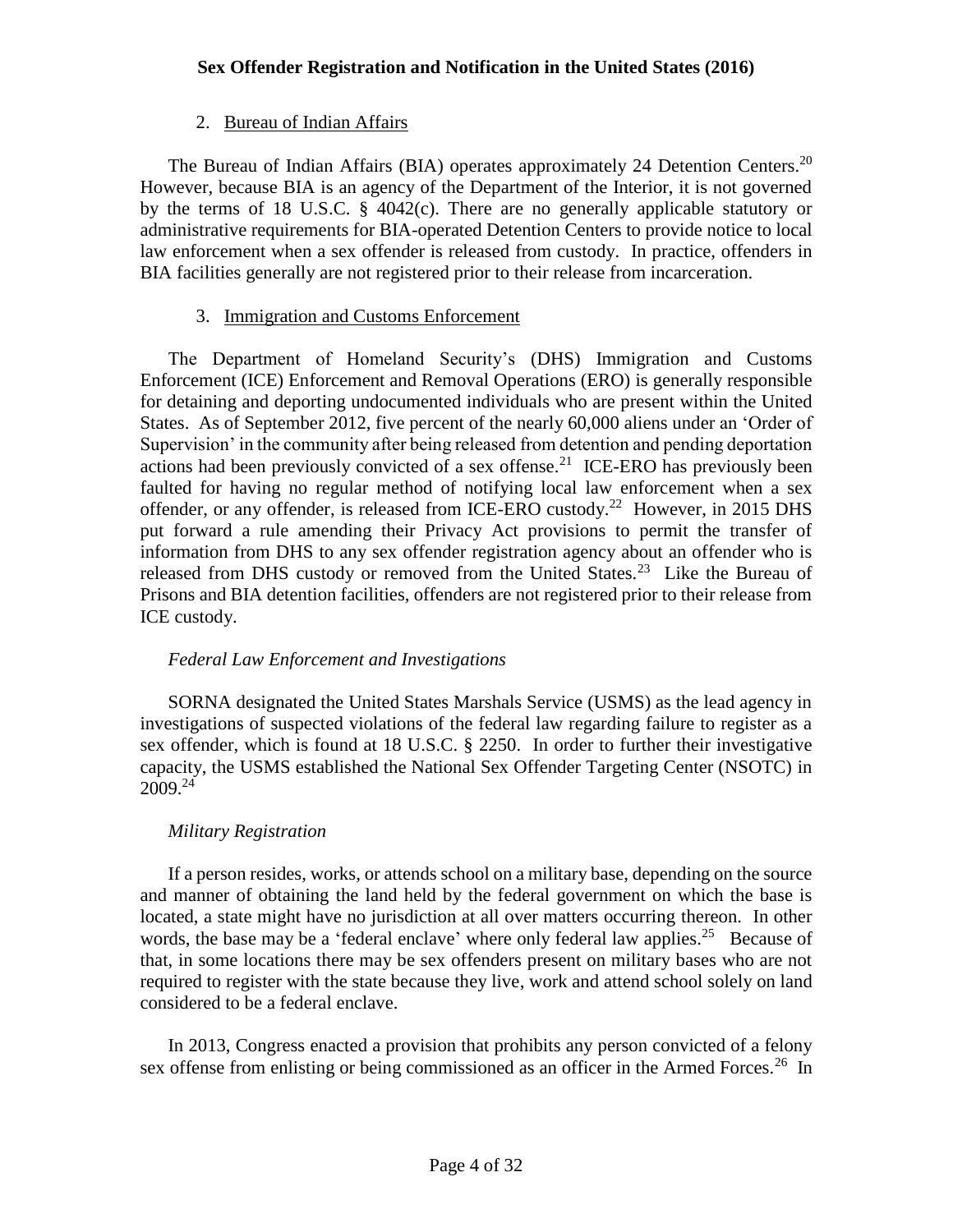August 2014, the Inspector General of the Department of Defense (DoD) issued a report regarding DoD's compliance with SORNA.<sup>27</sup>

Prior to 2015, there had been no provision of federal law (since the passage of SORNA) which generally enabled or permitted federal authorities to register sex offenders such that the information from those registrations would be connected to any national databases. In May 2015, Congress amended SORNA to require DoD to provide information to NSOR and NSOPW on any sex offender who is adjudged by courts-martial or released from a military corrections facility.<sup>28</sup> In November 2016, DoD issued an Instruction establishing policies for the "identification, notification, monitoring, and tracking of DoD-affiliated personnel" who are registered sex offenders.<sup>29</sup>

Certain components of the Department of Defense have also adopted policies and procedures to independently track and monitor sex offenders who are either active duty members, civilian employees, contractors, or dependents of active duty members located on U.S. military installations at home and abroad.<sup>30</sup> For example, the Department of the Army now requires all sex offenders who reside or are employed on an Army installation (including those outside of the continental United States) to register with the installation Provost Marshal.<sup>31</sup>

Offenders convicted by military tribunals of registerable sex offenses are required under SORNA to register with any jurisdiction where they live, work or go to school, subject to the limitations described above.<sup>32</sup> Through a series of statutory and administrative cross-references, SORNA requires that persons register as a sex offender whenever they have been convicted of a UCMJ offense listed in Department of Defense Instruction 1325.07, which was revised in  $2013^{33}$ 

# 1. Publication of Sex Assault Courts-Martial Results

The U.S. Marine Corps, Navy, and Air Force have all started to publicly disclose information about convictions for sex offenses, although such disclosures are not occurring on NSOPW at the present time.<sup>34</sup> While it does not make available a universal list of sexual assault Courts-Martial, in 2013, the Army issued a directive to initiate discharge proceedings against any active duty convicted sex offender.<sup>35</sup>

#### 2. Unique Issues for Registration of UCMJ Convictions

Given the unique structure of the military justice system, certain issues arise that are distinct from those in civilian courts. For example, a state-level requirement to register based on a conviction of a sex offense in 'federal court' was held to also include a courtmartial from a military court.<sup>36</sup> In at least one state, an offender convicted under article 134 of the UCMJ for an offense relating to child pornography was required to register because the offense of conviction was determined to be a "like violation" to a state offense.<sup>37</sup>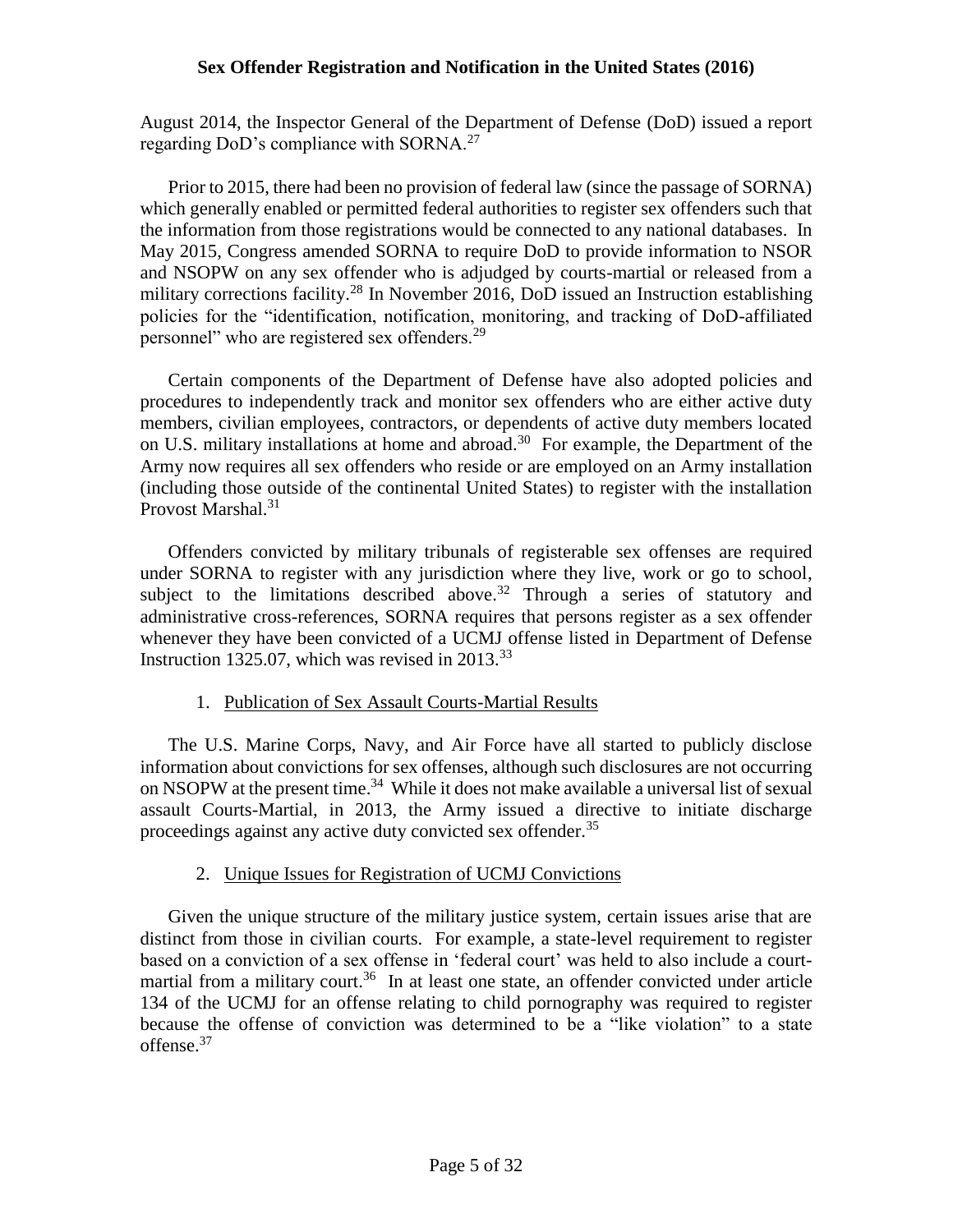#### *Summary*

This hybrid framework of state, territorial, tribal, local, military, and federal laws and policies is the context in which the case law regarding sex offender registration and notification has developed. The summary which follows intentionally avoids any lengthy discussion of the legal issues and case law surrounding prosecutions under 18 U.S.C. § 2250, the federal failure to register statute. That topic is worthy of its own guide, and is largely beyond the intended scope of this summary.

#### **II. Who is Required to Register?**

Nearly all registration requirements in the United States are initially triggered by a conviction for a criminal offense. $38$  Most jurisdictions limit their registration and notification systems to persons convicted of sex offenses and non-parental kidnapping of a minor. Some states also include other violent or dangerous offenders in their registration and notification system.<sup>39</sup>

#### *'Sex Offenders'*

Federal courts have interpreted SORNA as directly imposing a duty on a person to attempt to register if they meet the federal definition of 'sex offender'.<sup>40</sup> SORNA's standards call for jurisdictions to register all persons who have been convicted of a tribal, territory, military, federal, or state sex offense.<sup>41</sup> In addition, certain foreign sex offense convictions will also trigger a registration requirement under  $SORNA<sup>42</sup>$  Generally speaking, however, in practice a jurisdiction will not register an offender unless *that jurisdiction's laws* require that the offender be registered.<sup>43</sup> However, at least one state has concluded that if a person has *ever* been required to register as a sex offender pursuant to federal law, that person is required to register in the state.<sup>44</sup> In addition, at least one state will impose the registration requirements of the *originating* state, even if the new state's requirements are less stringent.<sup>45</sup>

# *Kidnapping*

The inclusion of kidnapping offenses in sex offender registration systems is a legacy of the federal standards discussed above; these offenses have been retained as registerable since the passage of the first federal legislation regarding sex offender registration in 1994. Inclusion of kidnapping offenses in a jurisdiction's sex offender registry has been largely upheld by the courts.  $46$ 

#### *'Catch-All' Provisions*

When jurisdictions specifically outline the offenses that require registration, there is little question as to who is required to register. Most jurisdictions, however, also include 'catch-all' provisions which, in varying forms, generally require any person convicted of an offense which is 'by its nature a sex offense' to register as well. One court recently concluded that the state need only prove by 'clear and convincing' evidence that an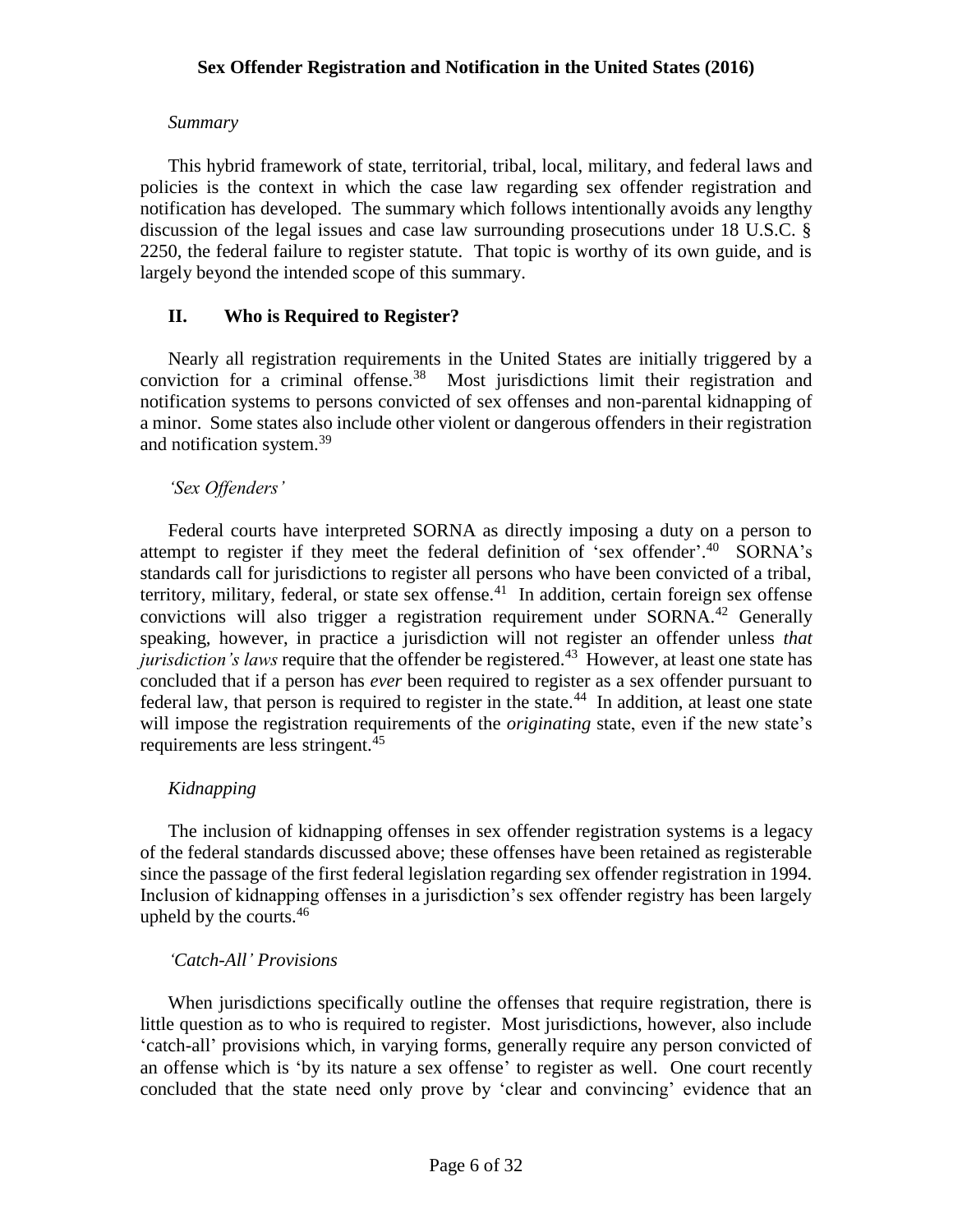offender engaged in sexual contact in order to qualify under its catch-all registration provision,<sup>47</sup> while another held that such proof must meet the 'beyond a reasonable doubt' standard. $48$ 

#### *Comparable Convictions from Other Jurisdictions*

A more difficult situation arises when a convicted sex offender moves from one jurisdiction to another, and the new jurisdiction has to make a determination as to whether the person is required to register there. When a person has an out-of-state conviction, most jurisdictions require registration for any offense which is 'comparable,' 'similar,' or 'substantially similar' to one or more of the receiving jurisdiction's registerable offenses.<sup>49</sup> When a state's registration system treats persons convicted of in-state offenses differently from those convicted out-of-state, equal protection problems may arise.<sup>50</sup> On occasion, offenders have had their convictions expunged, but still might face registration requirements in other states. At least one state has issued an Attorney General opinion determining that "out-of-state offenders whose convictions have been expunged must register...if they were required to register" in another jurisdiction as a sex offender.<sup>51</sup>

#### *Elements vs. Facts*

Making the determination as to whether an offense fits under one of these 'catch-all' or 'comparable' provisions has led to a great deal of litigation.<sup>52</sup> Some jurisdictions look at just the elements of the offense of conviction, while others will also look at the facts underlying the conviction.<sup>53</sup> Often, courts take an expansive view of which offenses will trigger registration requirements; though sometimes, the approach can be quite narrow.<sup>54</sup>

# *Recidivists*

In many states, as under SORNA's requirements, an offender who has been convicted of more than one sex offense is subject to heightened registration requirements. One court has held that the two (or more) offenses *do not* need to arise out of separate proceedings in order to trigger these increased requirements.<sup>55</sup>

# **III. Registration of Juvenile Offenders**

State juvenile justice systems within the United States have handled juvenile sex offender registration in different ways. For example, at the time of SORNA's passage, 36 states required certain juveniles adjudicated delinquent of sex offenses to register as sex offenders, while the remainder did not require any such juveniles to register. SORNA's minimum standards do require registration for certain juvenile offenders adjudicated delinquent of serious sex offenses.<sup>56</sup> Moreover, SORNA does *not* require jurisdictions to disclose information about juveniles adjudicated delinquent on their public registry websites.<sup>57</sup>

On August 1, 2016, the Juvenile Supplemental Guidelines were published in the Federal Register.<sup>58</sup> In the event that a jurisdiction does not exactly conform with the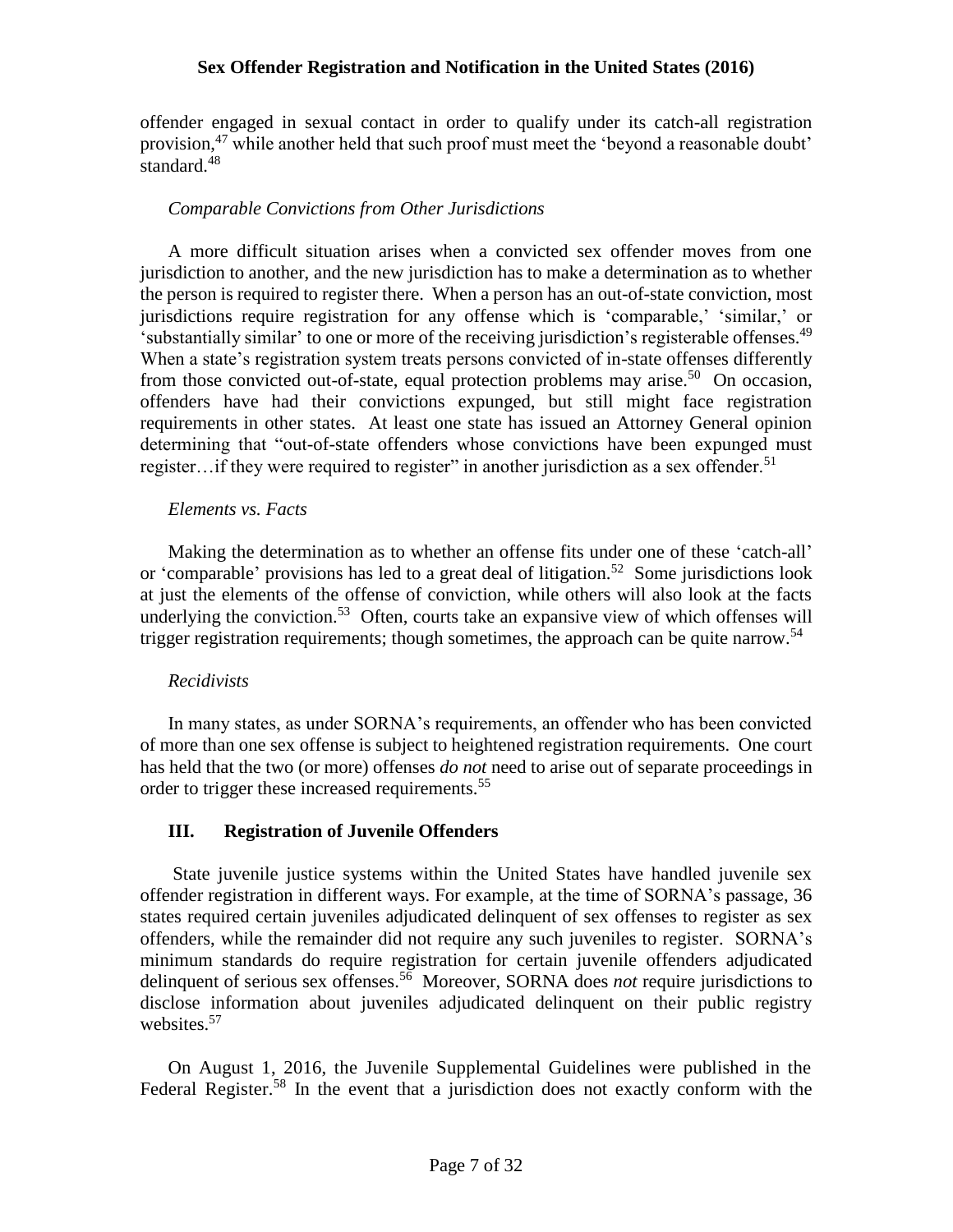juvenile registration requirements under SORNA, the Juvenile Supplemental Guidelines permit the SMART Office to expand its inquiry in the process of making a determination as to whether a jurisdiction has substantially implemented SORNA's juvenile registration provisions. Specifically, the Juvenile Supplemental Guidelines allow the SMART Office to review the following:

- (i) Policies and practices to prosecute as adults juveniles who commit serious sex offenses;
- (ii) Policies and practices to register juveniles adjudicated delinquent for serious sex offenses; and
- (iii) Other policies and practices to identify, track, monitor, or manage juveniles adjudicated delinquent for serious sex offenses who are in the community and to ensure that the records of their identities and sex offenses are available as needed for public safety purposes.<sup>59</sup>

#### *Juvenile Registration Requirements Vary Across Jurisdictions*

Despite SORNA's requirement that juveniles adjudicated delinquent of certain offenses register as a sex offender, the implementation of this provision varies across jurisdictions.<sup>60</sup> Some jurisdictions do not register any juveniles at all; some limit the ages of the offenders who might be registered; some limit the offenses for which they might be registered; and others limit the duration, frequency, or public availability of registration information.<sup>61</sup> Some jurisdictions have mandatory registration provisions for certain juveniles, some are discretionary, and some have a hybrid approach.<sup>62</sup> At least one jurisdiction required a person who committed an offense at age 12 – who would *not* have been required to register under SORNA had an adjudication occurred at the time of the offense – to register as an adult because the conviction for that offense did not occur until after the individual was 18 years of age.<sup>63</sup>

As with adult registration requirements, registration requirements for juveniles are generally triggered by the equivalent of a conviction for a sex offense in juvenile court, which is typically referred to as an 'adjudication of delinquency.' Most jurisdictions mandate registration for juveniles transferred and convicted for sex offenses in adult court. In addition, one federal circuit court has held that a person previously adjudicated delinquent of a SORNA-registerable offense in state court can be ordered to register as a sex offender as a mandatory condition of probation for a subsequent, unrelated federal conviction.<sup>64</sup>

Because of the varying nature of juvenile justice systems across jurisdictions, problems often arise when a juvenile is adjudicated delinquent in one jurisdiction and then moves to another.<sup>65</sup> Many of those issues mimic the issues discussed above regarding adult offenders.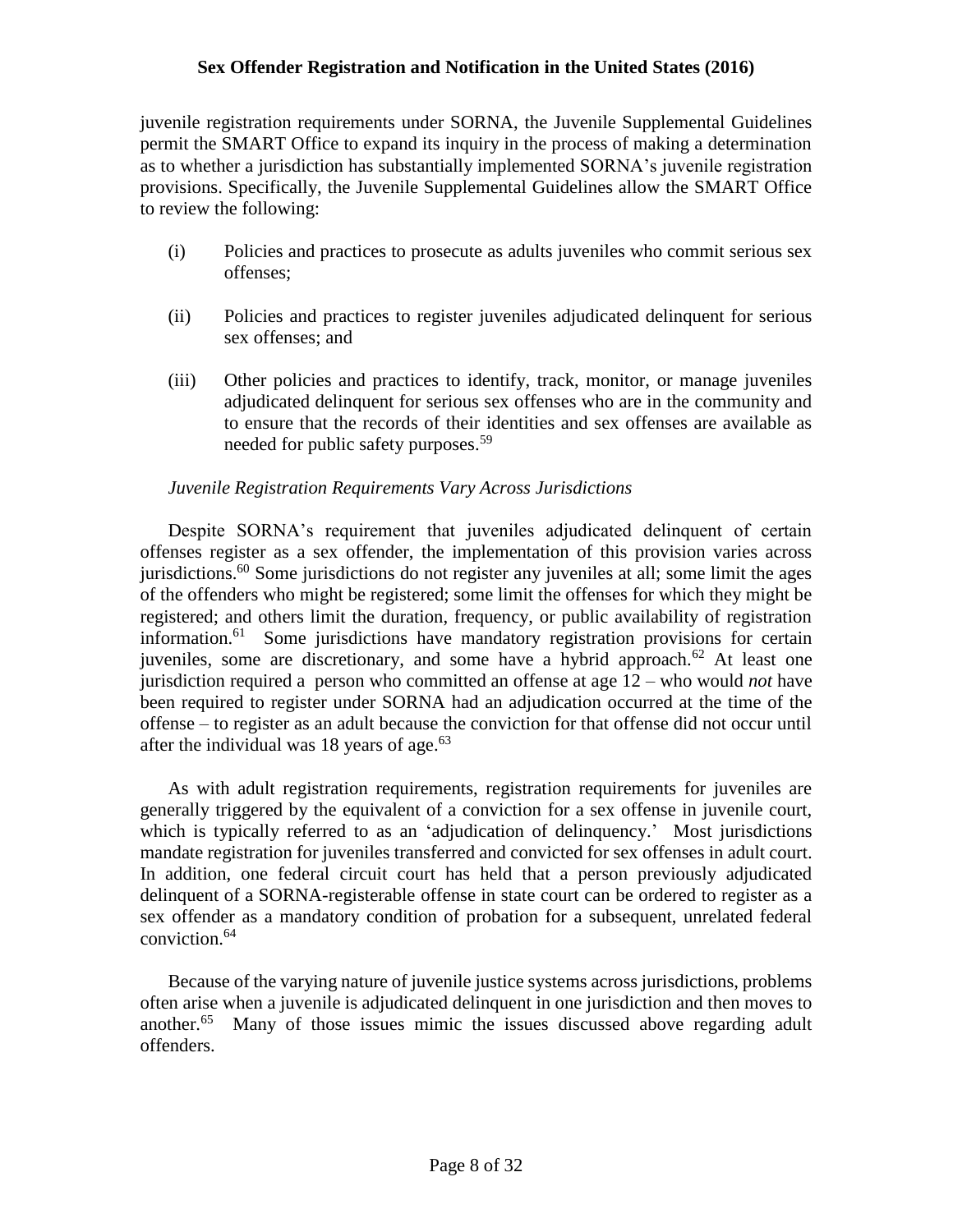#### *Issues Unique to Juvenile Adjudications*

There are some issues unique to juvenile court cases. When a jurisdiction requires that juveniles be subjected to registration requirements more onerous than those imposed on adults convicted of the same offense, equal protection issues exist.<sup>66</sup> In two states, the automatic lifetime registration requirement as applied to adjudicated juveniles was held to unconstitutionally violate due process and, in one of those states, the prohibition against cruel and unusual punishment.<sup>67</sup> However, when a juvenile court judge refuses to order a juvenile to register, as required by statute, a writ of mandamus may be successfully pursued by the state.<sup>68</sup>

#### *Federal Juvenile Delinquency Act*

There are particular issues which arise when a person is ordered to register by a federal court because of a federal adjudication of delinquency for a sex offense.<sup>69</sup> In particular, multiple courts have held that it is *not* a contravention of the Federal Juvenile Delinquency Act confidentiality provisions to require such individuals to register as a sex offender.<sup>70</sup>

#### **IV. Retroactive Application & Ex Post Facto Considerations**

One of the first issues to be litigated as sex offender registration systems were established across the country was whether or not an offender who had been convicted prior to the passage of the laws requiring registration could be required to register.<sup>71</sup> Numerous challenges to the retroactive application of registration laws were heard throughout the 1990s and 2000s.

#### *United States Supreme Court*

In 2003, the United States Supreme Court seemingly settled the issue in the case of *Smith v. Doe, a challenge from a sex offender in the State of Alaska who argued that the* imposition of registration requirements on him violated the Ex Post Facto clause of the Constitution.<sup>72</sup> The Court held that registration and notification—under the specific facts of that case—were not punitive, and could, therefore, be retroactively imposed as regulatory actions.<sup>73</sup>

While the issue was settled for a time, subsequent litigation has ensued based on increased sex offender registration and notification requirements in many jurisdictions since the *Doe* decision. <sup>74</sup> A recent Sixth Circuit case held that Michigan's SORNAimplementing law was 'punitive' and therefore could not be applied retroactively.<sup>75</sup> In a series of recent cases interpreting 18 U.S.C. § 2250, the Supreme Court has declined to take a fresh look at any Ex Post Facto implications raised by the increasing requirements which have been placed on registered sex offenders over the last 13 years.<sup>76</sup>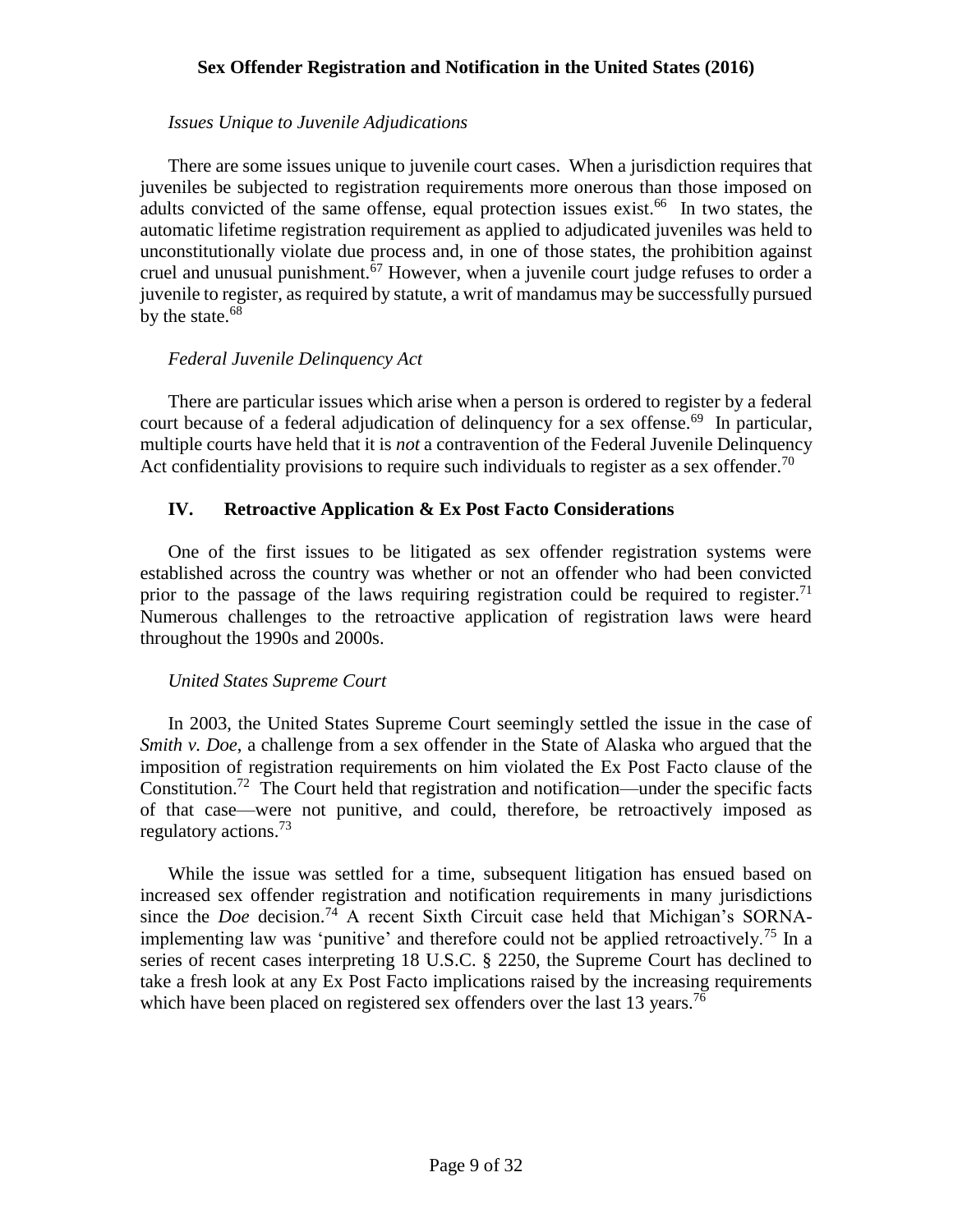#### *Significant State Court Decisions*

There have been seven state supreme courts in recent years that have held that the retroactive application of their sex offender registration and notification laws violate their respective state constitutions.<sup>77</sup> Other state courts have found issues with the retroactive application of their sex offender registration laws in less sweeping fashion.<sup>78</sup> In addition, in 2016, an unusual series of cases in Kansas first held that the state's registration system was punitive in effect—and thus retroactive application was unconstitutional—then overturned that decision.<sup>79</sup> Conversely, however, many courts continue to stand by the reasoning of the *Smith v. Doe* case in continuing to affirm the retroactive application of sex offender registration laws.<sup>80</sup> For example, at least one state that has found an Ex Post Facto violation as applied to its own offenders does not apply to persons convicted in another state who then relocate. $81$ 

Some courts require the specific performance of a plea agreement or court order when sex offender registration was *not* specifically ordered by the sentencing court, was bargained away as part of plea negotiations, or when an offender was given a specific classification or tier at sentencing.  $82$  However, many states continue to permit registration and notification under such circumstances. For example, California held that a defendant was properly subjected to community notification in 2004 even though he had entered a plea agreement in 1991 which was silent on the issue.<sup>83</sup>

#### *Additional Court Opinions*

A review of pertinent federal and state case law reveals that, in one case, a federal court enjoined the enactment of Nevada's SORNA-implementing legislation based on Ex Post Facto concerns;<sup>84</sup> although the federal court injunction has since been lifted,  $85$  the state remains involved in litigation on the state level.<sup>86</sup> In Texas, a Writ of Mandamus was granted compelling the Department of Public Safety to comply with a court order to remove an offender from the registry. $87$  In other states, some offenders have been able to be removed from the registry when the statute is changed in a way which inures to their benefit,<sup>88</sup> but one court has held that increasing the penalties for a failure to register does not violate the Ex Post Facto clause.<sup>89</sup>

Massachusetts requires a due process hearing before any offender is ordered to comply with its full registration requirements, including those offenders convicted prior to the registration statute's effective date.<sup>90</sup> Applying community notification retroactively to Massachusetts' existing level two offenders was recently held to violate due process.<sup>91</sup>

# **V. Other Constitutional Issues**

As previously mentioned, nearly all persons required to register as sex offenders must do so because they have been convicted of a criminal offense. Accordingly, by the time a person is actually required to register, a number of constitutional protections have already been afforded—namely, those which inure to a defendant throughout the course of a criminal trial and sentencing.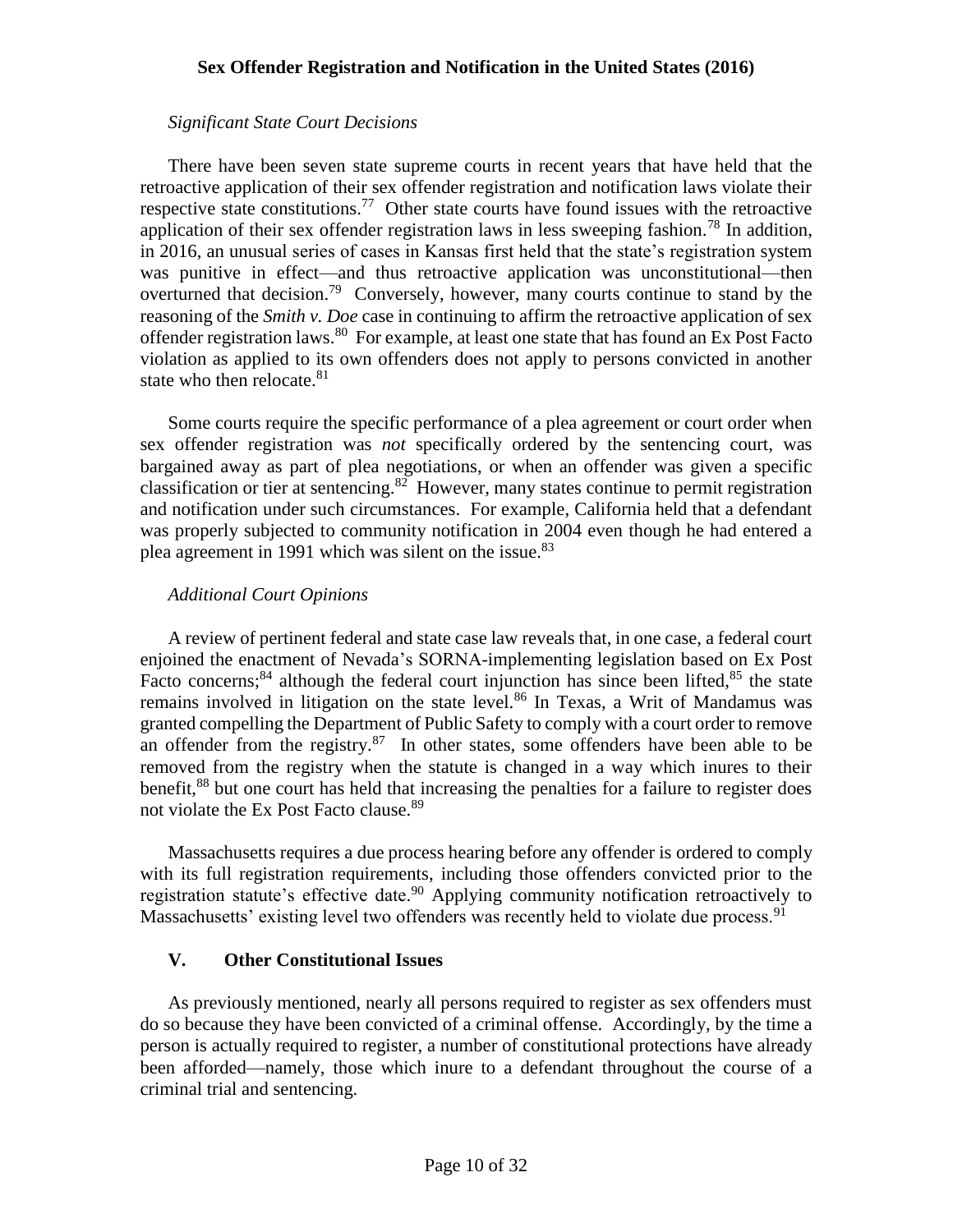#### *Varied Successful Challenges*

Although the vast majority of constitutional challenges to sex offender registration and notification requirements have been unsuccessful, there have been some notable decisions based on constitutional grounds. For example, in 2015 a successful challenge was made utilizing the Bill of Attainder clause under Article I, Section 9 of the U.S. Constitution.<sup>92</sup>

Other examples of successful challenges include opinions issued by state or federal courts which have held that: the collection of internet identifiers violates the First Amendment;<sup>93</sup> being ordered to register as a sex offender triggers the protections of procedural due process;<sup>94</sup> publishing information about an offender's "primary and secondary targets" violates due process;<sup>95</sup> being ordered to register as a parole condition violates due process when the underlying convictions are not sexual in nature;  $96$  requiring registration for a conviction for solicitation, and not prostitution, when each offense had the same elements, violates due process;  $97$  a 'three-strikes' sentence based on a failure to register conviction is cruel and unusual punishment;<sup>98</sup> mandatory life imprisonment for a second conviction of failure to register is cruel and unusual punishment;<sup>99</sup> and requiring an offender to continue to register when he had been convicted of having consensual sex with his 14-year old girlfriend (he was 18 at the time) and had his case successfully dismissed under a deferred disposition is cruel and unusual punishment.<sup>100</sup>

#### *Other State Constitutional Provisions*

In addition to the decisions above, there have been some notable cases regarding the interaction between SORNA and the existing registration and notification laws in a state: Missouri has held that SORNA preempts state law to the extent that any state constitutional concerns are not implicated; $^{101}$  and North Carolina concluded that SORNA is directly incorporated (in part) in to state law and that incorporation is not an unconstitutional delegation of legislative authority.<sup>102</sup> In addition, the Pennsylvania Supreme Court invalidated a portion of its sex offender registration law because it violated the 'single subject' rule of the Pennsylvania Constitution.<sup>103</sup>

# *Jury Determination of Obligation to Register as a Sex Offender*

There are a number of cases decided by the U.S. Supreme Court which do not directly address sex offender registration, yet continue to have a bearing on litigation in the field. For example, the case of *Apprendi v. New Jersey* has spawned a number of challenges to registration requirements; namely, contending that a jury should be required to determine whether an offender should be subject to the additional 'punishment' of sex offender registration.<sup>104</sup> The test as to whether sex offender registration constitutes 'punishment' is the same as that used to determine whether something is 'punitive' for purposes of an Ex Post Facto analysis as discussed above. To date, most challenges under *Apprendi* have been unsuccessful.<sup>105</sup>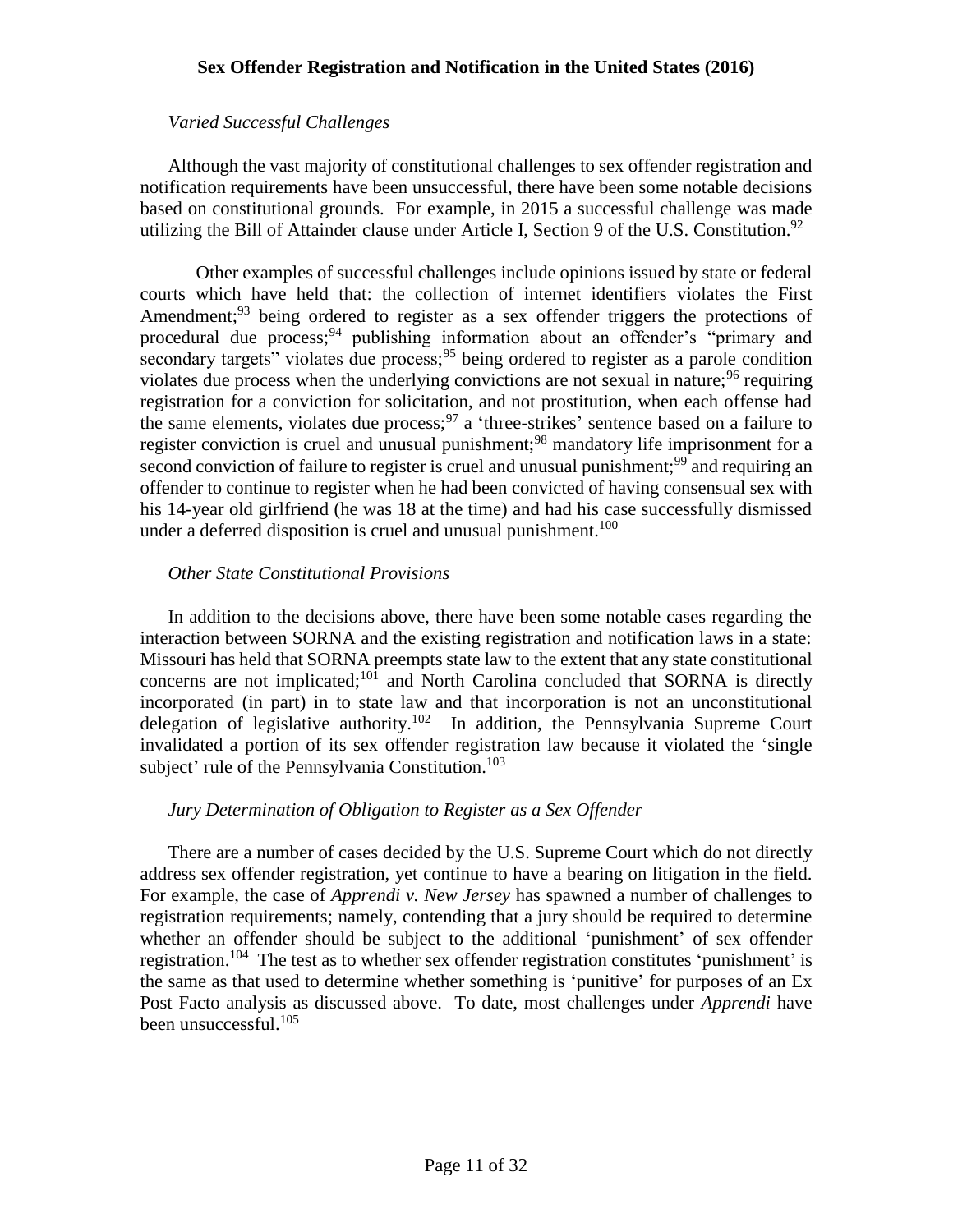#### *Ineffective Assistance of Counsel*

One frequent argument in failure to register cases is that the offender had ineffective assistance of counsel during the trial for the underlying sex offense, because counsel did not advise them that they would be required to register as a sex offender. Most of these cases have focused on sex offender registration as a 'collateral consequence'<sup>106</sup> of conviction; other cases involving whether a guilty plea is knowing, voluntary and intelligent have also discussed the issue.<sup>107</sup> Recently, though, at least one court has concluded that the heightened registration and notification requirements imposed on sex offenders has rendered any registration requirement a 'direct consequence', rather than a 'collateral consequence', of conviction.<sup>108</sup>

While most courts do not find any constitutional violation in these circumstances, one court held that an affirmative misrepresentation that an offender would not have to register as a sex offender is ineffective assistance of counsel;<sup>109</sup> another determined that incorrect advice to an offender regarding whether he would be required to register as a sex offender is ineffective assistance of counsel;  $110$  and a constitutional violation was found where counsel advised that an offender plead guilty to a charge of failure to register when the offender had never been convicted of an offense legally requiring registration.<sup>111</sup>

#### *Padilla v. Kentucky*

*Padilla v. Kentucky*<sup>112</sup> is a Supreme Court case which held that counsel's failure to correctly advise a client that a conviction would count as a deportable offense under the Immigration and Naturalization Act was deficient assistance under the Sixth Amendment.<sup>113</sup> Since the decision in *Padilla*, a number of cases have addressed the issue of whether counsel's failure to advise their client that a conviction would result in sex offender registration also runs afoul of the Sixth Amendment; thus far, those challenges have been unsuccessful.<sup>114</sup> The Supreme Court recently concluded that the holding in *Padilla* does not apply retroactively.<sup>115</sup>

#### NFIB v. Sebelius *and* Arlington v. FCC

While beyond the scope of this update, other cases such as *National Federation of Independent Business* v. *Sebelius*<sup>116</sup> and *Arlington* v.  $FCC^{117}$  are having an impact on certain prosecutions under 18 U.S.C. § 2250.<sup>118</sup>

#### *Varied Unsuccessful Challenges*

In addition to the challenges described above, offenders often raise other constitutional objections that lead to litigation. In prosecutions for state-level failure to register cases or civil challenges to registration requirements, offenders have launched unsuccessful challenges based on the following arguments: takings,<sup>119</sup> double jeopardy,<sup>120</sup> procedural due process,<sup>121</sup> substantive due process,<sup>122</sup> equal protection,<sup>123</sup> the right to a trial by jury,<sup>124</sup> right to travel,<sup>125</sup> cruel and unusual punishment,<sup>126</sup> full faith & credit,<sup>127</sup> the supremacy clause,<sup>128</sup> and separation of powers.<sup>129</sup> Another set of constitutional arguments are those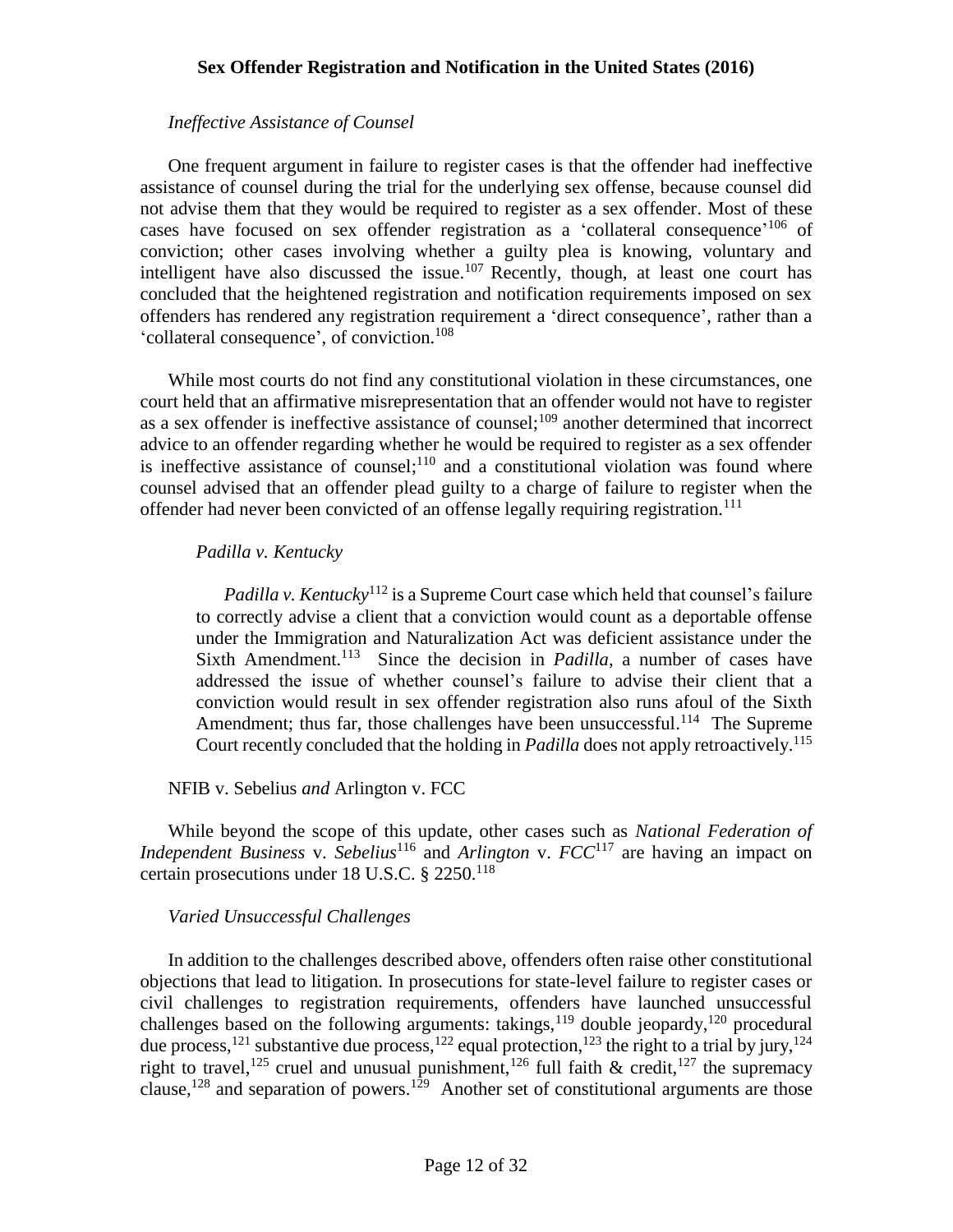advanced by the 'sovereign citizen movement' which, though creative, have proven unsuccessful.<sup>130</sup> In addition, in *Bond v. United States*,<sup>131</sup> the Supreme Court granted standing to sex offenders to challenge SORNA on Tenth Amendment grounds, where previously they had no standing to do so, but no challenges on those grounds have been successful at the circuit level thus far. $132$ 

# **VI. Community Notification**

Every state, tribe and territory that registers sex offenders also makes publicly available certain information about at least some of their sex offenders. While in earlier years community notification was handled via public meetings, fliers, and newspaper announcements, notification has now expanded to include publicly available and searchable websites, which are linked together via NSOPW. In 2016, the Washington Supreme Court held the state registry must disclose information about level I offenders to a private citizen, even though those offenders are not posted on the state's public sex offender registry website.<sup>133</sup>

# **VII. Failure to Register**

For an offender to have any motivation for compliance with the sex offender registration process, there must be an enforcement component. Nearly all jurisdictions which require sex offender registration also have a criminal penalty for failure to register. The following are a sample of some of the prominent issues which arise in state-level failure to register prosecutions.

# *Failure to Register as a 'Continuing Offense'*

Many jurisdictions hold that a failure to register is a 'continuing offense,' much like larceny or escape, such that a person cannot be prosecuted for multiple failures to register within a given time frame.<sup>134</sup>

# *Failure to Register as a 'Strict Liability' Offense*

Many jurisdictions require a *mens rea* of some sort to be proven prior to permitting a person to be convicted of failure to register,  $135$  while others hold that it is a strict liability offense.<sup>136</sup>

# *Notice*

All jurisdictions require that some kind of notice of registration requirements be given to a sex offender prior to their being held criminally liable for a failure to register. That notice can be 'imperfect' and still be sufficient.<sup>137</sup> In other cases, the notice can be constructive, and still valid.<sup>138</sup> However, there are situations where notice will be found insufficient.<sup>139</sup>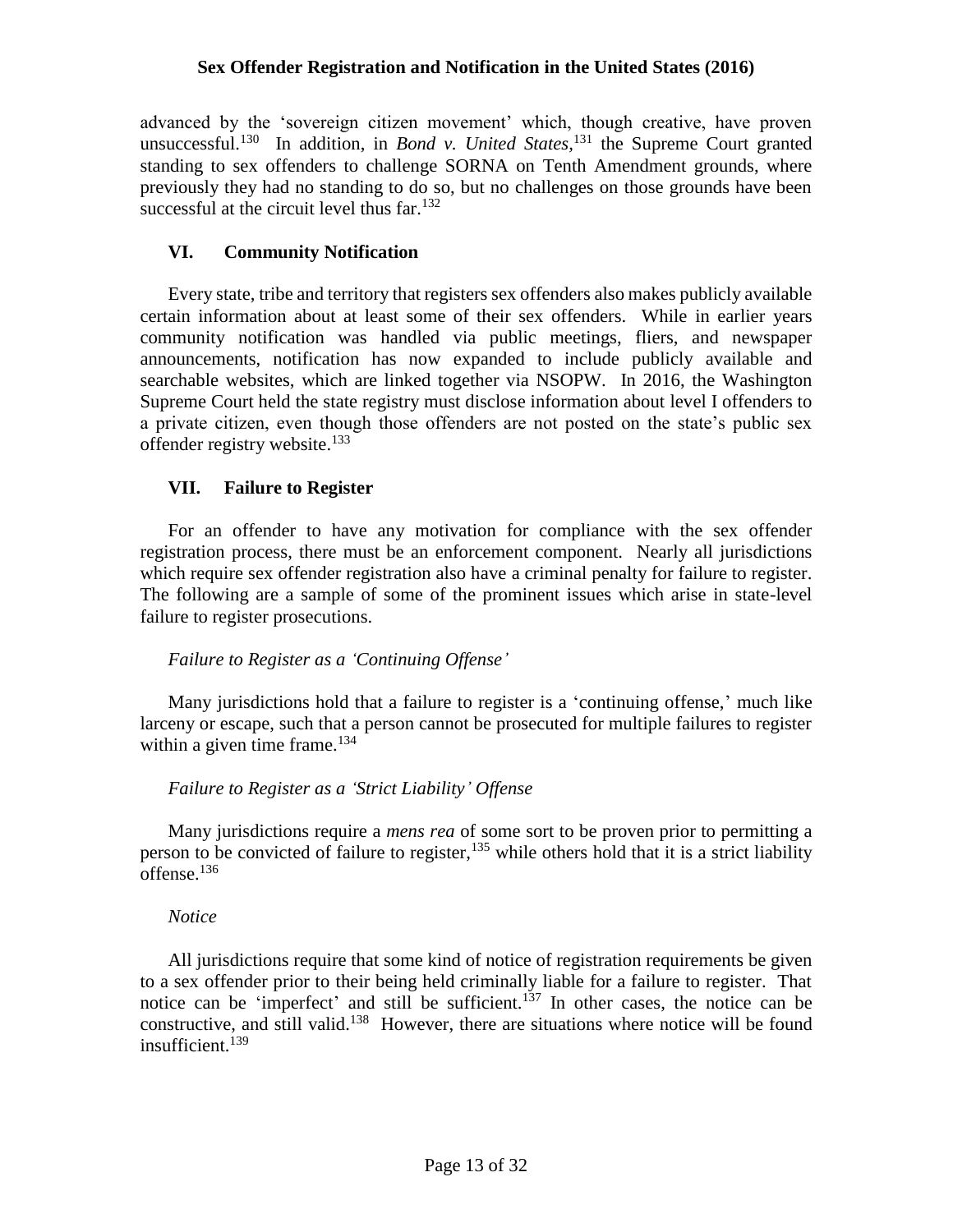#### *Prosecution Based on Failure to Update Information*

Most jurisdictions require sex offenders to update their registration information when that registration information changes. In one state, the failure to provide an online identifier supported a conviction for failure to register.<sup>140</sup> In another, however, a change of residence outside of the country did not require the offender to update the state registry, and a failure to do so could not be prosecuted under state law.<sup>141</sup>

#### *Venue*

Generally speaking, the proper venue for a failure to register case is the jurisdiction in which the person has failed to comply with his registration requirements. In addition, at least one state has held that there is no need to prove where an offender was during the time that he failed to register.<sup>142</sup> The federal failure to register statute, 18 U.S.C. § 2250, can also be utilized in cases where there has been interstate travel.

#### **VIII. Residency Restrictions**

SORNA's minimum standards do not address or require residency restrictions in any way. When a jurisdiction chooses to impose residency restrictions on registered sex offenders, it prohibits registered sex offenders from residing within a certain perimeter of schools, day care centers, parks, and other locations frequented by children. These residency restrictions are generally passed and enforced on a local or municipal level, although, in some circumstances, a state, tribe, or territory might pass such provisions.<sup>143</sup>

This past year in North Carolina, one portion of the state's residency restriction provisions were held to be unconstitutionally vague.<sup>144</sup> In California, residency restrictions were held unconstitutional as applied on due process grounds.<sup>145</sup> In New York and some other states, municipal residency restrictions have been invalidated because they were deemed to have been preempted by state law.<sup>146</sup> In another case, the residency restriction was deemed to be punitive and therefore not retroactively applicable.<sup>147</sup> The Eleventh Circuit recently permitted a case to proceed where the plaintiffs allege that Florida's residency restrictions are punitive.<sup>148</sup> More frequently, however, local residency restrictions have been upheld, <sup>149</sup> such as in Colorado, where a local ordinance which in effect bars certain sex offenders from living within a city was *not* preempted by state law.<sup>150</sup>

# **IX. Sex Offender Registration and Notification in Indian Country**

As previously discussed, 42 U.S.C. § 16927 created, for the first time, a carve-out of state jurisdiction over sex offenders who live, work, or attend school on the lands of certain federally-recognized Indian Tribes. Generally speaking, the tribes that were eligible to optin as SORNA registration jurisdictions are those who are *not* PL-280 tribes. As of September 15, 2016, there are approximately 160 federally-recognized tribes operating as SORNA registration jurisdictions; this means that they either have established, or are in the process of establishing, a sex offender registration and notification program.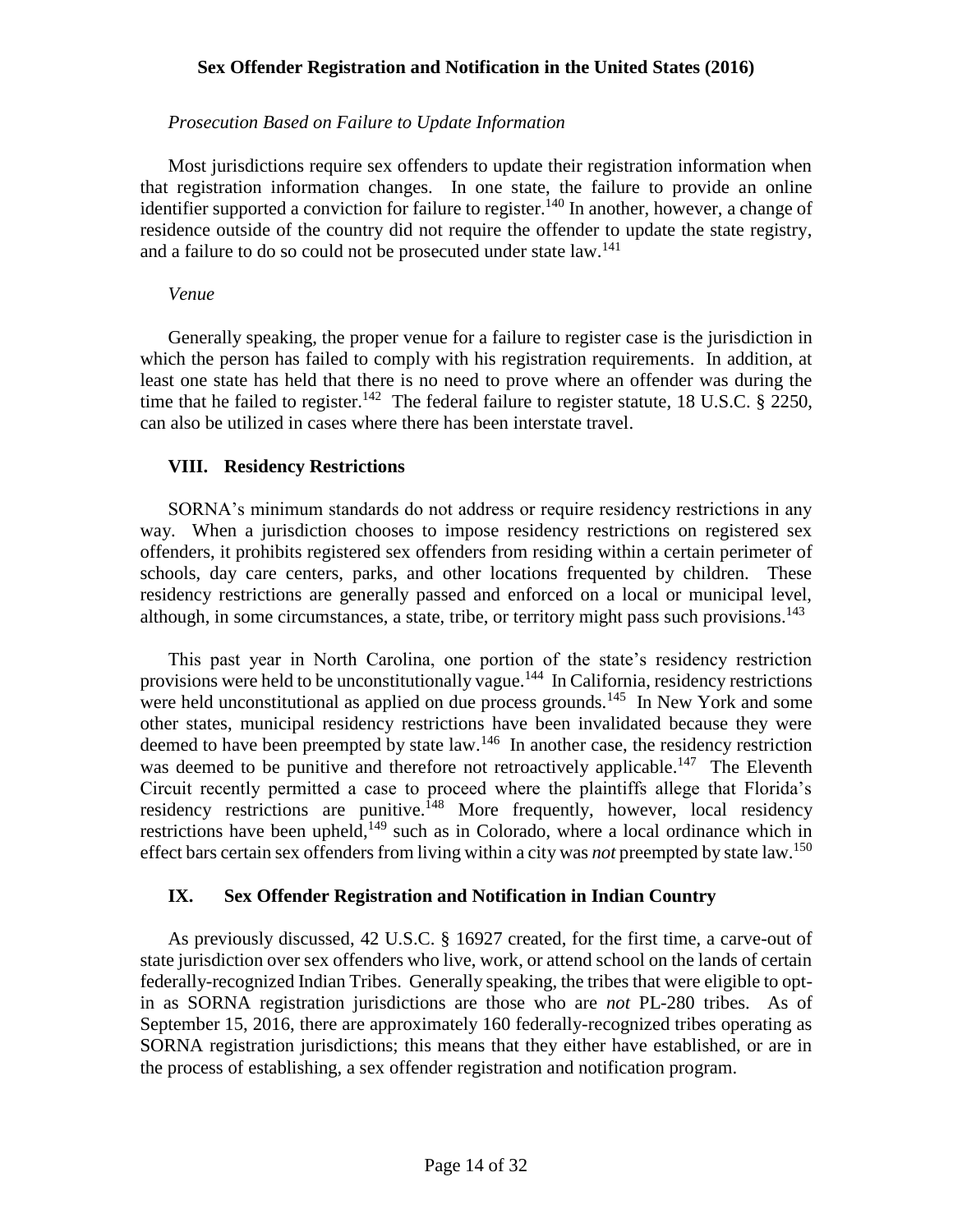The vast majority of the more than 100 tribes that have substantially implemented SORNA, moreover, have utilized the Model Tribal Code, which was developed by Indian Law experts in conjunction with the SMART Office and fully covers *all* of SORNA's requirements.<sup>151</sup> There are many tribes that have *more rigorous registration requirements*  than the states within which they are located, particularly for those tribes located within states that have not substantially implemented  $SORNA$ <sup>152</sup> For example, in addition to possible criminal sanctions for failure to register, tribes are also generally able to exclude any person (such as a convicted sex offender) from their lands altogether.<sup>153</sup>

There are legal issues unique to Indian Country which impact the registration of tribal sex offenders or the enforcement of sex offender registration requirements against persons who reside on tribal lands or were convicted by tribal courts. For example, because of the different standards regarding the right to counsel in some tribal courts, it was sometimes argued that prosecuting a person based in part on an underlying tribal conviction violates the Sixth Amendment of the U.S. Constitution. In 2016, the United States Supreme Court settled the issue, holding that tribal-court convictions obtained in proceedings that comply with the Indian Civil Rights Act (ICRA) may be used as predicate convictions in a subsequent federal prosecution.<sup>154</sup>

# *Tribal Residents and State Registration Responsibilities*

Further complications may develop when an offender lives on tribal land but was convicted of a state or federal offense. One question which arises is whether an offender who exclusively lives, works, and attends school on tribal land can be compelled to register with the state within which that tribal land is located. If the offender cannot be compelled to register with the state, it falls to the tribe to register the offender, if the tribe has optedin to SORNA's provisions and is operating as a registration and notification jurisdiction under its terms.

For example, in New Mexico, the State cannot impose a duty to register on enrolled tribal members living on tribal land who have been convicted of federal sex offenses.<sup>155</sup> At the same time, in neighboring Arizona, persons living in Indian Country are required to keep their registration current with both the state and the tribe.<sup>156</sup> In Arizona, however, a tribal member residing on tribal land cannot be prosecuted under state law for failure to register unless a tribe's registration responsibilities have been delegated to the state via SORNA's delegation procedure.<sup>157</sup>

# **X. International Relocation and Registration**

In 2011, the SORNA Supplemental Guidelines were issued by the Department of Justice, and added a requirement to SORNA's baseline standards that jurisdictions were required to have their offenders inform them of any intended international travel at least 21 days prior to that travel taking place.<sup>158</sup> Per these standards, offenders are to provide authorities with information regarding their itinerary and intended destinations, among other items, and registration jurisdictions are required to provide this information to the National Sex Offender Targeting Center (NSOTC) of the United States Marshals Service.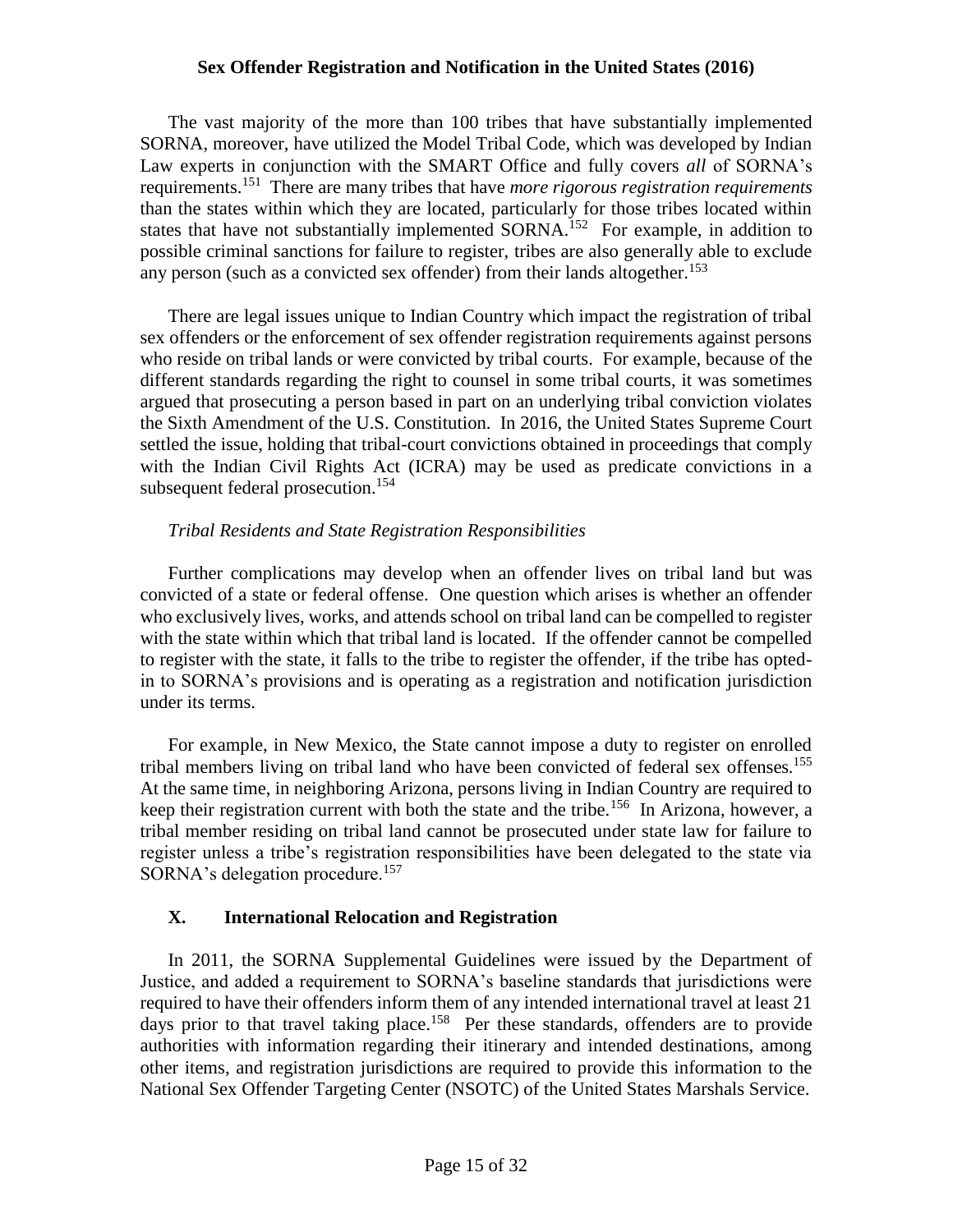Prior to 2016, there had been a circuit split as to whether an offender could be prosecuted under 18 U.S.C. § 2250 when an offender leaves the country and fails to notify their registration jurisdiction of their departure.<sup>159</sup> In the case of *Nichols v. United States*, the Supreme Court held that a sex offender could not be federally prosecuted for a failure to notify his registration jurisdiction that he was relocating to the Philippines.<sup>160</sup>

On February 8, 2016, President Obama signed the *International Megan's Law to Prevent Child Exploitation and Other Sexual Crimes Through Advanced Notification of Traveling*  Sex Offenders (IML)<sup>161</sup> IML (1) codified the requirement that offenders provide 21-day advance notice of international travel; (2) specifically authorized the notification program of NSOTC; (3) specifically authorized the notification program of DHS' Angel Watch; (4) amended 18 U.S.C. § 2250 to make a failure to provide advance notice of international travel a specific criminal violation; and (5) required the State Department to mark the passport of any person who is required to register as a sex offender based on a conviction where the victim was a minor. $162$ 

To date, approximately 30 foreign countries have some form of nationwide or provincial sex offender registration systems. South Korea, the Province of Western Australia, and certain Canadian provinces also make some information publicly available via websites,<sup>163</sup> while other countries have different community notification procedures.<sup>164</sup>

For more detailed information about foreign sex offender registration and notification systems, please see the second edition of the *Global Overview of Sex Offender Registration and Notification Systems*, recently published by the SMART Office*.* 165

#### **XI. Miscellaneous**

The status of having been convicted of a sex offense, being required to register as a sex offender, or having failed to register as a sex offender, can trigger other legal issues in a variety of contexts.<sup>166</sup> In addition to all of the topics discussed above, the following matters also arise in these circumstances.

#### *Defamation*

Defamation is a civil tort action which can be pursued when someone's reputation in the community has been injured by false or malicious statements.<sup>167</sup> Some individuals have unsuccessfully made claims under 42 U.S.C. § 1983 on the basis of defamation, when they were posted on the sex offender registry website without the due process provided by statute.<sup>168</sup>

# *Fair Credit Reporting Act*

Certain people have had limited success in pursuing claims under the Fair Credit Reporting Act when they have been incorrectly reported by a credit bureau as having prior sex offense convictions.<sup>169</sup>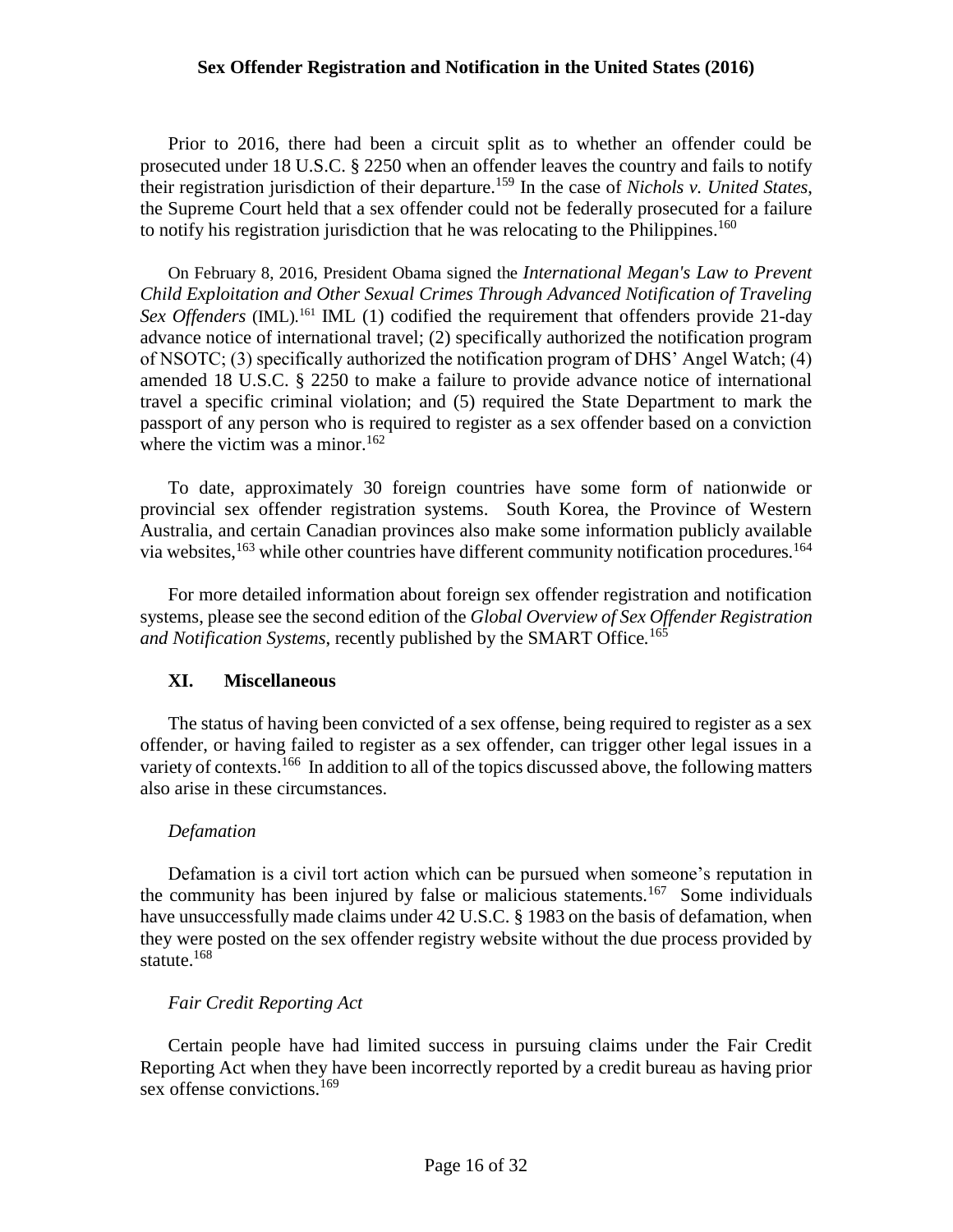# *Homeless & Transient Offenders*

Homeless or transient sex offenders have generated a great deal of litigation as states have tried to enforce registration requirements. Many states are rewriting their laws in such a way that these offenders are clearly required to register.<sup>170</sup> This issue has recently come to the fore in the City of Chicago, where there has been a great deal of civil litigation based on its policy to deny registration to any sex offender who lacked a fixed address.<sup>171</sup>

In most cases, an offender's homelessness has not prevented a successful prosecution for failure to register, although sometimes statutory or evidentiary problems have arisen.<sup>172</sup> Differing check-in requirements for homeless offenders as opposed to offenders who have a residence address have been affirmed.<sup>173</sup> In one case, a court found that when an offender repeatedly uses a 'mail drop' address as his legal address, he 'resides' at that location for the purposes of a prosecution for failure to register as a sex offender.<sup>174</sup> In another, when an offender still technically lived at the same address, even though he lived in an outbuilding or his truck rather than the main residence, he could not be prosecuted for a failure to update his residence address.<sup>175</sup> However, in an attempt to prosecute a long-haul trucker for failure to register, a conviction could not be had, even when he had prolonged absences from his registered residence.<sup>176</sup>

# *HUD Housing*

One collateral consequence of a state-imposed lifetime sex offender registration requirement is that a person is no longer permitted, pursuant to federal law, to be admitted to any "federally assisted housing."<sup>177</sup> However, once a person has been admitted to a program such as Section 8,<sup>178</sup> they cannot be thereafter terminated because of a new, or newly-discovered, lifetime sex offender registration requirement.<sup>179</sup> A person may be prosecuted for perjury if they have lied on an application for Section 8 housing about the status of a lifetime registered sex offender living in the residence.<sup>180</sup> One recent case permitted the termination of a beneficiary's assistance based only on the address displayed on the public sex offender registry website for a jurisdiction.<sup>181</sup>

# *Immigration & Deportation*

A recent case analyzed in detail the requirement of the Adam Walsh Act that a person convicted of a specified offense against a minor is not entitled to file a petition to sponsor a fiancé or family member unless the Secretary of the Department of Homeland Security determines that the offender poses no risk to the person on whose behalf the petition is filed.<sup>182</sup>

Convictions for a failure to register have triggered subsequent deportation proceedings in some cases. There is a circuit split as to whether a conviction for a state failure to register offense is a crime involving 'moral turpitude' under the immigration code such that a person is removable because of that conviction.<sup>183</sup>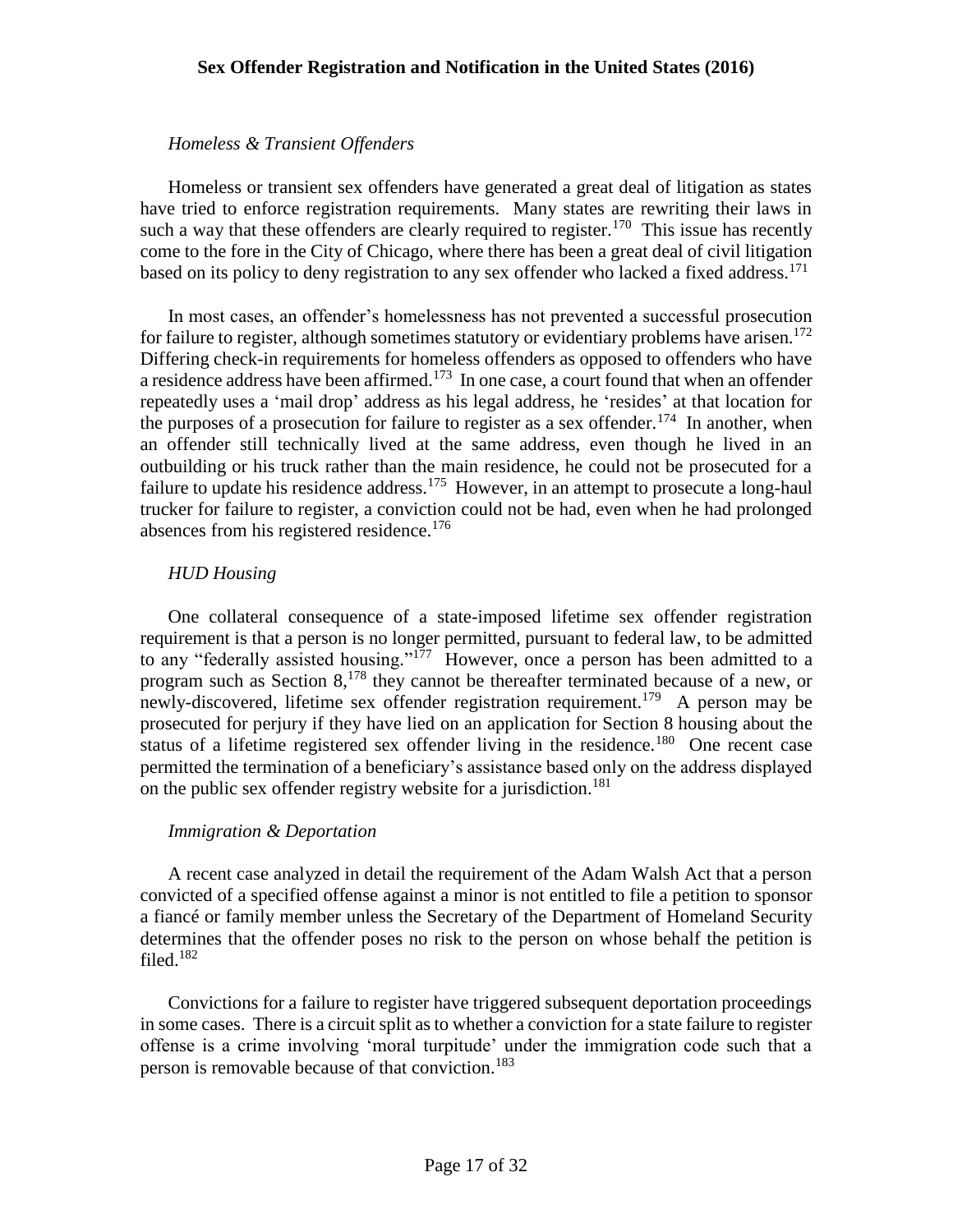# *Impeachment*

Generally speaking, rules of evidence permit attacking the credibility of a witness by way of introducing evidence of certain prior convictions. In one state, a conviction for failure to register was determined to be a 'crime of deception', rendering it admissible in a subsequent criminal trial to impeach the defendant's testimony.<sup>184</sup>

#### *Sentencing Enhancement Under Federal Law*

Under federal law, additional punishment can result if certain crimes are committed while an offender is required to register as a sex offender. Under 18 U.S.C. § 2260A, the commission of certain offenses against a minor while the perpetrator is required to register as a sex offender under *any law* will result in a ten year mandatory minimum sentence to run consecutively to any other sentences imposed.<sup>185</sup> The retroactive application of these provisions does not violate the Ex Post Facto clause.<sup>186</sup>

# **XII. Conclusion**

The statutes, regulations and laws addressing sex offender registration and notification in the United States are varied and complex. While this summary seeks to provide updated and accurate information, practitioners are advised to conduct their own research to confirm that they are utilizing the most current information available and applicable in their jurisdiction.

 For any questions about SORNA itself or for more information about any of the SMART Office projects described in this resource, please feel free to contact the SMART Office at asksmart@usdoj.gov or visit our website at www.smart.gov.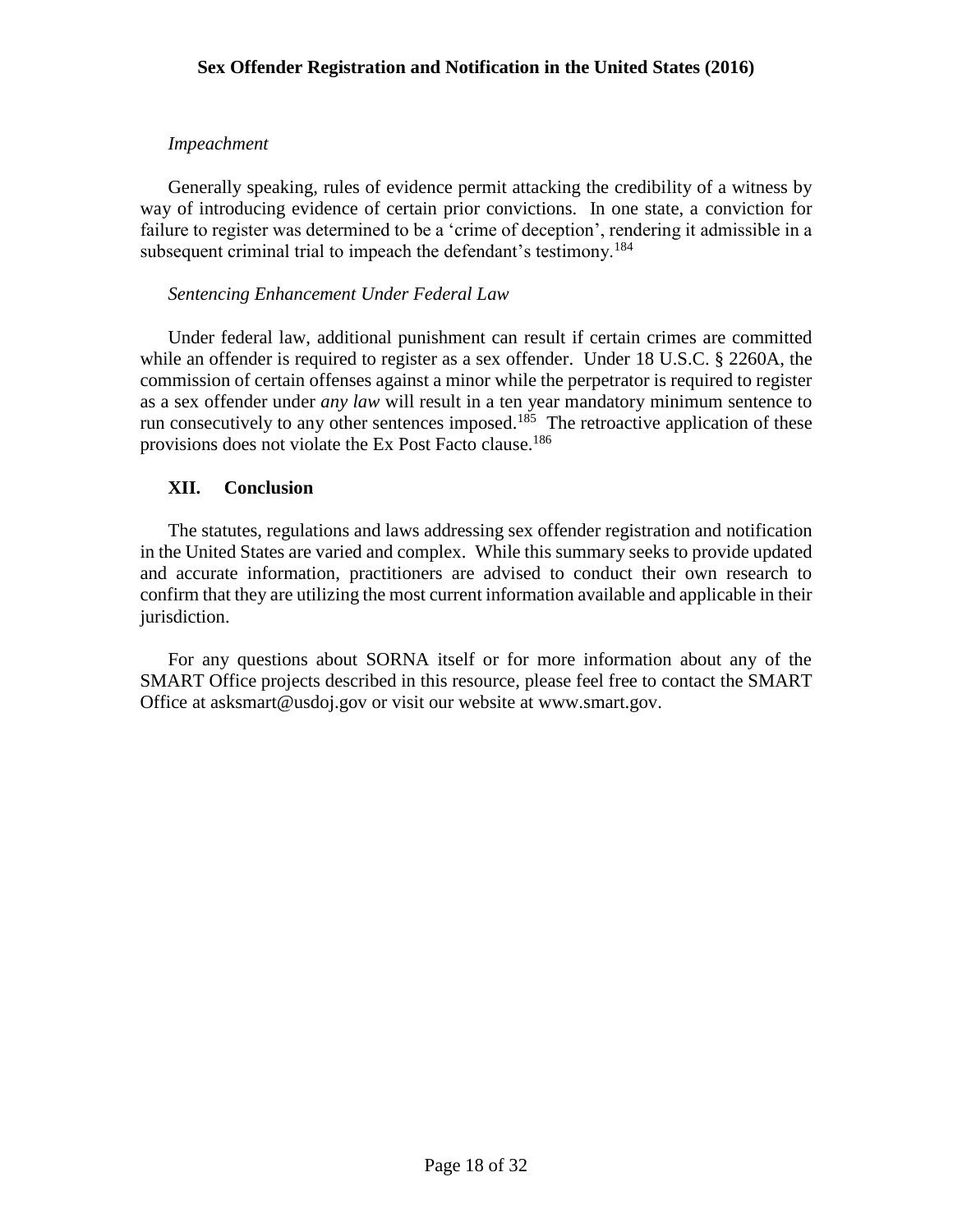#### **ENDNOTES**

Except for military offenders, addressed in more detail below, in section I.<br>Colleges must also annually include in a security report a statement advising

<sup>2</sup> Colleges must also annually include in a security report a statement advising the campus community the location where information about registered sex offenders on campus may be obtained. Violence Against Women Act; Final Rule, 79 Fed. Reg. 62,785-86 (Oct. 20, 2014).

Federally-recognized Indian Tribes located in 'PL-280' states will typically have their registration functions handled by the state within which their lands are located. 42 U.S.C. § 16927(a)(2)(A), *citing* Pub. L. No. 83-280, c. 505, 67 Stat. 588 (1953) (codified at 18 U.S.C. § 1162).

<sup>4</sup> CONG. RESEARCH SERVICE REPORT 7-5700, FEDERAL INVOLVEMENT IN SEX OFFENDER REGISTRATION AND NOTIFICATION: OVERVIEW AND ISSUES FOR CONGRESS, IN BRIEF (March 25, 2015), https://www.fas.org/sgp/crs/misc/R43954.pdf.

<sup>5</sup> For a comprehensive legislative history of federal sex offender registration and notification legislation, *see* Lori McPherson, *The Sex Offender Registration and Notification Act (SORNA) At 10 Years: History, Implementation, and the Future*, 64 Drake L. Rev. 741 (2016), *available at* https://lawreviewdrake.files.wordpress.com/2015/01/mcpherson-final.pdf.

6 Jacob Wetterling Crimes Against Children and Sexually Violent Offender Registration Act, Pub. L. No. 103-322, § 170101, 108 Stat. 2038 (1994). This was an incentive-based system, where States would be penalized (via loss of federal grant funds) for a failure to implement its terms. The five principal U.S. territories (American Samoa, Commonwealth of the Northern Mariana Islands, Guam, Puerto Rico, and the U.S. Virgin Islands) were included under Wetterling's requirements by way of Final Guidelines issued in April of 1996. Final Guidelines for the Jacob Wetterling Crimes Against Children and Sexually Violent Offender Registration Act, 61 Fed. Reg. 15,110 (April 4, 1996).

7 In the same way that the Wetterling Act's provisions were incentive-based (*see supra* text accompanying note 6), so were the provisions of Megan's Law.

<sup>8</sup> 42 U.S.C. §§ 16901-16946*.* All United States Code references are current as of July 2016. Three sets of guidelines have been issued to assist in the implementation of SORNA. The National Guidelines for Sex Offender Registration and Notification, 73 Fed. Reg. 38,030 (July 2, 2008) [*hereinafter* Final Guidelines], Supplemental Guidelines for Sex Offender Registration and Notification, 76 Fed. Reg. 1630 (Jan. 11, 2011) [*hereinafter* Supplemental Guidelines], Supplemental Guidelines for Juvenile Registration under the Sex Offender Registration and Notification Act, 81 Fed. Reg. 50,552 (Aug. 1, 2016) [*hereinafter*  Juvenile Supplemental Guidelines]. Guidelines provisions, standing alone, do not create an additional basis for criminal liability under 18 U.S.C. § 2250, United States v. Belaire, 480 Fed. Appx. 284 (5<sup>th</sup> Cir. 2012) (defendant could not be prosecuted for failing to update 'temporary lodging' information when neither originating nor destination state required such information to be provided); *but see* United States v. Piper, 2013 U.S. Dist. LEXIS 113059 (D. Vt. Aug. 12, 2013).

For any State or Territory, the penalty is contained in 42 U.S.C. § 16925:

For any fiscal year after the end of the period for implementation, a jurisdiction that fails, as determined by the Attorney General, to substantially implement this title shall not receive 10 percent of the funds that would otherwise be allocated for that fiscal year to the jurisdiction under subpart 1 of part E of title I of the Omnibus Crime Control and Safe Streets Act of 1968 (42 U.S.C. § 3750, *et seq.*).

If the 10 percent penalty is assessed, the jurisdiction can apply for reallocation of those funds to use for purposes of implementing SORNA.

For Tribes that elected to function as registration jurisdictions, the penalty contained in 42 U.S.C. § 16925 may apply, if the tribe qualifies for that funding, which is determined by formula. However, there is a separate and significant penalty for non-compliance by tribes contained in 42 U.S.C. § 16927: For any federally-recognized Indian Tribe that the Attorney General determines has "not substantially implemented the requirements of [SORNA] and is not likely to become capable of doing so within a reasonable amount of time," the statute creates automatic delegation of SORNA functions: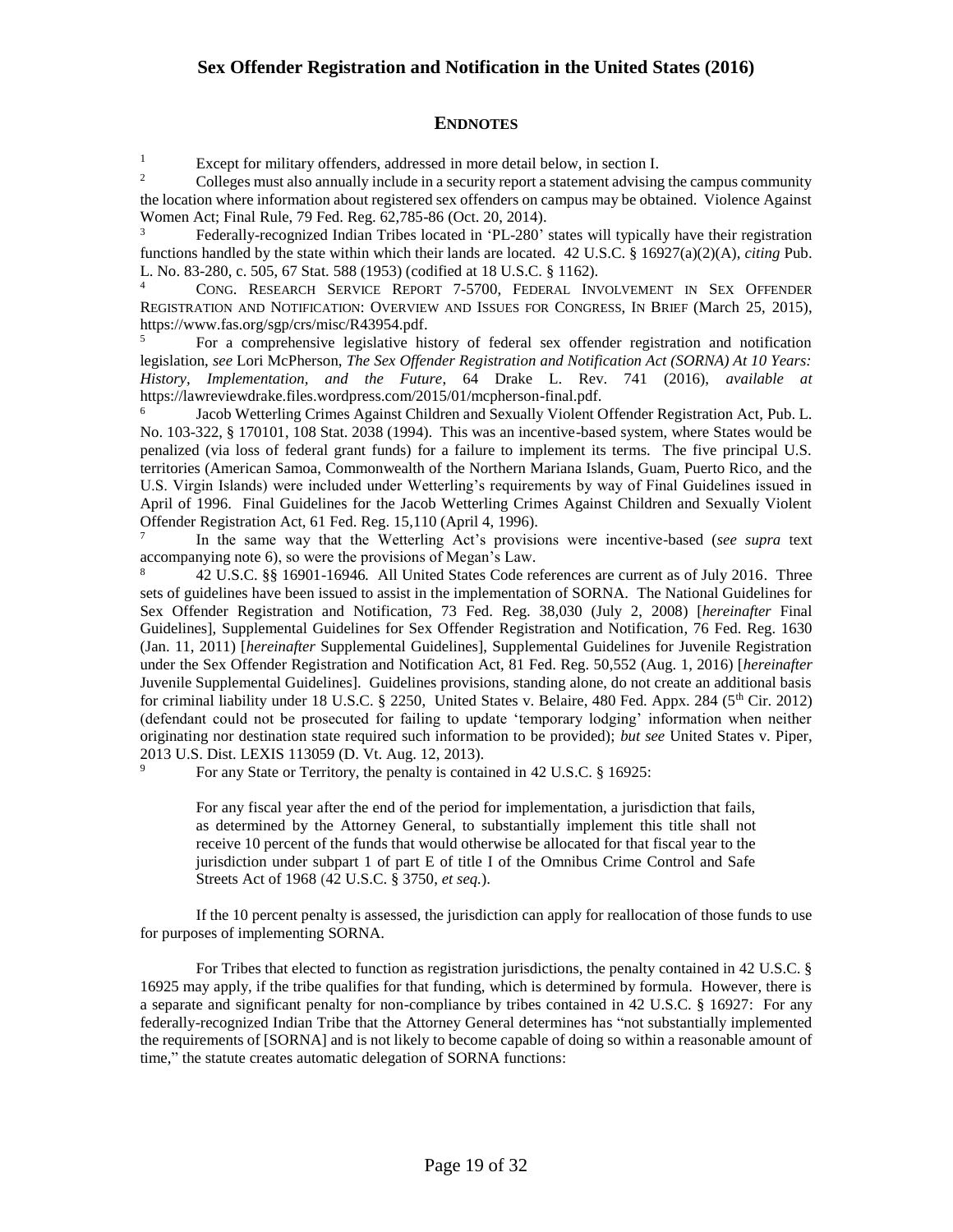$\overline{a}$ 

. . . to another jurisdiction or jurisdictions within which the territory of the tribe is located [and requires the tribe] to provide access to its territory and such other cooperation and assistance as may be needed to enable such other jurisdiction or jurisdictions to carry out and enforce the requirements of [SORNA].

The meaning of "provide access" and other issues regarding delegation of registration and notification responsibilities under SORNA for federally-recognized Indian Tribes is discussed in documents #12 and #13 of the SMART Office's "Topics in SORNA Implementation" series, http://www.smart.gov/pdfs/SORNA\_ImplementationDocuments.pdf.

<sup>10</sup> Current as of October 1, 2016. For the current list of implemented jurisdictions, please visit http://www.smart.gov/newsroom\_jurisdictions\_sorna.htm. For a comprehensive report on the efforts and challenges in implementing SORNA, *see* GAO-13-211, SEX OFFENDER REGISTRATION AND NOTIFICATION ACT:JURISDICTIONS FACE CHALLENGES TO IMPLEMENTING THE ACT, AND STAKEHOLDERS REPORT POSITIVE AND NEGATIVE EFFECTS (2013), *available at* http://www.gao.gov/assets/660/652032.pdf.

<sup>11</sup> Official reports detailing the systems of each jurisdiction for which an official report has been completed by the SMART Office are available at http://www.smart.gov/sorna-map.htm.

<sup>12</sup> The precursor of NSOPW was NSOPR, the National Sex Offender Public Registry, which was the official name of the website from the time of its administrative creation in 2005 until the passage of SORNA in 2006. Press Release, Dep't of Justice, Office of Justice Programs, Department of Justice Activates National Sex Offender Public Registry Website (July 20, 2005), *available at*  http://www.amberalert.gov/newsroom/pressreleases/ojp\_05\_0720.htm. By July of 2006, all fifty states were linked to NSOPR. Press Release, Dep't of Justice, Office of Justice Programs, All 50 States Linked to Department of Justice National Sex Offender Public Registry Website (July 3, 2006), *available at* http://www.justice.gov/opa/pr/2006/July/06\_ag\_414.html.

<sup>13</sup> The SMART Office administers the Tribe and Territory Sex Offender Registry System (TTSORS), which is a system developed particularly for federally-recognized Indian Tribes and U.S. Territories which had not previously operated a sex offender registration system or website. All of the information in TTSORS is supplied and administered by the jurisdictions. More information about TTSORS is available at http://www.smart.gov/pdfs/TTSORSFactSheet.pdf.<br><sup>14</sup> For example a local police department m

<sup>14</sup> For example, a local police department might submit an offender's fingerprints to the FBI at the time of arrest.

<sup>15</sup> *See* Pam Lychner Sexual Offender Tracking and Identification Act of 1996, Pub. L. No. 104-236, 110 Stat. 3093.

<sup>16</sup> NGI Officially Replaces IAFIS—Yields More Search Options and Investigative Leads, and Increased Identification Accuracy (Oct. 24, 2014), https://www.fbi.gov/services/cjis/cjis-link/ngi-officiallyreplaces-iafis-yields-more-search-options-and-investigative-leads-and-increased-identification-accuracy.

<sup>17</sup> In many cases, an offender will have had their fingerprints, palm prints or DNA submitted prior to the registration process, as part of their arrest, sentencing, incarceration, or at some other point in the processing of their case. Registration agencies are not required to submit duplicate entries to federal databases where a fingerprint, palm print, or DNA record already exists. Final Guidelines, *supra* note 8, at 38,057.<br>18

<sup>18</sup> 18 U.S.C. § 4042(c). The Bureau of Prisons is a Department of Justice subdivision and part of the Executive Branch. Federal probation officers are governed by the Administrative Office of the United States Courts, a Judicial Branch Office.

<sup>19</sup> Program Statement 5110.15, Notification Requirements Upon Release of Sex Offenders, Violent Offenders, and Drug Traffickers (May 16, 2014), *available at*  http://www.bop.gov/policy/progstat/5110 017.pdf. The form utilized by BOP to provide notice of registration responsibilities to its prisoners upon release can be found at http://www.bop.gov/policy/forms/BP\_A0648.pdf.

<sup>20</sup> Office of the Inspector General, Report #2015-WR-012, BUREAU OF INDIAN AFFAIRS FUNDED AND/OR OPERATED DETENTION PROGRAMS (Feb. 2016) at p. 3 ("As of April 2015, the detention program consisted of 88 detention facilities in Indian Country that BIA funded or operated. BIA operates 24 of these facilities, tribes operate 48 facilities under Pub. L. No. 93-638 contracts, and 16 facilities operate under self-governance compact agreements."), *available at* 

https://www.doioig.gov/sites/doioig.gov/files/2015WR012Public.pdf.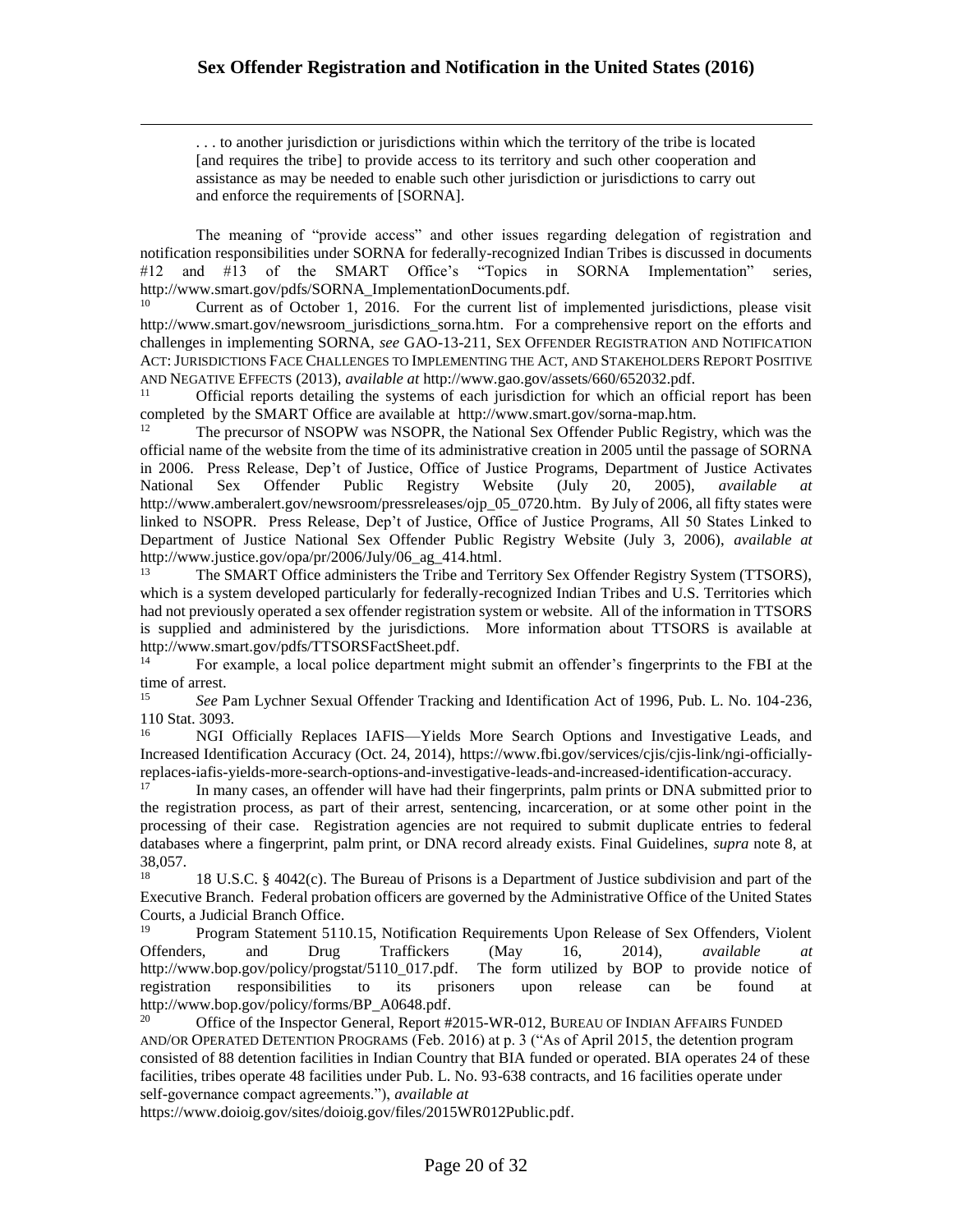<sup>21</sup> GAO-13-832, ICE COULD BETTER INFORM OFFENDERS IT SUPERVISES OF REGISTRATION RESPONSIBILITIES AND NOTIFY JURISDICTIONS WHEN OFFENDERS ARE REMOVED (2013) at p. 1, *available at*  http://www.gao.gov/assets/660/657831.pdf.

<sup>22</sup> *See id.*

 $\overline{a}$ 

Notice of Amendment of Privacy Act System of Records, 80 Fed. Reg. 24,269 § HH (April 30, 2015). ICE-ERO is now using the SORNA Exchange Portal to provide notifications to jurisdictions when a sex offender is released from ICE-ERO custody. For additional information about the SORNA Exchange Portal, *see* http://www.smart.gov/pdfs/SORNA\_Portalfactsheet.pdf.

<sup>24</sup> The National Center for Missing and Exploited Children (NCMEC) operates the Sex Offender Tracking Team (SOTT) which is collocated with NSOTC in Crystal City, Virginia. SOTT publishes a biannual survey of the number of registered sex offenders in the United States. http://www.missingkids.com/en\_US/documents/Sex\_Offenders\_Map.pdf. As of June 2016, there were 851,870 registered sex offenders in the United States. For more information about SOTT, see http://www.missingkids.com/SOTT.

<sup>25</sup> 'Federal Enclave' is a legal term of art which refers to property that is either in whole or in part under the law enforcement jurisdiction of the United States Government. *See generally* the 'Enclave Clause,' U.S. CONST. art. I, § 8, cl. 17 ("[The Congress shall have Power…] [t]o exercise exclusive Legislation in all Cases whatsoever, over such District (not exceeding ten miles square) as may, by Cession of particular States, and the Acceptance of Congress, become the Seat of the Government of the United States, and to exercise like Authority over all Places purchased by the Consent of the Legislature of the State in which the Same shall be, for the Erection of Forts, Magazines, Arsenals, dock-Yards, and other needful Buildings"); *see also* 40 U.S.C. § 3112 (2006) (concerning federal jurisdiction). A similar issue arises regarding offenders located within National Parks or other federally-held land that holds the status of 'federal enclave'.<br><sup>26</sup> National Defense Authorization Act for Eiseal Year 2013, Pub J. No. 112,239.

<sup>26</sup> National Defense Authorization Act for Fiscal Year 2013, Pub. L. No. 112-239, § 523, 126 Stat. 1723 (codified at 10 U.S.C. § 504 note). This general prohibition also extends to federal convictions, juvenile adjudications, and situations where the disposition of the case requires the person to register as a sex offender, regardless of the offense of conviction. Enlistment, Appointment, and Induction Criteria, 32 C.F.R. § 66.6(b)(8)(iii) (2015).

<sup>27</sup> DODIG-2014-103, Evaluation of DoD Compliance with the Sex Offender Registration and Notification Act (August 29, 2014), http://www.dodig.mil/pubs/documents/DODIG-2014-103.pdf.

<sup>28</sup> Military Sex Offender Reporting Act of 2015 (Title V of the Justice for Victims of Trafficking Act of 2015), Pub. L. No. 114-22, § 502, 129 Stat. 227 (codified at 42 U.S.C. § 16928a).

<sup>29</sup> Registered Sex Offender (RSO) Management in DoD, Dep't of Defense Instruction 5525.20 (November 14, 2016), http://www.dtic.mil/whs/directives/corres/pdf/552520\_dodi\_2016.pdf. This instruction repealed a memorandum previously issued in 2015: Registered Sex Offender (RSO) Identification, Notification, and Monitoring in DoD, Directive-Type Memorandum (DTM) 15-003 (March 26, 2015), http://www.dtic.mil/whs/directives/corres/pdf/DTM15003.pdf.<br> $\frac{30}{20}$  See Army Beaulation 100 45 \$ 2.7 (2007)

 $\frac{30}{31}$  *See* Army Regulation 190-45, § 2-7 (2007).

<sup>31</sup> Registration of Sex Offenders on Army Installations (inside and outside the Continental United States), 32 C.F.R. § 635.6 (2015). Provost Marshal officials have also been directed to seek to establish Memoranda of Understanding with state and local sex offender registration officials to facilitate the flow of information regarding sex offenders (along with other criminal justice information). Establishing

Memoranda of Understanding, 32 C.F.R. § 635.20 (2015); *see also* Army Regulation 27-10, §§ 24-1 to 24- 4 (May 11, 2016) (Registration of Military Sexual Offenders),

http://www.apd.army.mil/Search/ePubsSearch/ePubsSearchDownloadPage.aspx?docID=0902c8518003514 c;

Policy for Sex Offender Tracking, Assignment, and Installation Access Restrictions, CNIC Instruction 1752.1 (Feb. 7, 2011),

http://www.cnic.navy.mil/content/dam/cnic/hq/pdfs/n93\_housing/cnic\_instructions/CNICINST%201752.1 %20Sex%20Offender%20Policy.pdf.

 $\frac{32}{33}$  United States v. Kebodeaux, 133 S.Ct. 2496 (2013).<br>Administration of Military Correctional Eacilities a

Administration of Military Correctional Facilities and Clemency and Parole Authority, Dep't of Instruction 1325.07, Appx. 4 to Enc. 2 (March 11, 2013), Defense Instruction 1325.07, Appx. 4 to Enc. 2 (March 11, 2013), http://www.dtic.mil/whs/directives/corres/pdf/132507p.pdf. Although the United States Coast Guard is technically a part of the Department of Homeland Security, this Instruction also governs their proceedings. *See* Kebodeaux, 133 S.Ct. at 2496.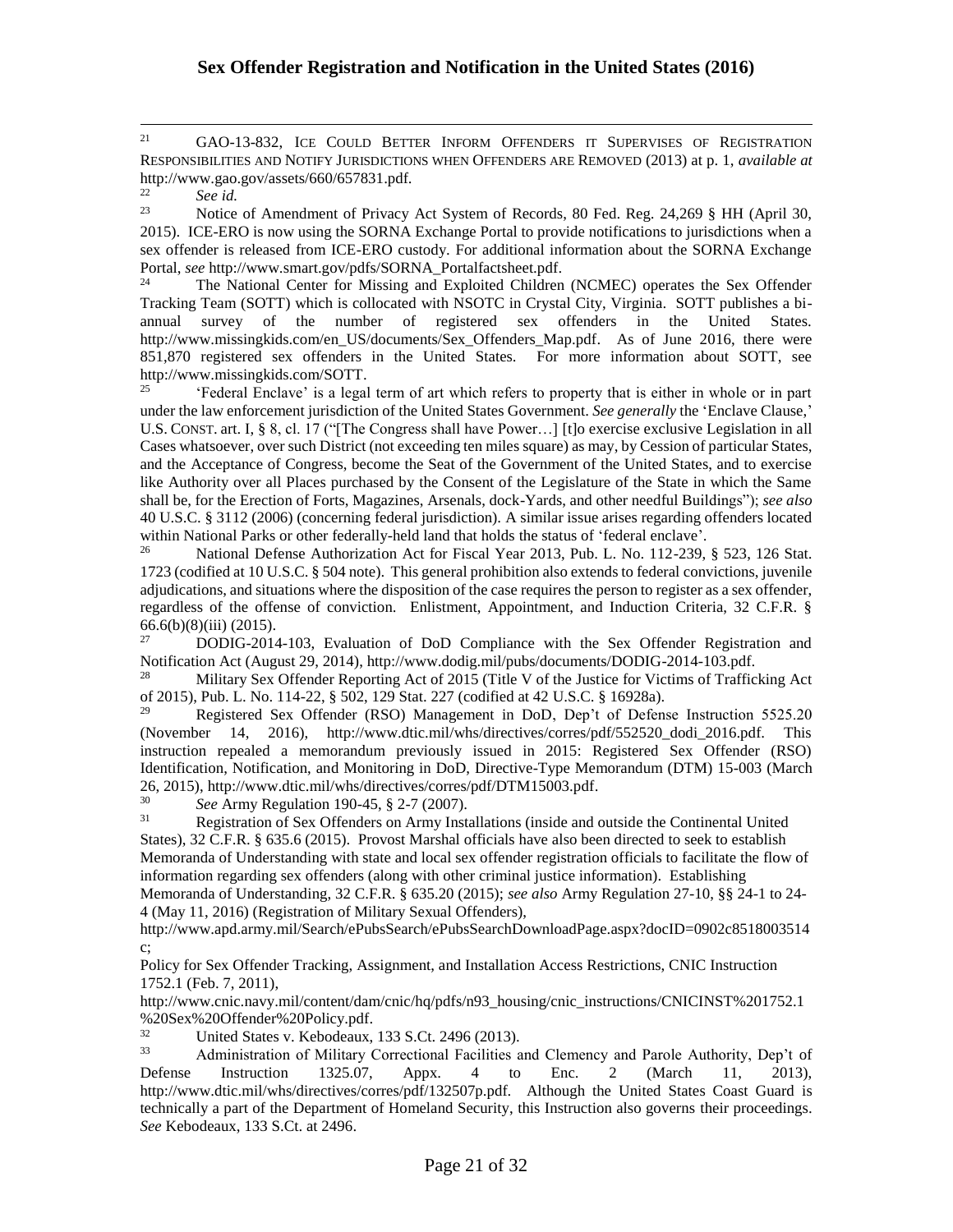<sup>34</sup> Navy courts-martial results are available every month, and the most recent report can be found at http://www.navy.mil/submit/display.asp?story\_id=95679 (June 2016). USMC courts-martial summaries are available by region and can be viewed at

http://www.mciwest.marines.mil/StaffOffices/LegalServicesSupportSectionWest/CourtMartialResults.aspx and

http://www.mcieast.marines.mil/StaffOffices/LegalServicesSupportSectionEast/EasternRegionalTrialCoun selOffice/CourtsMartialResults.aspx (courts-martial page does not appear to be populated at the time of publication); a summary version is available on a monthly basis for all courts-martial, the latest being from April 2016, at http://www.marines.mil/Portals/61/Docs/CourtsMartial201604.pdf. Recent monthly summary of Air Force Courts-Martial can be found at

http://www.afjag.af.mil/Portals/77/documents/Jun16\_Results.pdf?ver=2016-08-30-113200-147.

<sup>35</sup> Antonieto Rico, *Army to Discharge Convicted Sex Offenders*, MILITARY TIMES (Nov. 20, 2013), https://web.archive.org/web/20131127165311/http://www.militarytimes.com/article/20131120/NEWS/311 200024/Army-discharge-convicted-sex-offenders.<br><sup>36</sup> Billingsley v Alabama 2012 Ala Crim

<sup>36</sup> Billingsley v. Alabama, 2012 Ala. Crim. App. LEXIS 112 (Ala. Crim. App. 2012).<br><sup>37</sup> Doe v. Sex Offender Begistry Board. 23 N.E. 3d 938 (Mass. 2015).

 $37$  Doe v. Sex Offender Registry Board, 23 N.E.3d 938 (Mass. 2015).<br>38 Withheld adjudications have been held to require registration under

 $\overline{a}$ 

<sup>38</sup> Withheld adjudications have been held to require registration under SORNA. *See* United States v. Bridges, 901 F. Supp. 2d 677 (W.D. Va. 2012), *aff'd,* 741 F.3d 464 (4th Cir. 2014) (withheld adjudication in Florida registerable under SORNA); Roe v. Replogle, 408 S.W.3d 759 (Mo. 2013) ("suspended imposition of sentence" is a 'conviction' under SORNA). In some jurisdictions, registration is required when a person has been civilly committed, received a withheld adjudication, found 'Not Guilty by Reason of Insanity' or incompetent to stand trial, or when ordered to register by a probation officer. *See* Mayo v. People, 181 P.3d 1207 (Colo. App. 2008) (civil commitment triggered requirement to register); Price v. State, 43 So.3d 854 (Fla. Dist. Ct. App. 2010) (withheld adjudication); State v. Cardona, 986 N.E.2d 66 (Ill. 2013) (a finding of 'not not guilty' for an incompetent defendant sufficient to require registration); State v. Olsson, 958 N.E.2d 356 (Ill. App. Ct. 2011) (defendant found incompetent to stand trial was required to register); *In re* Kasckarow, 936 N.Y.S.2d 498 (N.Y. Sup. Ct. 2013) (nolo contendere plea and withheld adjudication in Florida registerable in New York); Walters v. Cooper, 739 S.E.2d 185 (N.C. Ct. App.), *aff'd*, 748 S.E.2d 144 (N.C. 2013) ('Prayer for Judgment Continued' on a charge of sexual battery is a final conviction triggering requirement to register). *But see* United States v. Moore, 449 Fed. Appx. 677 (9th Cir. 2011) (probation condition under SORNA requiring registration for a tier I offender more than 15 years after the conviction was invalid). In addition, some jurisdictions require registration even if an offender has been pardoned of the underlying offense, *In re Edwards*, 720 S.E.2d 462 (S.C. 2011), had their underlying complaint dismissed and pleas vacated under a special statutory procedure, *People v. Hamdon*, 225 Cal. App. 4<sup>th</sup> 1065 (2014) (procedure under California Penal Code 1203.4a), *Witten v. State*, 145 So. 3d 625 (Miss. 2014) (procedure under California Penal Code 1203.4a), had their conviction for a sex offense vacated on double jeopardy grounds, *Montoya v. Driggers*, 320 P.3d 987 (N.M. 2014), and in some jurisdictions an offender can remain on the public registry website even if that offender no longer has any meaningful ties to the jurisdiction, *Doe v. O'Donnell*, 924 N.Y.S.2d 684 (N.Y. App. Div. 2011). *But see* Stallworth v. Mississippi, 160 So.3d 1161 (Miss. 2015) (expungement of underlying conviction from Maryland entitles the defendant to relief from registration responsibilities in Mississippi).

<sup>39</sup> For example, Montana's Violent Offender registry (http://svcalt.mt.gov/svor/search.asp) is displayed together with its sex offender registry information. *See* Mont. Code § 46-23-502(13) (definition of 'violent offense'). Other states have registries for other kinds of offenses. *See In re* M.A., 43 N.E.3d 86 (Ill. 2015) (13 year-old added to Illinois' 'Murderer and Violent Offender Against Youth' registry); State v. Brown, 301 P.3d 789 (Kan. Ct. App. 2013) (describing Kansas' drug offense registry); Thomas Croci, *First State Terrorist Registry in the Nation*, NEW YORK STATE SENATE (June 15, 2016), https://www.nysenate.gov/newsroom/press-releases/thomas-d-croci/first-state-terrorist-registry-nation,

State v. Galloway, 50 N.E.3d 1001 (Ohio Ct. App. 2015) (discussing Ohio's Arson registry); *Tennessee Animal Abuse Registry*, TENNESSEE BUREAU OF INVESTIGATION, https://www.tn.gov/tbi/topic/tennesseeanimal-abuse-registry; Alex Byrd, *Officials Target Abuse* Recidivism, LONGVIEW NEWS-JOURNAL (Oct. 11, 2014), *available at* http://www.news-journal.com/news/2014/oct/11/officials-target-abuse-recidivism (Texas establishes domestic violence registry); Ben Winslow, *Governor Signs More Bills into Law, Including 'White Collar Crime Registry'*, FOX 13 NOW (March 24, 2015), *available at*  http://fox13now.com/2015/03/24/governor-signs-more-bills-into-law-including-white-collar-crime-registry/ (Utah).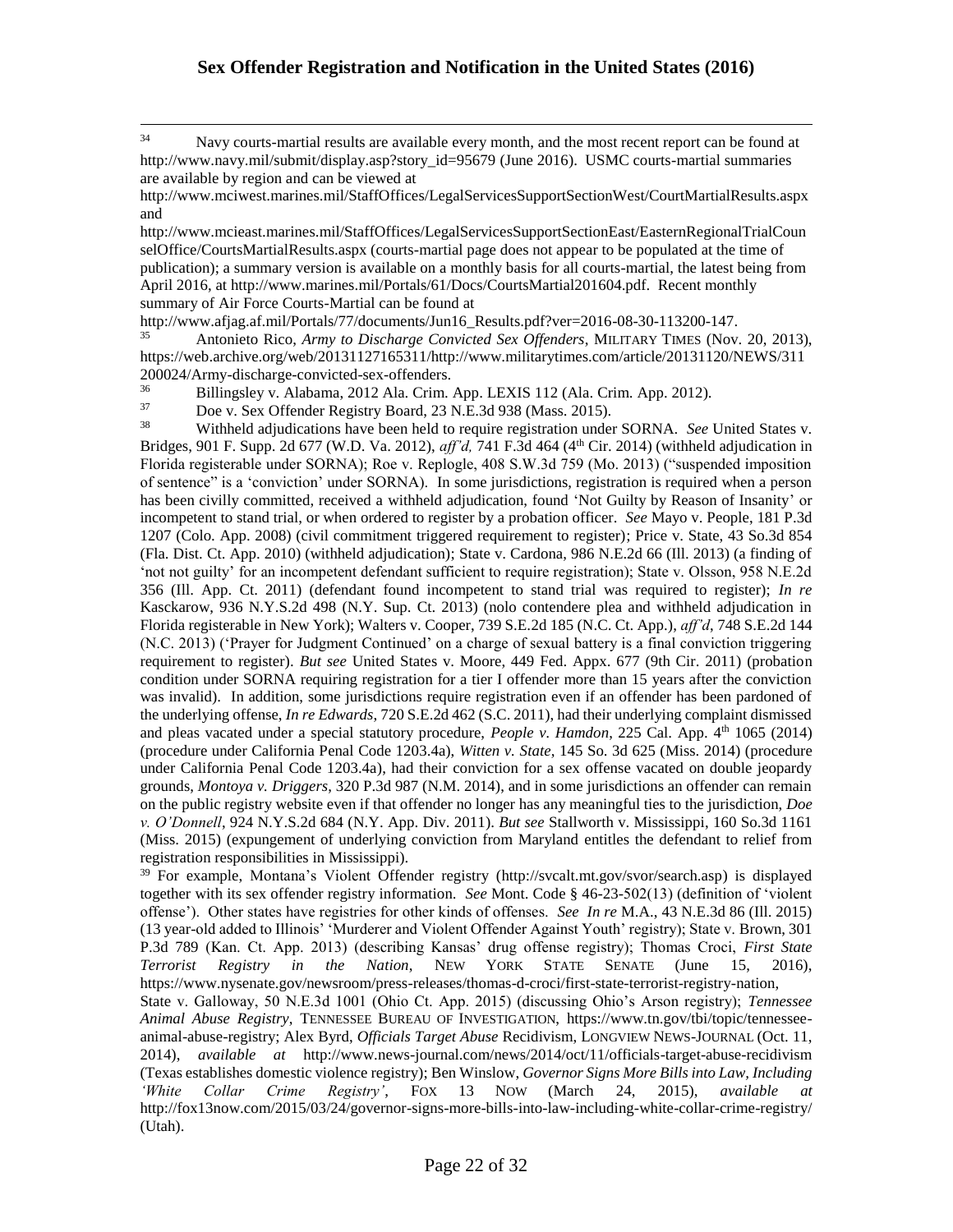<sup>40</sup> 42 U.S.C. § 16911(1). The bulk of these cases have been appeals of convictions under 18 U.S.C. § 2250 and interpret the "initial registration" requirement contained in 42 U.S.C. § 16913. *See* Carr v. United States, 560 U.S. 438 (2010).

"Sex Offense" is defined in 42 U.S.C. § 16911(5)(A). For guidance on which persons convicted of UCMJ offenses are required to register, *see United States v. Jones*, 383 Fed. Appx. 885 (11th Cir. 2010) and Dep't of Defense Instruction 1325.07, *supra* n. 33.

<sup>42</sup> 42 U.S.C. § 16911(5)(B). *See* McCarty v. Roos, 2014 U.S. Dist. LEXIS 48363 (D. Nev., Apr. 8 2014) (describing the standard for registering a Japanese conviction under SORNA); Board of Examiners v. D'Agostino, 2015 N.Y. App. Div. LEXIS 5735 (July 2, 2015) (Cambodian conviction registerable in New York).

In other words, there will be situations where SORNA imposes a registration requirement directly on an offender, but the jurisdiction where that offender lives, works or attends school refuses to register him, because the jurisdiction's laws do not require registration for the offense of conviction. *See* Dep't of Pub. Safety v. Doe, 94 A.3d 791 (Md. 2014) (State is not required to register an offender if the state's laws do not require it).

Doe v. Toelke, 389 S.W.3d 165 (Mo. 2012) ("the [state] registration requirements apply to any person who 'has been' required to register as a sex offender pursuant to federal law. Consequently, even if Doe presently is not required to register pursuant to SORNA, he 'has been' required to register as a sex offender and, therefore, is required to register [with the state].") (offender convicted in 1983 required to register, even though Missouri law only requires registration of persons convicted on or after January 1, 1995).

<sup>45</sup> Oulman v. Setter, 2014 Minn. App. Unpub. LEXIS 842 (Aug. 4, 2014) (Colorado registration requirements imposed on offender who relocated to Minnesota).

<sup>46</sup> *See* Rainer v. State, 690 S.E.2d 827 (Ga. 2010) (non-parental false imprisonment is registerable), Moffitt v. Commonwealth, 360 S.W.3d 247 (Ky. Ct. App. 2012) (citing the legislative history of the Wetterling Act to support registration for kidnapping); People v. Knox, 903 N.E.2d 1149 (N.Y. 2009) (nonparental kidnapping and unlawful imprisonment is registerable); State v. Smith, 780 N.W.2d 90 (Wisc. 2010) (non-parental false imprisonment is registerable).<br> $^{47}$  State v. Norman, 224 N W 2d 720 (Nob

47 State v. Norman, 824 N.W.2d 739 (Neb. 2013).<br>48 In re K B 285 P 3d 389 (Kan Ct. App. 2012).

 $\overline{a}$ 

48 *In re* K.B., 285 P.3d 389 (Kan. Ct. App. 2012).<br><sup>49</sup> See Doe y Board 925 N F 2d 533 (Mass. 20)

<sup>49</sup> *See* Doe v. Board, 925 N.E.2d 533 (Mass. 2010) (Maine conviction for unlawful sexual contact registerable in Massachusetts); Skaggs v. Neb. State Patrol, 804 N.W.2d 611 (Neb. 2011) (California conviction registerable in Nebraska); Lozada v. South Carolina Law Enforcement Division, 719 S.E.2d 258 (S.C. 2011) (Pennsylvania conviction for unlawful restraint registerable as kidnapping in South Carolina); *In re* Shaquille O'Neal B., 684 S.E.2d 549 (S.C. 2009) (North Carolina juvenile adjudication for 'indecent liberties between children' registerable in South Carolina); State v. Harbin, 2014 Tenn. Crim. App. LEXIS 959 (Oct. 15, 2014) (Michigan conviction for criminal sexual conduct registerable in Tennessee); Scott v. State, 2014 Tex. App. LEXIS 11410 (Oct. 16, 2014) (Illinois conviction for criminal sexual assault registerable in Texas). *But see* People v. Brooks, 296 P.3d 216 (Co. 2012) (Texas conviction not registerable in Colorado); Sharma v. State, 670 S.E.2d 494 (Ga. Ct. App. 2008) (Texas conviction not registerable in Georgia); State v. Frederick, 251 P.3d 48 (Kan. 2011) (Minnesota adjudication for criminal sexual conduct not registerable in Kansas because it is not a 'conviction' under Kansas law); Doe v. Sex Offender Registry Board, 11 N.E.3d 153 (Mass. App. Ct. 2014) (federal conviction for Kidnapping of a minor not registerable in Massachusetts), State v. Orr, 304 P.3d 449 (N.M. Ct. App. 2013) (conviction for 'taking indecent liberties with children' in North Carolina not registerable in New Mexico); State v. Hall, 294 P.3d 1235 (N.M. 2013) (California conviction for 'annoying or molesting children' not registerable in New Mexico without evidence of actual conduct comparable to New Mexico offense, regardless of the elements of the offense); Dep't Pub. Safety v. Anonymous, 382 S.W.3d 531 (Tex. App. 2012) (Massachusetts conviction for indecent assault and battery not registerable in Texas); *Ex parte* Harbin, 297 S.W.3d 283 (Tex. Crim. App. 2009) (California conviction for 'annoying or molesting a child' not registerable in Texas); State v. Howe, 212 P.3d 565 (Wash. 2009) (California conviction for 'lewd acts upon a child' not registerable in Washington); State v. Werneth, 197 P.3d 1195 (Wash. Ct. App. 2008) (Georgia conviction for child molestation not registerable in Washington State).<br> $\frac{50}{2}$  See Doe v

<sup>50</sup> *See* Doe v. Pa. Bd. of Prob. & Parole, 513 F.3d 95 (3d Cir. 2008) (Pennsylvania's disparate treatment of in-state and out-of-state offenders violated the Equal Protection Clause of the  $14<sup>th</sup>$  Amendment).<br>  $\frac{5!}{1!}$  Tenn, Att'y Gen, Op. 09.01.2009 Tenn, AG I EXIS 1 (Jan 8, 2009)

<sup>51</sup> Tenn. Att'y Gen. Op. 09-01, 2009 Tenn. AG LEXIS 1 (Jan 8, 2009).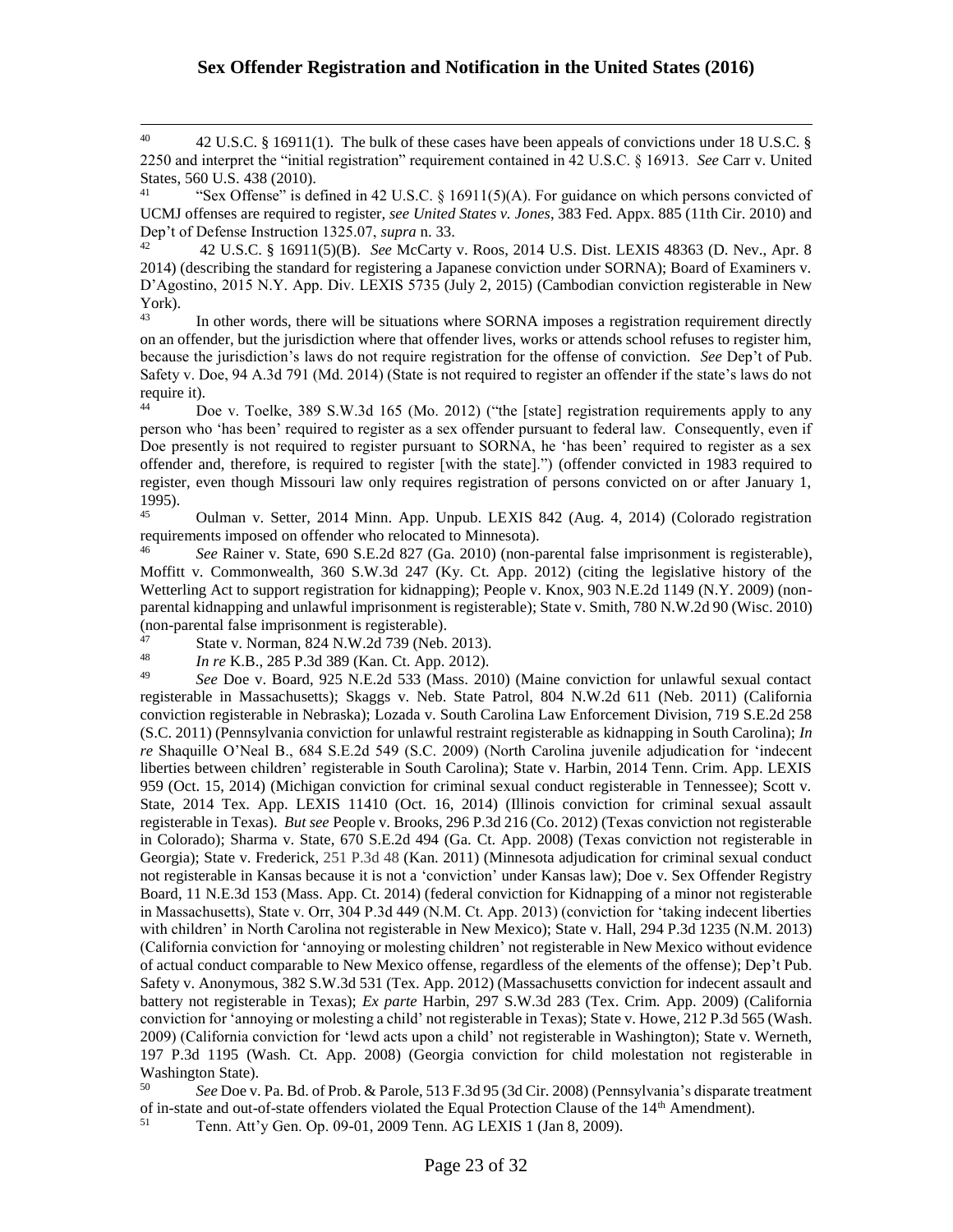<sup>52</sup> *See* United States v. Schofield, 802 F.3d 722 (5th Cir. 2015) (18 USC § 1470 registerable under SORNA, even though it is not listed); United States v. Dodge, 597 F.3d 1347 (11th Cir. 2010) (same); United States v. Hahn, 551 F. 3d 977 (10th Cir. 2008) (probation conditions properly required registration in a fraud case when there was a prior state conviction for a sex offense); United States v. Byun, 539 F.3d 982 (9th Cir. 2008) (conviction for alien smuggling which had underlying facts of sex trafficking properly triggered registration); United States v. Jensen, 278 Fed. Appx. 548 (6th Cir. 2008) (Conspiracy to Commit Sexual Abuse is a registerable offense). *But see* United States v. Jimenez, 275 Fed. Appx. 433 (5th Cir. 2008) (where only evidence of sexual misconduct was three unsubstantiated police reports, registration requirement was inappropriate); State v. Coman, 273 P.3d 701 (Kan. 2012) (bestiality is not a registerable offense); State v. Haynes, 760 N.W.2d 283 (Mich. App. 2008) (bestiality not registerable).

<sup>53</sup> *See*, *e.g.*, Commonwealth v. Sampolski, 89 A.3d 1287 (Pa. Super. Ct. 2014) (looking to the elements of the offense), Doe v. Sex Offender Registry Bd., 925 N.E.2d 533 (Mass. 2010) (may not consider facts underlying the conviction).<br> $54 \text{ S}$ 

<sup>54</sup> *See, e.g.,* State v. Duran, 967 A.2d 184 (Md. 2009) (determining that Indecent Exposure was not registerable because the lewdness element of the crime incorporated conduct that was not sexual in addition to that which could be sexual).

<sup>55</sup> Ward v. State, 288 P.3d 94 (Alaska 2012). SORNA's provisions for enhanced tiering of recidivists are found in 42 U.S.C. § 16911(3)(C) & § 16911(4)(C).

<sup>56</sup> SORNA's minimum standards require that jurisdictions register juveniles who were at least 14 years old at the time of the offense and who have been adjudicated delinquent for committing (or attempting or conspiring to commit) a sexual act with another by force, by the threat of serious violence, or by rendering unconscious or drugging the victim. "Sexual Act" is defined in 18 U.S.C. § 2246.

<sup>57</sup> The Supplemental Guidelines (2011) give jurisdictions full discretion over whether they will post information about juveniles adjudicated delinquent of sex offenses on their public registry website. Supplemental Guidelines, *supra* note 8 at 1636-37.

<sup>58</sup> Juvenile Supplemental Guidelines, *supra* n. 8, *available at* https://www.gpo.gov/fdsys/pkg/FR-2016-08-01/pdf/2016-18106.pdf.<br>59<br>NARTWATCH DISE

<sup>59</sup> SMARTWATCH DISPATCH, *Juvenile Registration and SORNA* (Sept. 2016), http://www.smart.gov/pdfs/juvenile-dispatch-final-2016.pdf.

A survey of the varying juvenile registration responsibilities imposed by each state can be found in *A Snapshot of Juvenile Registration and Notification Laws: A Survey of the United States* (2011), http://www.njjn.org/uploads/digital-library/SNAPSHOT\_web10-28.pdf.

<sup>61</sup> *See, e.g.,* Clark v. State, 957 A.2d 1 (Del. 2008) (lifetime registration requirement for juvenile was not contravened by requirement to consider the 'best interests of the child' in fashioning a disposition). Some states go beyond SORNA's requirements. *See*, *e.g.*, State v. I.C.S., 145 So.3d 350 (La. 2014) (defendants who committed sex offenses prior to age 14, were not transferrable to adult court at that age, and whose offenses did not require registration upon a juvenile adjudication of delinquency, were prosecuted in adult court in their twenties for those offenses and required to register); *In re* J.L., 800 N.W.2d 720 (S.D. 2011) (14 year-old boy adjudicated delinquent for consensual sex with his 12 year-old girlfriend was ordered to register for life).

<sup>62</sup> *See, e.g.,* N.V. v. State, 2008 Ark. App. LEXIS 207 (March 5, 2008) (due process hearing required prior to juvenile being required to register); N.L. v. State, 989 N.E.2d 773 (Ind. 2013) (adjudicated juvenile may only be required to register after an evidentiary hearing, using the 'clear and convincing' standard). For a complete summary of the juvenile registration schemes across the United States, *see* SMART SUMMARY: PROSECUTION, TRANSFER, AND REGISTRATION OF SERIOUS JUVENILE SEX OFFENDERS (2015), http://www.smart.gov/pdfs/SMARTSummary.pdf.<br>
State v. J.C.S. supra p. 61

<sup>63</sup> State v. I.C.S., *supra* n. 61.

 $\overline{a}$ 

<sup>64</sup> United States v. Shannon, 511 Fed. Appx. 487 ( $6<sup>th</sup>$  Cir. 2013) (Ohio adjudication for Gross Sexual Imposition triggered registration condition in subsequent sentencing for possession of a firearm by a felon).<br><sup>65</sup><br>See a.g. In re Creakett, 150 Cal. Ann. 4th 751 (Cal. Ct. Ann. 2008) (invarile edivdicated delinguarity

<sup>65</sup> *See*, *e.g.*, *In re* Crockett, 159 Cal. App. 4th 751 (Cal. Ct. App. 2008) (juvenile adjudicated delinquent of sex offense in Texas was not required to register when he moved to California); Murphy v. Commonwealth, 2015 Ky. App. Unpub. LEXIS 275 (Apr. 24, 2015) (juvenile adjudicated delinquent in Michigan required to register in Kentucky, even though Kentucky-adjudicated juveniles are not required to register); Smith v. Commonwealth, 2014 Ky. App. Unpub. LEXIS 728 (Sept. 12, 2014) (Illinois-adjudicated offender required to register in Kentucky because he was required to register in Illinois). Nebraska also only requires registration for a juvenile adjudication of delinquency for a sex offense when the offender is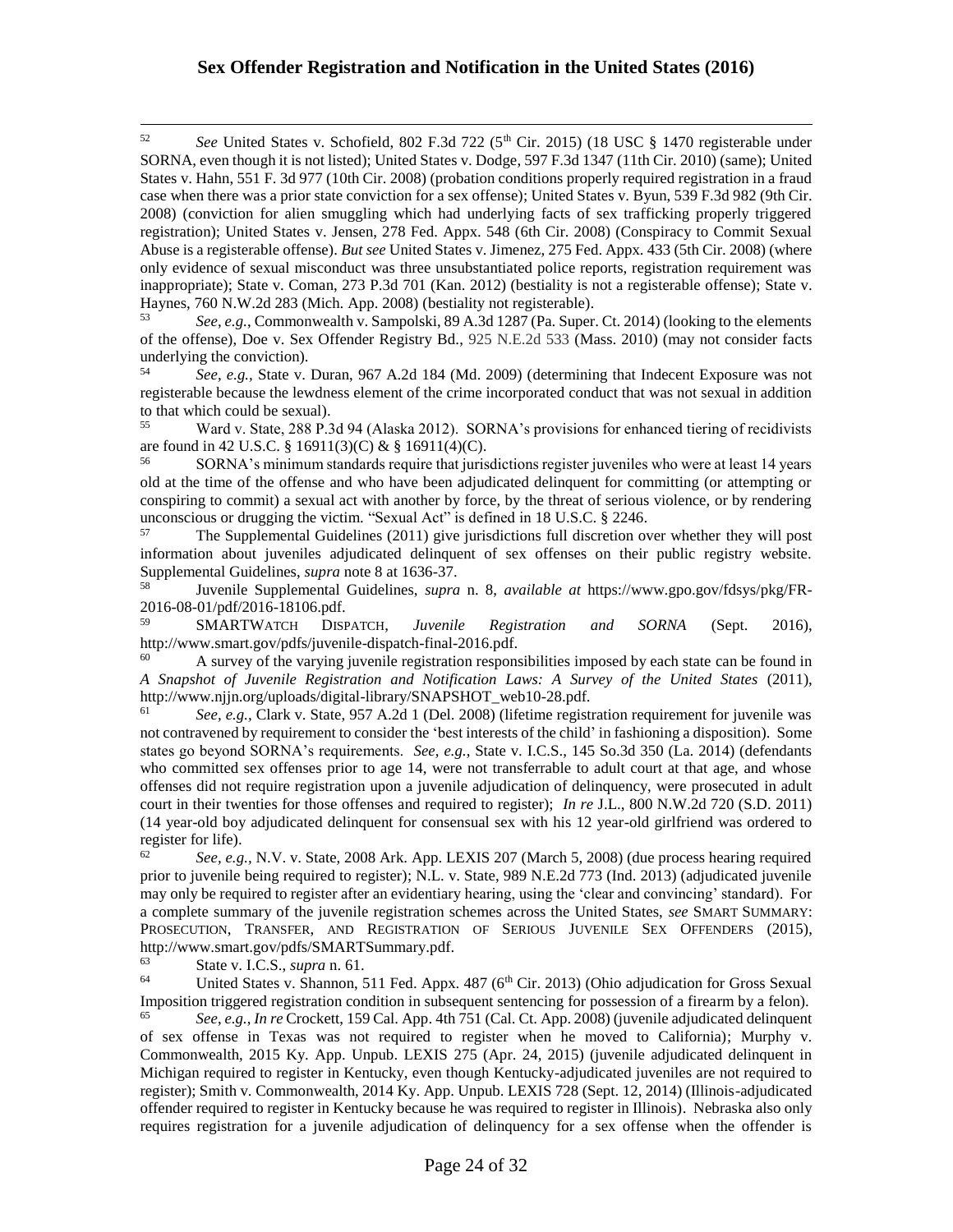convicted outside of Nebraska and has a registration requirement imposed by another state. *See* Nebraska Sex Offender Registry: FAQ's, https://sor.nebraska.gov/FAQ (last visited September 14, 2016). *But see* A.W. v. Peterson, 2016 U.S. Dist. LEXIS 36077 (D. Neb. March 21, 2016) (interpreting Nebraska's statutes and regulations governing sex offender registration to not require registration for a juvenile residing in Nebraska who was adjudicated delinquent of a sex offense which required them to register in Minnesota).<br>  $^{66}$  See In as Z B 357 N W 24.505 (S D 2008) (treating invariance are offenders convicted

<sup>66</sup> *See In re* Z.B., 757 N.W.2d 595 (S.D. 2008) (treating juvenile sex offenders convicted of the same crimes as adult sex offenders differently and more harshly than the adult sex offenders served no rational purpose and violated the Equal Protection Clause of the 14th Amendment); *cf. In re* C.P.T., 2008 Minn. App. Unpub. LEXIS 929 (Aug. 5, 2008) (lifetime registration requirement for juveniles does not violate due process).<br>67

<sup>67</sup> *In re* C.P., 967 N.E.2d 729 (Ohio 2012) (due process and the prohibition against cruel and unusual punishment); *In re* J.B., 107 A.3d 1 (Pa. 2014) (procedural due process). Other courts have held that registration requirements as applied to juveniles adjudicated delinquent of a sex offense *does not* violate the 8<sup>th</sup> Amendment. United States v. Under Seal, 709 F.3d 257 (4<sup>th</sup> Cir. 2013) (military conviction); People v. J.O., 2015 Colo. App. LEXIS 1319 (Aug. 27, 2015); *see also In re* Justin B., 747 S.E.2d 774 (S.C. 2013) (lifetime GPS monitoring of a juvenile adjudicated delinquent of a sex offense does not violate the  $8<sup>th</sup>$ Amendment).

<sup>68</sup> Illinois *ex. rel.* Birkett v. Konetski, 909 N.E.2d 783 (Ill. 2009).<br><sup>69</sup> In 2010 the U.S. Supreme Court granted certiorari in a case w

In 2010 the U.S. Supreme Court granted certiorari in a case where the Ninth Circuit had held that the juvenile registration provisions of SORNA were unconstitutional when applied retroactively. United States v. Juvenile Male, 581 F.3d 977 (2009), *vacated and remanded*, 131 S. Ct. 2860 (2011), *appeal dismissed as moot*, 653 F.3d 1081 (9th Cir. 2011). In its decision, however, the Supreme Court did not in any way address the question of the constitutionality of the retroactive application of SORNA's requirement that certain adjudicated juveniles register as sex offenders.

<sup>70</sup> United States v. Under Seal, 709 F.3d 257 ( $4<sup>th</sup>$  Cir. 2013) (military conviction); United States v. Juvenile Male, 670 F.3d 999 (9th Cir. 2012). The Federal Juvenile Delinquency Act is found at 18 U.S.C. § 5031, *et seq.*

<sup>71</sup> SORNA requires that jurisdictions register offenders whose "predicate convictions predate the enactment of SORNA or the implementation of SORNA in the jurisdiction" when an offender is:

- (1) incarcerated or under supervision, either for the predicate sex offense or for some other crime;
- (2) already registered or subject to a pre-existing sex offender registration requirement under the jurisdiction's law; or
- (3) reenter the jurisdiction's justice system because of a subsequent felony conviction.

Final Guidelines, *supra* n. 8, at 38046; Supplemental Guidelines, *supra* n. 8, at 1639.

 $\frac{72}{73}$  Smith v. Doe, 538 U.S. 1009 (2003).

 $\frac{73}{74}$  *Id.* 

 $\overline{a}$ 

<sup>74</sup> *See, e.g.,* Jensen v. State, 905 N.E.2d 384 (Ind. 2009) (person convicted after the initial passage of the law could be required to comply with amended requirements).<br>
The v Spyder 834 E 3d 696 (6<sup>th</sup> Cir. 2016) reh'g denied

<sup>75</sup> Doe v. Snyder, 834 F.3d 696 (6th Cir. 2016), *reh'g denied*, 2016 U.S. App. LEXIS 17571 (Sept. 15, 2016).

<sup>76</sup> *See* United States v. Kebodeaux, 133 S.Ct. 2496 (2013) (assuming without deciding that Congress did not violate the Ex Post Facto clause in enacting SORNA's registration requirements); United States v. Juvenile Male, 131 S.Ct. 2860 (2011) (declining to address whether SORNA's requirements violated the Ex Post Facto clause on grounds of mootness); Carr v. United States, 560 U.S. 438 (2010) (declining to address the issue of whether SORNA violates the Ex Post Facto clause).

<sup>77</sup> Doe v. State, 189 P.3d 999 (Alaska 2008); Wallace v. State, 905 N.E.2d 371 (Ind. 2009); Maine v. Letalien, 985 A.2d 4 (Me. 2009); Doe v. Dep't of Pub. Safety & Corr. Servs., 40 A.3d 39 (Md. 2013); State v. Williams, 952 N.E.2d 1108 (Ohio 2011); Starkey v. Okla. Dep't of Corr., 305 P.3d 1004 (Okla. 2013) (detailing all case law from state courts regarding retroactive application of sex offender registration and notification statutes). One additional case along these lines, *Doe v. Phillips*, 194 S.W.3d 833 (Mo. 2006), has subsequently been rendered moot, *Doe v. Keathley*, 2009 Mo. App. LEXIS 4 (Jan. 6, 2009).

<sup>78</sup> The New Hampshire Supreme Court held that requiring lifetime registration without the opportunity for review violates the Ex Post Facto provisions of the state's constitution. Doe v. State, 111 A.3d 1077 (N.H. 2015) (registration requirements can only be applied to the petitioner if he is "promptly given an opportunity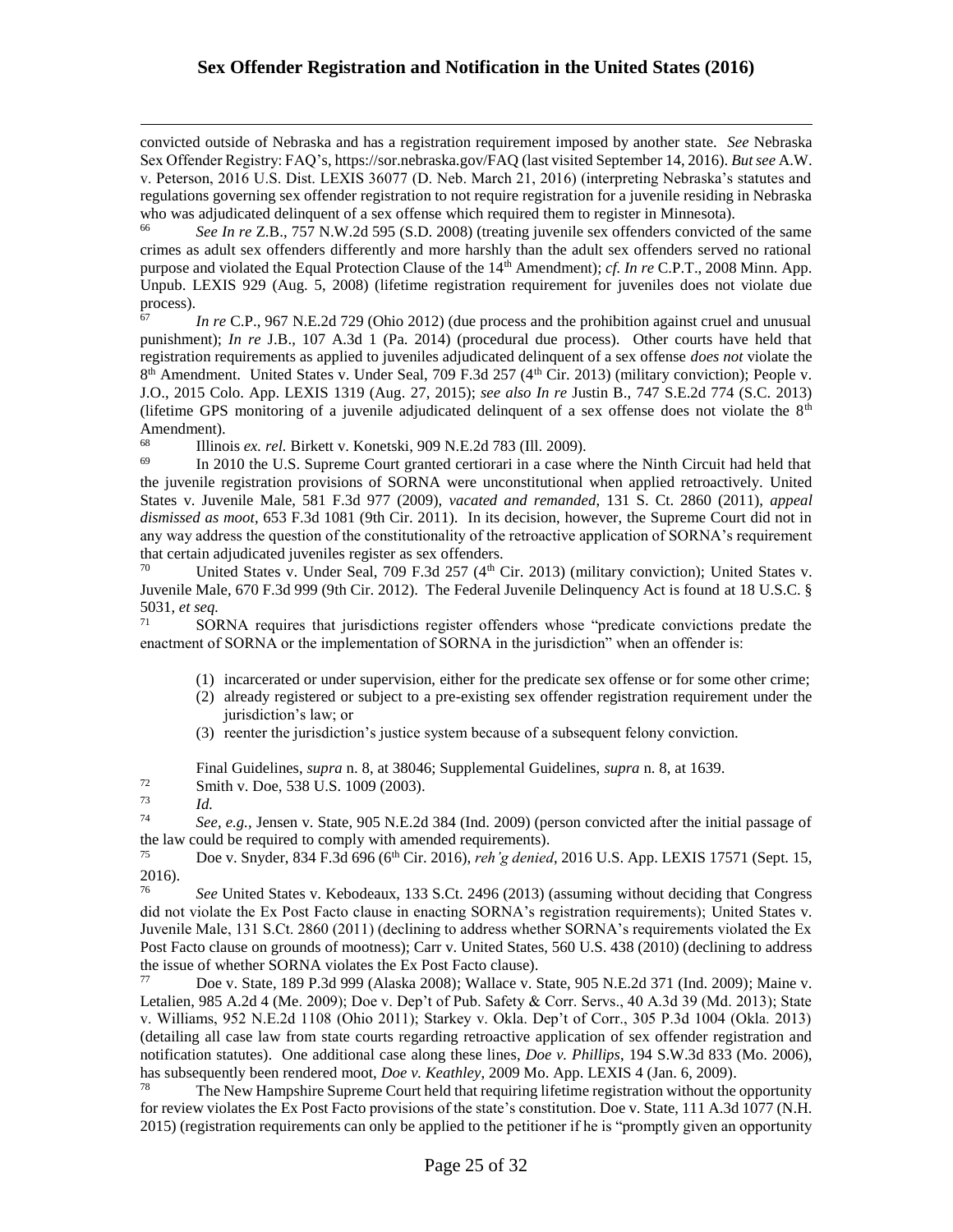for either a court hearing, or an administrative hearing subject to judicial review, at which he is permitted to demonstrate that he no longer poses a risk sufficient to justify continued registration….[and] must be afforded periodic opportunities for further hearings, at reasonable intervals, to revisit whether registration continues to be necessary to protect the public"). In Pennsylvania, the retroactive application of a requirement to appear in-person to update any changes to an offender's registration information was held to violate the Ex Post Facto clause. Cappolino v. Commisioner, 102 A.3d 1254 (Pa. Commw. Ct. 2014). *But see* Commonwealth v. Perez, 97 A.3d 747 (Pa. Super. Ct. 2014) (retroactive application of new registration scheme did not violate the Ex Post Facto clause).

 $79$  Doe v. Thompson, 373 P.3d 750 (Kan. 2016) (registration system is punitive); State v. Buser, 371 P.3d 886 (Kan. 2016) (same); State v. Redmond, 371 P.3d 900 (Kan. 2016) (same). *But see* State v. Petersen-Beard, 304 Kan. 192 (2016) (registration system does not violate the Ex Post Facto clause).

80 *See*, *e.g.*, Shaw v. United States, 2016 U.S. App. LEXIS 9047 (10<sup>th</sup> Cir., May 18, 2016); State v. Henry, 228 P.3d 900 (Ariz. Ct. App. 2010); Buffington v. State, 2008 Ark. LEXIS 71 (Jan. 31, 2008); Finnicum v. State, 673 S.E.2d 604 (Ga. 2009); State v. Yeoman, 236 P.3d 1265 (Idaho 2010); Illinois *ex. rel.* Birkett v. Konetski, 909 N.E.2d 783 (Ill. 2009); *In re* Nick. H., 123 A.3d 229 (Md. 2015); State v. Tucker, 879 N.W.2d 906 (Mich. Ct. App. 2015); State v. Hunt, 2014 N.J. Super. Unpub. LEXIS 1424 (June 17, 2014); Smith v. Commonwealth, 743 S.E.2d 146 (Va. 2013); Kammerer v. State, 322 P.3d 827 (Wyo. 2014). In addition, one federal circuit concluded that retroactive application of New York's registration amendments to an offender did not violate the Ex Post Facto clause. Doe v. Cuomo, 755 F.3d 105 (2d Cir. 2014).<br><sup>81</sup> State v. Zerbe, 50 N E 3d 368 (1pd 2016).

<sup>81</sup> State v. Zerbe, 50 N.E.3d 368 (Ind. 2016).<br><sup>82</sup> Commonwealth v. Hainesworth, 82, A 3d 4.

 $\overline{a}$ 

<sup>82</sup> Commonwealth v. Hainesworth, 82 A.3d 444 (Pa. 2014) (defendant entitled to specific performance of his plea agreement, a component of whose negotiation was that he would not be required to register as a sex offender). *But see* Commonwealth v. Giannatonio, 114 A.3d 429 (Pa. Super. Ct. 2015) (extension of state duration of registration period did not violate Ex Post Facto when conviction secured pursuant to federal plea  $\frac{agreement}{83}$ .

<sup>83</sup> Doe v. Harris, 302 P.3d 598 (Cal. 2013).<br><sup>84</sup> ACLU v. Maste, 2:08 av 00822 JCM P.

84 ACLU v. Masto, 2:08-cv-00822-JCM-PAL (D. Nev., Oct. 7, 2008).<br>85 ACLU v. Masto, 670 E 3d 1046 (9th Cir. 2012). The Nevada 9

<sup>85</sup> ACLU v. Masto, 670 F.3d 1046 (9th Cir. 2012). The Nevada Supreme Court also held that retroactive application of registration and notification requirements to juveniles adjudicated delinquent does not violate Due Process or the Ex Post Facto clause. State v. Eighth Jud. Dist. Ct., 306 P.3d 369 (Nev. 2013); *injunction dissolved*, S.M. v. State, 2015 Nev. Unpub. LEXIS 131 (Feb. 6, 2015).

<sup>86</sup> Sandra Chereb, *Nevada Supreme Court Stops Sex Offender Law from Being Implemented*, LAS VEGAS REVIEW JOURNAL (July 1, 2016), http://www.reviewjournal.com/news/nevada/nevada-supremecourt-stops-sex-offender-law-being-implemented; Sandra Chereb, *Nevada to Add Hundreds to Sex Offender Registry*, LAS VEGAS REVIEW JOURNAL (June 3, 2016), http://www.reviewjournal.com/crime/nevada-addhundreds-sex-offender-registry.

 $\frac{87}{88}$  McCraw v. Gomez, 2014 Tex. App. LEXIS 13911 (1<sup>st</sup> Dist., Dec. 30, 2014).

<sup>88</sup> State v. Jedlicka, 747 N.W.2d 580 (Minn. App. 2008); *see also* Flanders v. State, 955 N.E.2d 732 (Ind. App. 2011).

Buck v. Commonwealth, 308 S.W.3d 661 (Ky. 2010).

90 *See* the procedure followed in Massachusetts, where the Sex Offender Registry Board must find that the offender poses a danger to the community before requiring registration: 803 CMR 106(B), *available at* http://www.mass.gov/eopss/docs/sorb/sor-regulations.pdf. In *Doe v. Sex Offender Registry Board*, 41 N.E.3d 1058 (Mass. 2015), the court held that the burden of proof for classification was no longer by a 'preponderance of the evidence' but was constitutionally required to be by the higher standard of 'clear and convincing evidence'.<br><sup>91</sup> Moo y, Sox C

Moe v. Sex Offender Registry Board, 6 N.E.3d 530 (Mass. 2014).

 $92$  Doe v. Anderson, 108 A.3d 378 (Me. 2015) (holding, in part, that a guilty plea is not a 'criminal trial'). *But see* Bell v. Pennsylvania Board of Probation & Parole, 2014 Pa. Commw. Unpub. LEXIS 460 (July 24, 2014).

Doe v. Prosecutor, Marion County, 705 F.3d 694 ( $7<sup>th</sup>$  Cir. 2013) (statute prohibiting sex offenders from using social networking websites, instant messaging services, and chat programs violated the First Amendment); Doe v. State, 898 F.Supp.2d 1086 (D. Ne. 2012) (requirement to provide internet identifiers found unconstitutional on First Amendment and other grounds); Doe v. Shurtleff, 2008 U.S. Dist. LEXIS 73787 (D. Utah Sept. 25, 2008), *vacated after legislative changes*, 2009 U.S. Dist. LEXIS 73955 (D. Utah Aug. 20, 2009); Harris v. State, 985 N.E.2d 767 (Ind. Ct. App. 2013) (statute prohibiting use of a social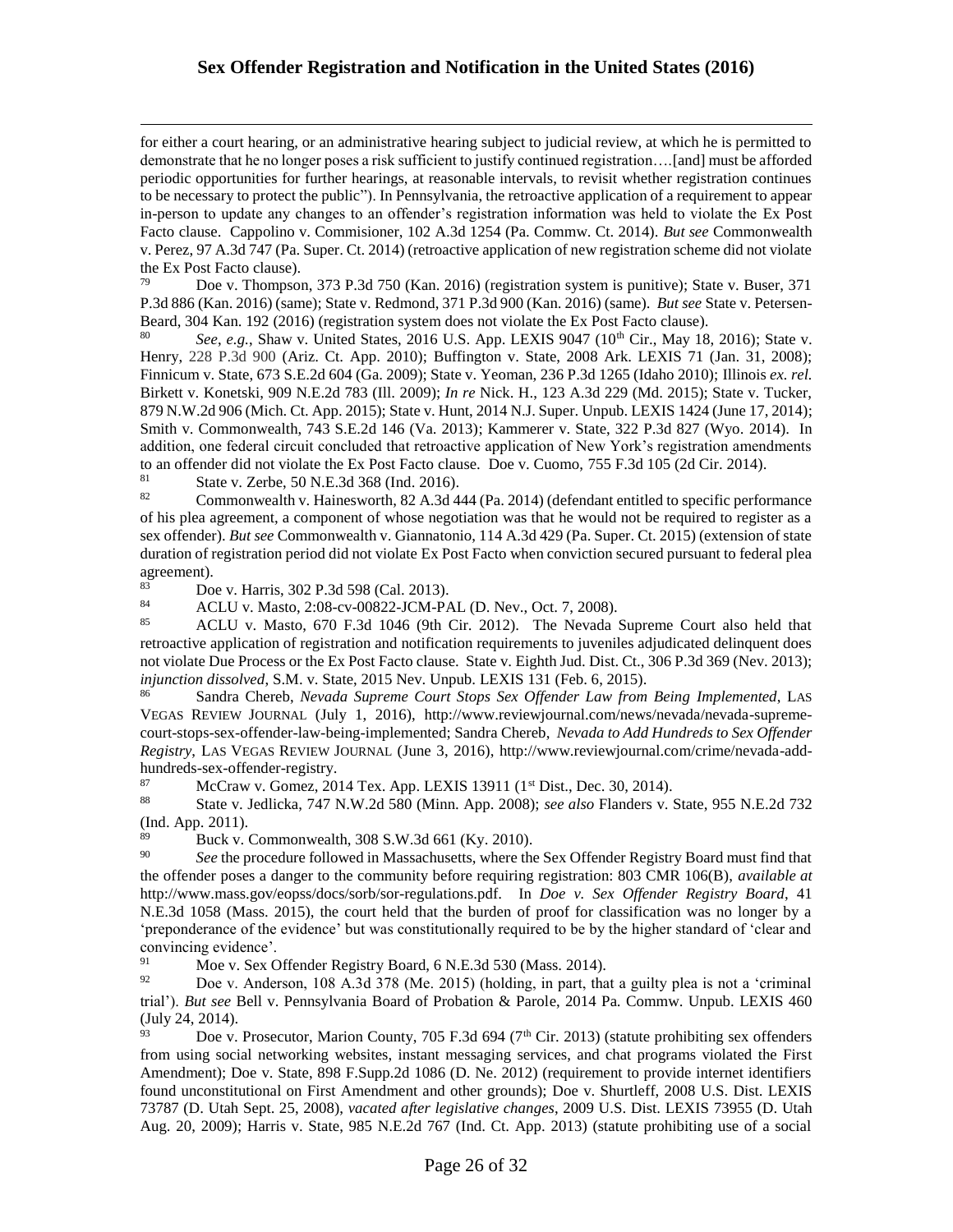networking site by a registered sex offender violated the First Amendment). *Contra* State v. Packingham, 777 S.E.2d 738 (N.C. 2015), *pet'n for cert. granted*, 2016 U.S. LEXIS 6404 (Oct. 28, 2016) (prosecution for having a Facebook page when it is banned by state law is permissible).

 $^{94}$  Brown v. Montoya, 662 F.3d 1152 (10th Cir. 2011).<br>
State v. Briggs, 199 P.3d 935 (Utab. 2008) ('target' i

<sup>95</sup> State v. Briggs, 199 P.3d 935 (Utah 2008) ('target' information could include, among other things, a description of the offender's preferred victim demographics).

<sup>96</sup> *Ex parte* Evans, 338 S.W.3d 545 (Tex. Crim. App. 2011).<br><sup>97</sup> Doe y lindel 851 E Supp. 2d 905 (E.D. L.a. 2012).

 $^{97}$  Doe v. Jindal, 851 F. Supp.2d 995 (E.D. La. 2012).<br><sup>98</sup> Gonzalez v. Duncan, 551 F.3d 875 (9th Cir. 2008).

98 Gonzalez v. Duncan, 551 F.3d 875 (9th Cir. 2008).<br>Prodeboury State 671 S E 2d 485 (Go. 2008).

99 Bradshaw v. State, 671 S.E.2d 485 (Ga. 2008).<br>100 State v. Dinjegge, 778 N.W.2d 264 (Mich. Ct.

<sup>100</sup> State v. Dipiazza, 778 N.W.2d 264 (Mich. Ct. App. 2009).<br><sup>101</sup> Doe v. Keathley, 2009 Mo. App. LEXIS 4 (Jan. 6, 2009).

<sup>101</sup> Doe v. Keathley, 2009 Mo. App. LEXIS 4 (Jan. 6, 2009). *But see* State v. Hough, 978 N.E.2d 505 (Ind. Ct. App. 2012); Andrews v. State, 978 N.E.2d 494 (Ind. Ct. App. 2012) (stating without deciding that the federal duty to register could apply if the offender engaged in interstate travel).

<sup>102</sup> *In re* McClain, 741 S.E.2d 893 (N.C. 2013) (North Carolina's registration law directly incorporates the clean record provisions of SORNA); *see In re* Hall, 768 S.E.2d 39 (N.C. Ct. App. 2014) (using SORNA's tiering structure).<br> $\frac{103}{103}$  State v.

<sup>103</sup> State v. Nieman, 84 A.3d 603 (Pa. 2013).<br><sup>104</sup> 530 U.S. 466 (2000).

 $^{104}$  530 U.S. 466 (2000).<br> $^{105}$  See Beenle v. Mosley

 $\overline{a}$ 

<sup>105</sup> *See* People v. Mosley, 344 P.3d 788 (Cal. 2015) (residency restrictions are not 'punishment' for the purposes of Sixth Amendment analysis); Colorado v. Rowland, 207 P.3d 890 (Colo. Ct. App. 2009); State v. Meredith, 2008 Minn. App. Unpub. LEXIS 324 (April 8, 2008).

<sup>106</sup> The American Bar Association's Collateral Consequences Project, http://www.abacollateralconsequences.org, has produced a standing resource which lists *all* collateral consequences which flow at the federal and state level for convictions of certain crimes. Users may select 'sex offenses' as a search term and view all of the collateral consequences which may be imposed on persons so convicted.

<sup>107</sup> *See* United States v. Cottle, 355 Fed. Appx. 18 (6th Cir. 2009); Mireles v. Bell, 2008 U.S. Dist. LEXIS 2451 (D. Mich. Jan. 11, 2008); State v. Flowers, 249 P.3d 367 (Idaho 2011); Magyar v. State, 18 So.3d 807 (Miss. 2009) (citing thorough collection of controlling case law across the country); People v. Gravino, 928 N.E.2d 1048 (N.Y. 2010) (guilty plea); State v. Nash, 48 A.D.3d 837 (N.Y. App. Div. 3d Dep't 2008); *see also* United States v. Molina, 68 M.J. 532 (U.S.C.G. CCA 2009) (mutual misunderstanding of registration requirement was grounds for withdrawing a guilty plea entered pursuant to a plea agreement); State v. Bowles, 89 A.D.3d 171 (N.Y. App. Div. 2011) (offender has the right to the effective assistance of counsel in a risk level assessment (SORA) hearing).<br> $^{108}$  United States v, Riley 72 M J, 115 (C, A, A)

United States v. Riley, 72 M.J. 115 (C.A.A.F. 2013) (substantial basis to question the providence of guilty plea when the judge failed to ensure that the defendant understood the registration requirements associated with a plea of guilty). The *Riley* decision was clarified in *United States v. Talkington*, 73 M.J. 212 (2014) as applying only to considerations raised by the *Padilla* case and its progeny regarding the voluntariness of guilty pleas, and is further clarified in *Washington v. United States*, 74 M.J. 560 (A.C.C.A.  $2014$ ), as not applying retroactively.<br> $\frac{109}{100}$  Linited States v. Pose, 2010.

<sup>109</sup> United States v. Rose, 2010 CCA LEXIS 251 (A.F. Ct. Crim. App. June 11, 2010). *Contra* Edmonds v. Pruett, 2014 U.S. Dist. LEXIS 116736 (E.D. Va. Aug. 20, 2014).<br><sup>110</sup> People y Fonville, 804 N W 2d 878 (Mich. Ct. App. 2011).

<sup>110</sup> People v. Fonville, 804 N.W.2d 878 (Mich. Ct. App. 2011).<br><sup>111</sup> People v. Armstrong, 50 N.E. 3d 745 (App. Ct. Ill. 2016).

<sup>111</sup> People v. Armstrong, 50 N.E.3d 745 (App. Ct. Ill. 2016).<br><sup>112</sup> 559 U.S. 356 (2010).

 $^{112}$  559 U.S. 356 (2010).

Rodriguez-Moreno v. Oregon, 2011 U.S. Dist. LEXIS 151123 (D. Or. Nov. 15, 2011) (failure to advise of registration requirements is not ineffective assistance of counsel); Embry v. Commonwealth, 476 S.W.3d 264 (Ky. 2015); People v. Cowart, 28 N.E.3d 862 (Ill. App. 2015) (trial court failure to admonish regarding registration requirements is not constitutionally deficient). *Contra* Taylor v. State, 698 S.E.2d 384 (Ga. Ct. App. 2010); People v. Dodds, 7 N.E.3d 83 (Ill. Ct. App. 2014); People v. Fonville, 804 N.W.2d 878 (Mich. Ct. App. 2011); State v. Trotter, 330 P.3d 1267 (Utah 2014).

<sup>115</sup> Chaidez v. United States, 133 S.Ct. 1103 (2013).<br><sup>116</sup> 132 S.Ct. 2566 (2012)

 $^{116}$  132 S.Ct. 2566 (2012).<br>
117 133 S.Ct 1863 (2013)

133 S.Ct. 1863 (2013).

 $\frac{113}{114}$  *Id.*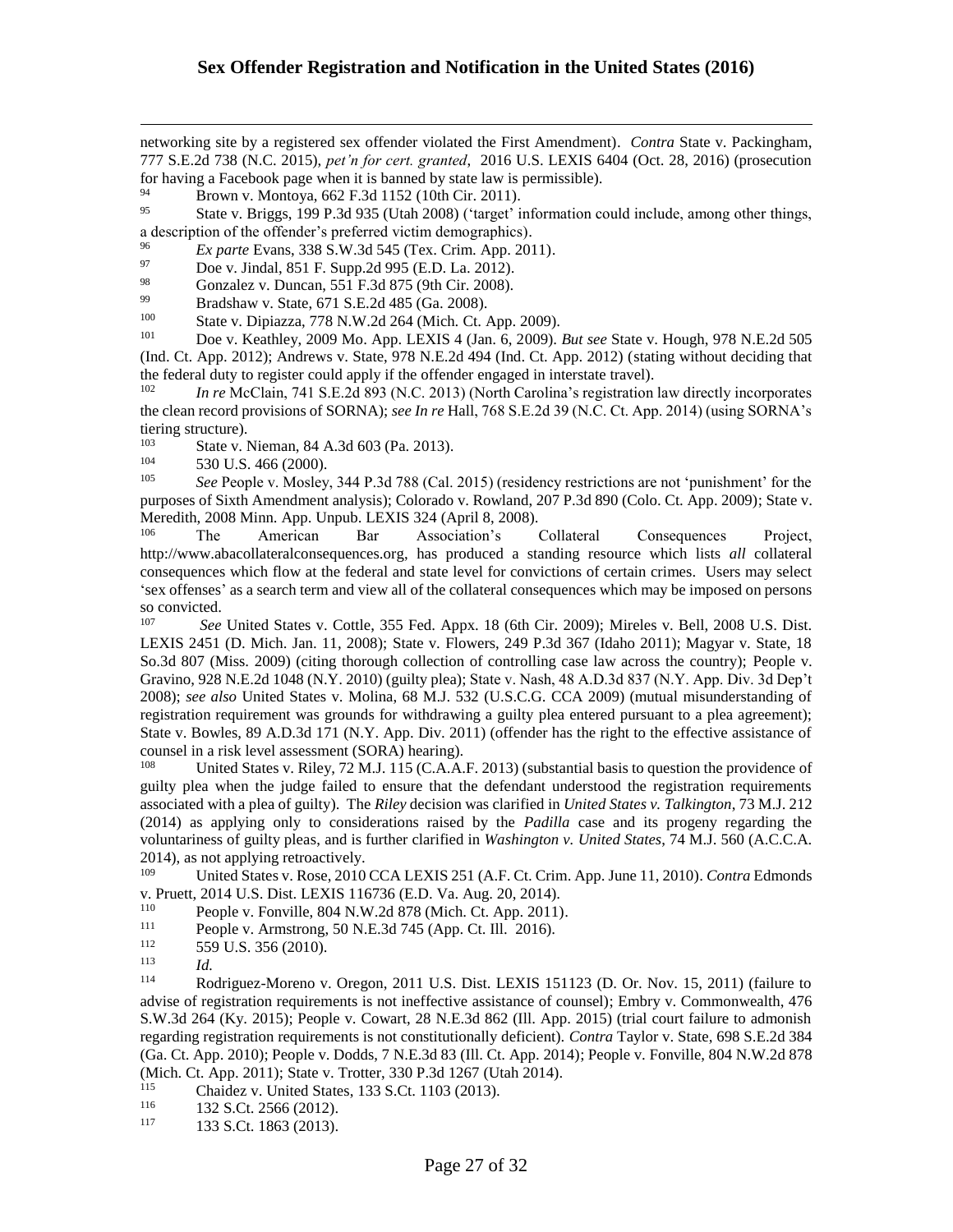<sup>118</sup> *See* United States v. White, 782 F.3d 1118 (10<sup>th</sup> Cir. 2015) (unsuccessful argument under *Sebelius*); United States v. Anderson, 771 F.3d 1064 ( $8<sup>th</sup>$  Cir. 2014) (same); United States v. Rivers, 588 F. App'x 905  $(11<sup>th</sup> Cir. 2014)$  (same); United States v. Robbins, 729 F.3d 131 (2d Cir. 2013) (same); United States v. Cabrera-Gutierrez, 756 F.3d 1125 (2013) (same); *Chevron* was discussed in United States v. Piper, 2013 U.S. Dist. LEXIS 113059 (D. Vt. Aug. 12, 2013) (successful argument under *Chevron* that the SORNA Final Guidelines must be followed in determining whether someone is required to register under SORNA).<br> $^{119}$  Smith v. Commonwealth, 742 S E 24.146 (No. 2013).

<sup>119</sup> Smith v. Commonwealth, 743 S.E.2d 146 (Va. 2013).<br><sup>120</sup> State v. Larson, 2008 Minn, App. Unpub. LEXIS 153

 $\overline{a}$ 

State v. Larson, 2008 Minn. App. Unpub. LEXIS 1525 (Dec. 30, 2008); State v. Sparks, 657 S.E. 2d 655 (N.C. 2008); State v. Green, 230 P.3d 654 (Wash. App. 2010).<br><sup>121</sup> Meza v. Livingston, 607 F.3d 392 (5th Cir. 2010) (defendant h

Meza v. Livingston, 607 F.3d 392 (5th Cir. 2010) (defendant had a liberty interest in being free from registration requirements where he had not been convicted of a sex offense); State v. Arthur H., 953 A.2d 630 (Conn. 2008) (no due process hearing required); Doe v. Dep't of Public Safety, 971 A.2d 975 (Md. App. 2009) (presumption of dangerousness flowing from a rape conviction was permissible); Smith v. Commonwealth, 743 S.E.2d 146 (Va. 2013).

122 Litmon v. Harris, 768 F.3d 1237 ( $9<sup>th</sup> Cir2014$ ) (requiring sexually violent predators to check in every 90 days did not violate substantive due process); Woe v. Spitzer, 571 F.Supp.2d 382 (E.D. N.Y. 2008) (when amended statute extended the registration period by ten years three days before petitioner's registration requirement expired, there was no protected liberty interest).

123 Doe v. Jindal, 2011 U.S. Dist. LEXIS 100408 (E.D. La., Sept. 7, 2011); State v. Dickerson, 97 A.3d 15 (Conn. App. 2014). California has a long line of cases litigating equal protection issues in sex offender registration cases, based on People v. Hofsheier, 129 P.3d 29 (Cal. 2006), which was recently overruled in *Johnson v. Cal. Dep't of Justice*, 341 P.3d 1075 (Cal. 2015).

<sup>124</sup> *See* Thomas v. United States, 942 A.2d 1180 (D.C. 2008) (underlying misdemeanor charges which required registration upon conviction were "petty" for purposes of the Sixth Amendment, and a jury trial was not required); *In re* Richard A., 946 A.2d 204 (R.I. 2008). *But see* Fushek v. State, 183 P.3d 536 (Ariz. 2008) (because of the seriousness of the consequences of being designated a sex offender, jury trial must be afforded when there is a special allegation of sexual motivation in a misdemeanor case).

<sup>125</sup> Doe v. Jindal, 2015 U.S. Dist. LEXIS 155908 (E.D. La. Nov. 18, 2015); Washington v. Smith, 344 P.3d 1244 (Wash. App. 2015).

<sup>126</sup> People v. Nichols, 176 Cal. App. 4th 428 (3d Dist. 2009) (28 years to life sentence for failure to register under California's three-strikes law did not violate the 8<sup>th</sup> Amendment); People v. T.D., 823 N.W.2d 101 (Mich. 2011) (requiring a juvenile to register was not cruel and unusual punishment), *dismissed as moot,*  821 N.W.2d 569 (Mich. 2012); State v. Blankenship, 48 N.E.3d 516 (Ohio 2015) (Tier II registration requirements for an offense committed when the offender was 21 and the victim was 15 is not cruel and unusual punishment).<br> $\frac{127}{RQ}$ 

Rosin v. Monken, 599 F.3d 574 (7th Cir. 2010) (an offender convicted in New York was promised in his plea agreement that he would never have to register as a sex offender, but when he moved to Illinois and was required to register under its laws, it was not a violation of the Full Faith and Credit Clause); *see*  Burton v. State, 977 N.E.2d 1004 (Ind. Ct. App. 2012) (State unsuccessfully argued that the Full Faith and Credit clause should apply).<br><sup>128</sup> United States v. Kit

<sup>128</sup> United States v. King, 431 Fed. Appx. 630 (10th Cir. 2011).<br><sup>129</sup> State v. Caton, 260 B 3d 946 (Wash, Ct. App. 2011). ray'd a

<sup>129</sup> State v. Caton, 260 P.3d 946 (Wash. Ct. App. 2011), *rev'd on other grounds*, 273 P.3d 980 (Wash.  $2012$ ).

Proponents of the sovereign citizen movement "believe they are not subject to federal or state statutes or proceedings, reject most forms of taxation as illegitimate, and place special significance on commercial law." United States v. Harding, 2013 U.S. Dist. LEXIS 62471 (W.D. Va., May 1, 2013) (18 U.S.C. § 2250 prosecution), *quoting* United States v. Brown, 669 F.3d 10 (1<sup>st</sup> Cir. 2012). In *Harding* the defendant argued that the federal court did not have jurisdiction over him, citing the Organic Act of 1871, the fact that his name was listed in all caps on the indictment, that there was no corpus delicti for the offense, and that the federal court was an 'Admiralty Court' because the flag in the courtroom had fringe on it. *Id*. at  $*3-*15.$ 

<sup>131</sup> 131 S.Ct. 2355 (2011), *on remand at* 681 F.3d 149 (3d Cir. 2012), *cert. granted on other grounds,*  133 S.Ct. 978 (2013). Thus far, Tenth Amendment challenges raised under *Bond* have been unsuccessful. See United States v. Kidd, 2013 U.S. App. LEXIS 5032 (6<sup>th</sup> Cir., Mar. 11, 2013); United States v. Smith, 504 Fed. Appx. 519 ( $8<sup>th</sup>$  Cir. 2012).<br>  $\frac{132}{8e}$  United States v Re

<sup>132</sup> *See* United States v. Reynolds, 132 S.Ct. 975 (2012).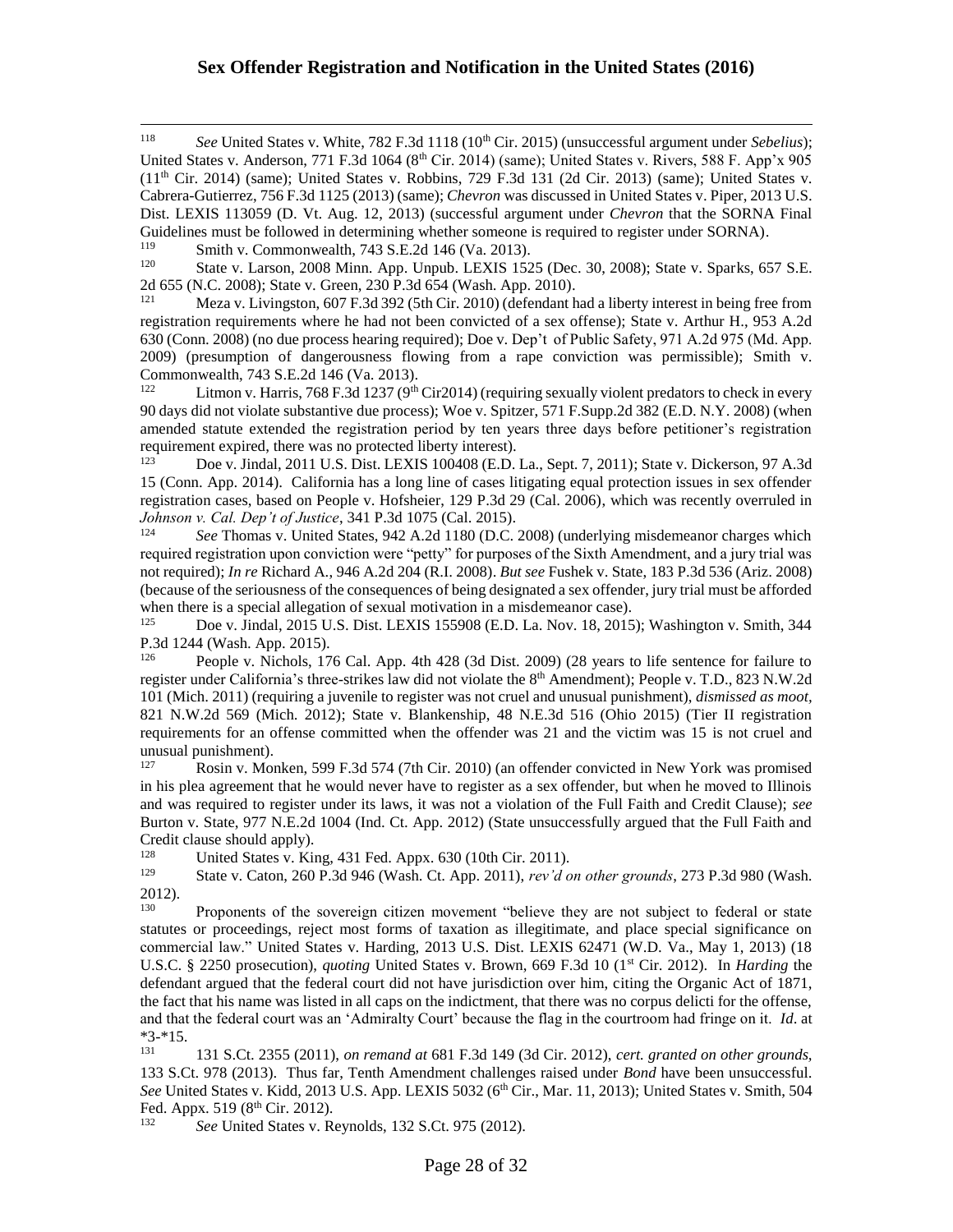<sup>133</sup> Doe v. Washington State Patrol, 374 P.3d 63 (Wash. 2016) (records requested via Washington's Public Records Act).

<sup>134</sup> *See* United States v. Ogburn, 590 Fed. Appx. 683 (9th Cir. 2015); State v. Cook, 187 P.3d 1283 (Kan. 2008); Longoria v. State, 749 N.W.2d 104 (Minn. App. 2008).

<sup>135</sup> *In re* C.P.W., 213 P.3d 413 (Kan. 2009); People v. Haddock, 852 N.Y.S.2d 441 (N.Y. App. Div. 2008); State v. Vick, 2010 Wash. App. LEXIS 2462 (Nov. 2, 2010).

<sup>136</sup> Christie v. State, 2008 Ark. App. LEXIS 10 (Jan. 9, 2008); State v. T.R.D., 942 A.2d 1000 (Conn. 2008).<br>137

<sup>137</sup> Petway v. State, 661 S.E.2d 667 (Ga. App. 2008) (pre-release notice of registration requirements is not a prerequisite to the obligation to register); Barrientos v. State, 2013 Tex. App. LEXIS 7712 (June 24, 2013) (primarily Spanish-speaking defendant properly convicted even when all notices were in English and he claimed he did not understand his responsibilities).<br><sup>138</sup> See United States y Leach 2009 U.S. Dist. I.

<sup>138</sup> *See* United States v. Leach, 2009 U.S. Dist. LEXIS 104703 (D. Ind. Nov. 6, 2009); United States v. Benevento, 633 F. Supp. 2d 1170 (D. Nev. 2009); State v. Bryant, 614 S.E.2d 479, 488 (N.C. 2005) ("the pervasiveness of sex offender registration programs [combined with additional factors in this case] certainly constitute circumstances which would lead the reasonable individual to inquire of a duty to register in *any* state upon relocation"). North Carolina subsequently reinserted a *mens rea* requirement into its failure to register statute. 2006 N.C. Session Laws, ch. 247, *codified at* N.C. GEN. STAT. § 14-208.11.

State v. Binnarr, 733 S.E.2d 890 (S.C. 2012) (notice of changed registration responsibilities sought to be proven by way of an unreturned letter, without more, does not prove actual notice sufficient to prosecute for failure to register).

<sup>140</sup> State v. White, 58 A.3d 643 (N.H. 2012) (defendant failed to report the creation of a MySpace account).<br>141

<sup>141</sup> State v. Lee, 286 P.3d 537 (Idaho 2012).<br><sup>142</sup> State v. Peterson, 186 P.3d 1170 (Wash

 $\overline{a}$ 

<sup>142</sup> State v. Peterson, 186 P.3d 1179 (Wash. App. 2008).<br><sup>143</sup> See e.g. Cal. Penal Code 8, 3003.5 (2012): Idabo G

<sup>143</sup> *See, e.g.,* Cal. Penal Code § 3003.5 (2012); Idaho Code § 18-8329 (2012); 57 Okla. Stat. § 590  $(2012).$ 

Doe v. Cooper, 2016 U.S. App. LEXIS 21412 (4<sup>th</sup> Cir. Nov. 30, 2016) (prohibition on being present at "any place where minors gather for regularly scheduled educational, recreational, or social programs" is impermissibly vague).

<sup>145</sup> *In re* William Taylor, 343 P.3d 867 (Cal. 2015).

Doe v. City of Lynn, 36 N.E.3d 18 (Mass. 2015); G.H. v. Twp. of Galloway, 951 A.2d 221 (N.J. 2008) (New Jersey law preempted municipal residency restrictions); People v. Diack, 26 N.E.3d 1151 (N.Y. 2015) (New York law preempts local residency restriction provisions); People v. Oberlander, 880 N.Y.S.2d 875 (N.Y. Sup. Ct. 2009) (Rockland County residency restriction preempted by New York state law); People v. Blair, 873 N.Y.S.2d 890 (Albany City Ct. 2009) (Albany County residency restriction preempted by New York state law). *Contra* United States v. King, 431 Fed. Appx. 630 (10<sup>th</sup> Cir. 2011) (Oklahoma's residency restrictions did not present an obstacle to complying with federal sex offender registration requirements).<br><sup>147</sup> See Commonwealth v. Pelser, 205 S.W.24, 427 (Ky. 2000) (Kantualiy's registerationistic

<sup>147</sup> *See* Commonwealth v. Baker, 295 S.W.3d 437 (Ky. 2009) (Kentucky's residency restrictions exceeded the nonpunitive purpose of public safety and thus violated the Ex Post Facto clause); *see also* Duarte v. City of Lewisville, 759 F.3d 514 (5<sup>th</sup> Cir. 2014) (standing granted in challenge to residence restrictions suit), *all claims dismissed on remand*, 136 F.Supp. 3d 752 (E.D. Tex. 2015). *But see* McAteer v. Riley, 2008 U.S. Dist. LEXIS 26209 (M.D. Ala. March 31, 2008) ("The court expresses no opinion today on whether McAteer could present evidence and arguments to establish by the clearest proof that the residency and employment restrictions violate the Ex Post Facto clause and leaves that question for another day").<br><sup>148</sup> Doe y Miami-Dade County 838 F 3d 1050 (11<sup>th</sup> Cir. 2016)

<sup>148</sup> Doe v. Miami-Dade County, 838 F.3d 1050 (11<sup>th</sup> Cir. 2016).<br><sup>149</sup> State v. Stark 802 N.W. 2d 165 (S.D. 2011) (discussing

State v. Stark, 802 N.W.2d 165 (S.D. 2011) (discussing state-level loitering and safety zone provisions).<br> $R_{\rm W}$ 

<sup>150</sup> Ryals v. City of Englewood, 2016 Colo. LEXIS 74 (Jan. 25, 2016).<br>
http://www.smart.gov/pdfs/MTSOP. Code.pdf.

 $151$  http://www.smart.gov/pdfs/MTSOR\_Code.pdf.<br> $152$  Eq. example, the Confederated Tribes of the Un

<sup>152</sup> For example, the Confederated Tribes of the Umatilla Indian Reservation (CTUIR) was one of the first tribes to implement SORNA, and met all of SORNA's requirements in doing so, *see* the SMART Office's Substantial Implementation Report at http://www.smart.gov/pdfs/sorna/ConfTribes-UmatillaIndianReservation.pdf*.* CTUIR is located entirely within the State of Oregon, which falls short of many of SORNA's provisions. Maxine Bernstein, *Sex Offenders in Oregon: State Fails to Track Hundreds*,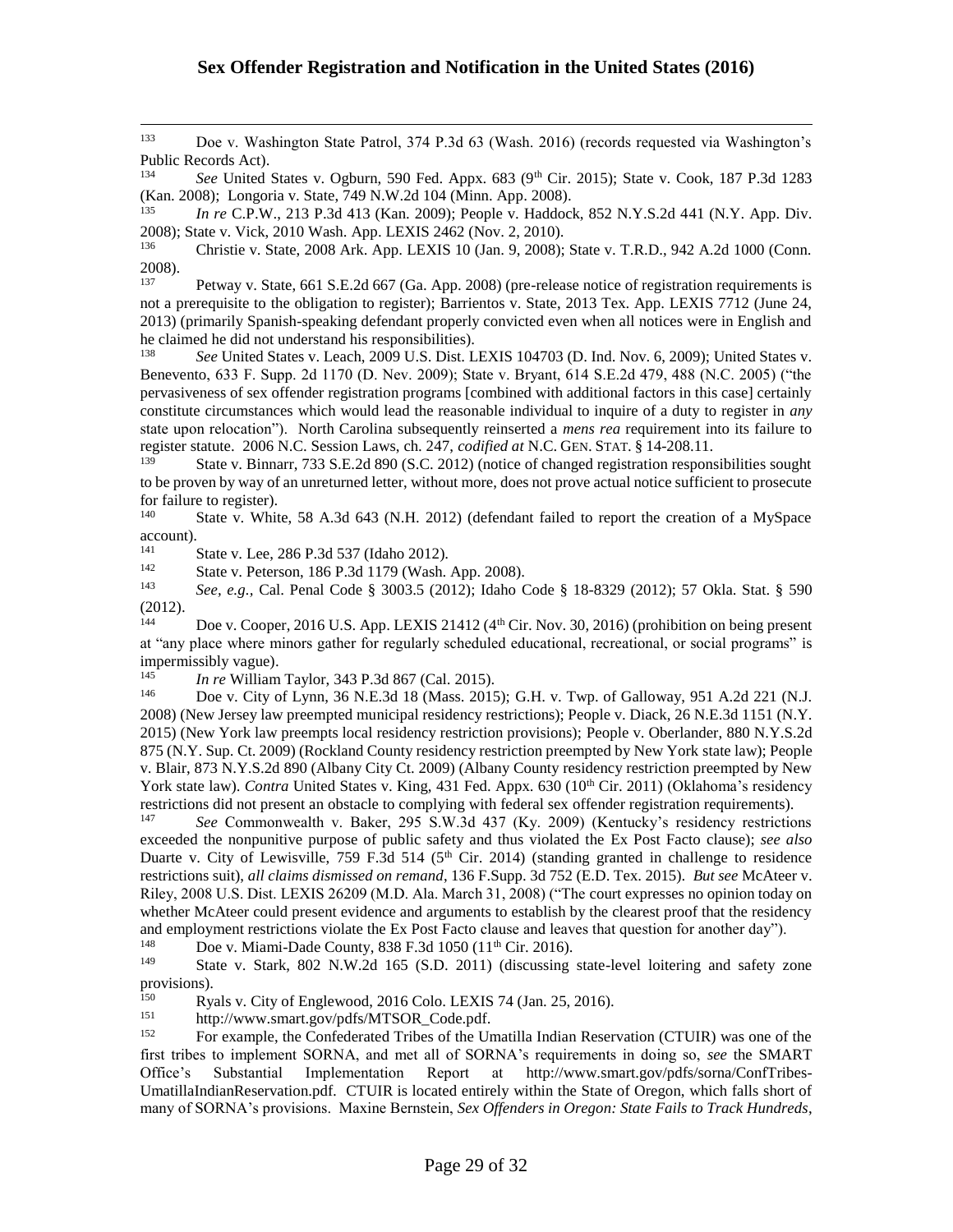THE OREGONIAN (Oct. 2, 2013), *available at* http://www.oregonlive.com/sexoffenders/special-presentation/ (Oregon only posts 2.5% of its registered sex offenders on its public sex offender registry website).

<sup>153</sup> *See* United States v. Nichols, 2014 U.S. Dist. LEXIS 118129 (D. S.D., Aug. 20, 2014) (tribes have the inherent power to exclude outsiders from their territory).

<sup>154</sup> United States v. Bryant, 84 U.S.L.W. 4400 (2016). For previous cases holding that tribal court convictions could be used in subsequent federal prosecutions, *see* Kirkaldie v. United States, 21 F.Supp. 3d 1100 (D. Mont. 2014) (domestic violence prosecution); United States v. First, 731 F.3d 998 (9<sup>th</sup> Cir. 2013) (admissible so long as the uncounseled conviction would not violate the U.S. Constitution) (possession of a firearm prosecution); United States v. Shavanaux, 647 F.3d 993 (11th Cir. 2011) (tribal court convictions that meet the due process requirements of the Indian Civil Rights Act (ICRA) may be admitted in subsequent federal prosecutions) (domestic violence prosecution); United States v. Cavanaugh, 643 F.3d 592 (8<sup>th</sup> Cir. 2011) (domestic violence prosecution). There are also cases that have interpreted the above decisions, *see, e.g.,* United States v. Bundy, 966 F.Supp. 2d 1175 (D. N.M. 2013) (tribal conviction did not meet the *Shavanaux* test) (DUI prosecution).

<sup>155</sup> State v. Atcitty, 215 P.3d 90 (N.M. 2009).<br><sup>156</sup> Inited States v. Begav, 622 E.3d 1187 (0th

 $\overline{a}$ 

<sup>156</sup> United States v. Begay, 622 F.3d 1187 (9th Cir. 2010), *abrogated on other grounds*, United States v. DeJarnette, 741 F.3d 971 (9<sup>th</sup> Cir. 2013).

<sup>157</sup> State v. John, 308 P.3d 1208 (Ariz. Ct. App. 2013).<br><sup>158</sup> Supplemental Guidelines, supra pote 8 at 1637.38

<sup>158</sup> Supplemental Guidelines, *supra* note 8 at 1637-38.

United States v. Nichols, 775 F.3d 1225 (10<sup>th</sup> Cir. 2013) (holding that an offender could be prosecuted for relocating to the Philippines without notifying domestic registration officials), *overruled*, Nichols v. United States, 136 S.Ct. 1113 (2016). *Contra* United States v. Lunsford, 725 F.3d 859 (8th Cir. 2013) (holding that an offender could not be prosecuted for relocating to the Philippines without notifying domestic registration officials).<br><sup>160</sup> Nichola v United State

<sup>160</sup> Nichols v. United States, 136 S.Ct. 1113 (2016).<br><sup>161</sup> International Megan's Law to Provent Child I

<sup>161</sup> International Megan's Law to Prevent Child Exploitation and Other Sexual Crimes Through Advanced Notification of Traveling Sex Offenders*,* Pub. L. No. 114-119 (Feb. 8, 2016), *available at*  https://www.congress.gov/114/bills/hr515/BILLS-114hr515enr.pdf*.* The passport marking provision has been unsuccessfully challenged in federal court. Doe v. Kerry, 2016 U.S. Dist. LEXIS 49912 (E.D. Cal., Apr. 13, 2016), *motion to dismiss granted*, 2016 U.S. Dist. LEXIS 130788 (Sept. 23, 2016). The State Department has enacted a rule to effect the passport marking provision, 81 Fed. Reg. 60,608 (Sept. 2, 2016), *as corrected* 81 Fed. Reg. 66,184 (Sept. 27, 2016).<br><sup>162</sup> For more information about IMI *see* SM.

<sup>162</sup> For more information about IML, *see* SMARTWatch Dispatch, *International Megan's Law* (Feb. 2016), http://www.smart.gov/pdfs/IML-Dispatch-2016.pdf.

<sup>163</sup> The Canadian Province of Alberta maintains a website listing high-risk sex offenders: www.solgps.alberta.ca/SAFE\_COMMUNITIES/COMMUNITY\_AWARENESS/SERIOUS\_VIOLENT\_O FFENDERS/Pages/default.aspx, and Saskatchewan maintains a listing of certain high-risk offenders which includes information about certain sex offenders: https://www.saskatchewan.ca/residents/justice-crime-andthe-law/public-notification-of-high-risk-individuals. South Korea, http://www.sexoffender.go.kr, and the Province of Western Australia,

https://www.communityprotection.wa.gov.au, also have public websites where information about sex offenders is posted.

<sup>164</sup> There is a disclosure scheme in place in the United Kingdom authorizing law enforcement to provide details of certain sex offenders, http://www.homeoffice.gov.uk/crime/child-sex-offender-disclosure.

<sup>165</sup> *Available at* http://www.smart.gov/pdfs/global-survey-2016-final.pdf. In 2013, GAO did a full review of the Registered Sex Offender International Tracking System which was developed by a working group spearheaded by the SMART Office. GAO-13-200, REGISTERED SEX OFFENDERS: SHARING MORE INFORMATION WILL ENABLE FEDERAL AGENCIES TO IMPROVE NOTIFICATIONS OF SEX OFFENDERS' INTERNATIONAL TRAVEL (2013), *available at* http://www.gao.gov/assets/660/652194.pdf.

The fact that a person has been convicted of a sex offense involving children can result in the revocation of a person's Certified Shorthand Reporter's License, Sonntag v. Stewart, 2015 Ill. App. LEXIS, 919 (Dec. 11, 2015), or their Ham radio license, FCC Reverses ALJ's Decision, Revokes Convicted Sex Offender's Ham License, ARRL.ORG, http://www.arrl.org/news/fcc-reverses-alj-s-decision-revokesconvicted-sex-offender-s-amateur-radio-license (Nov. 13, 2014). In at least one state, there is a statutory presumption against any registered sex offender being granted unsupervised visitation, custody, or residential placement of a child. 13 DEL. CODE ANN. § 724A.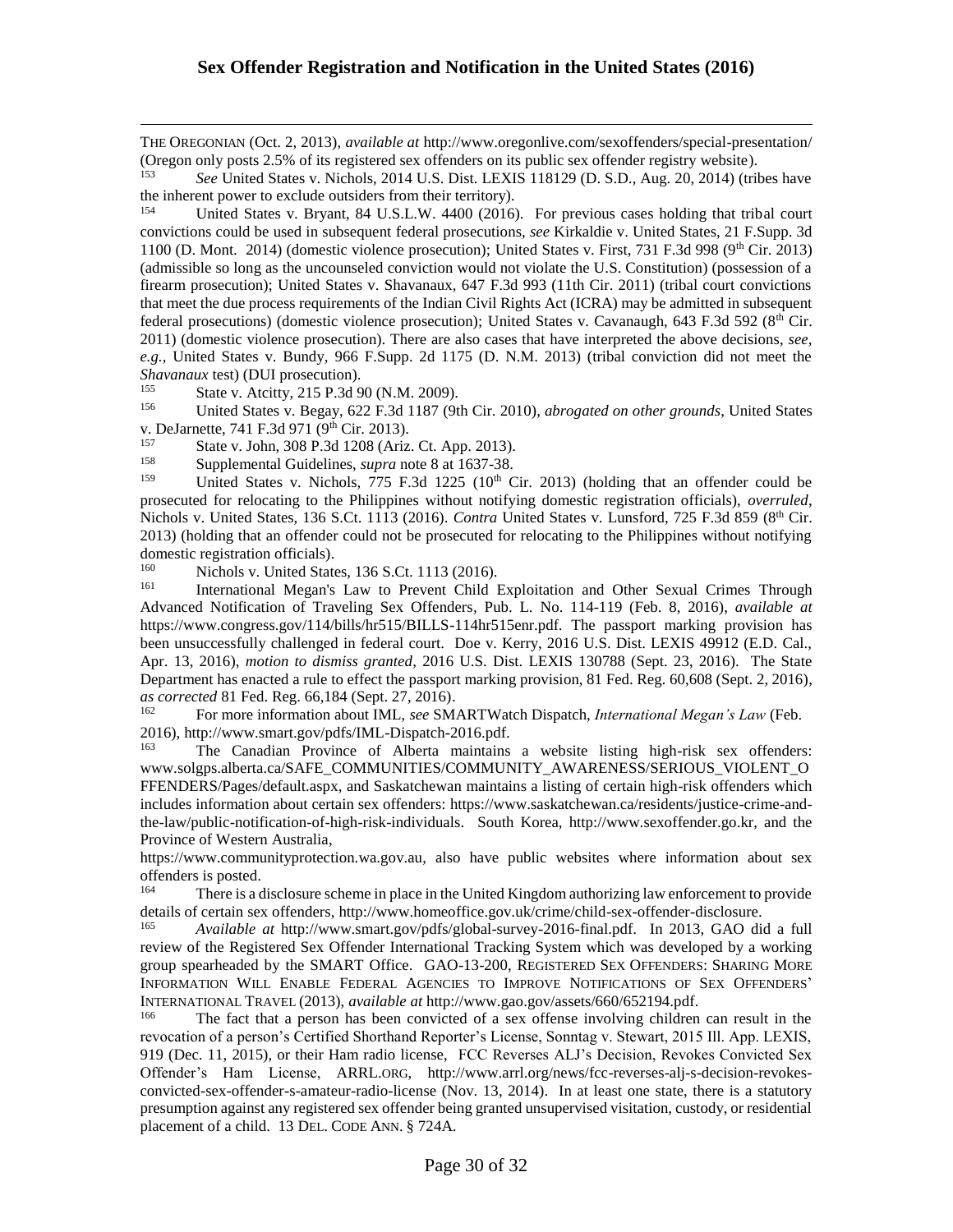$\overline{a}$ 

Santos v. State, 668 S.E.2d 676 (Ga. 2008) (registration requirements unconstitutionally vague); Rodriguez v. Maryland, 108 A.3d 438 (Md. Ct. App. 2015) (weekly registration requirement for homeless offenders not unconstitutional); State v. Crofton, 2008 Wash. App. LEXIS 1283 (June 2, 2008) (weekly registration requirement for homeless offenders permissible).<br><sup>171</sup> See Belay v. City of Chieses, 2015 U.S. Dist. U.S.VI

<sup>171</sup> *See* Beley v. City of Chicago, 2015 U.S. Dist. LEXIS 163919 (N.D. Ill., Dec. 27, 2015); Saiger v. City of Chicago, 2014 U.S. Dist. LEXIS 83206 (N.D. Ill., June 19, 2014) (permitting plaintiff's Due Process claim to proceed); Derfus v. City of Chicago, 42 F.Supp. 3d 888 (N.D. Ill. 2014), *mot'n for summary judg't granted*, 2015 U.S. Dist. LEXIS 44529 (N.D. Ill. April 6, 2015); People v. Wlecke, 6 N.E.3d 745 (Ill. Ct. App. 2014) (offender who lacked identification and was turned away from registering could not be convicted for failure to register).<br> $\frac{172}{2}$  See People V.

<sup>172</sup> *See* People v. Deluca, 176 Cal. Rptr. 3d 419 (Cal. App. 2d Dist. 2014) (even though shelter had limited hours, it counted as a 'residence' for the purposes of registration); State v. Allman, 321 P.3d 557 (Co. Ct. App. 2012) (offender used his car as a residence when working away from 'home' during the week, was a 'residence' for purposes of the statute); Branch v. State, 917 N.E.2d 1283 (Ind. Ct. App. 2009) (homeless defendant was successfully prosecuted for failure to register when he failed to inform authorities that he had left a shelter); Milliner v. State, 890 N.E.2d 789 (Ind. Ct. App. 2008) (offender kicked out of house by wife and staying with friends had to update his registration every time he moved); Tobar v. State, 284 S.W.3d 133 (Ky. 2009) (when offender did not notify authorities of leaving homeless shelter, conviction for failure to register was proper); State v. Samples, 198 P.3d 803 (Mont. 2008) (when offender failed to notify authorities of leaving shelter, conviction was proper); Commonwealth v. Wilgus, 40 A.3d 1201 (Pa. Super. 2009) (where defendant was unable to rent a room at his intended residence he had a duty to inform registry officials of a change of address); Breeden v. State, 2008 Tex. App. LEXIS 2150 (March 26, 2008) (offender who moved out of hotel into car in parking lot of hotel properly convicted and sentenced to 55 years). *But see* Commonwealth v. Bolling, 893 N.E.2d 371 (Mass. App. 2008) (offender did not need to update his address when he found a friend willing to take him in for a few days); State v. Dinkins, 810 N.W.2d 787 (Wis. 2012) (offender was charged with failure to register, prior to release from incarceration, for failure to provide a residence address, and this was not permissible).

- $173$  Lamberty v. Delaware, 108 A.3d 1225 (Del. 2015).<br> $174$  Linited States v. Pendleton, 2009 U.S. Dist. LEXIS
- 174 United States v. Pendleton, 2009 U.S. Dist. LEXIS 85347 (D. Del. Sept. 18, 2009).<br>175 State v. Edwards 87, A 3d 1144 (Conn. Ct. App. 2014).
- 175 State v. Edwards, 87 A.3d 1144 (Conn. Ct. App. 2014).<br>176 Nikolaan v. State 474 S.W 24.711 (Tax. Ct. App. 2014).
- <sup>176</sup> Nikolaev v. State, 474 S.W.3d 711 (Tex. Ct. App. 2014).<br><sup>177</sup>  $\overline{42 \text{ II S C 8 13663} \cdot \text{see also Denial of Admission and Te}}$

<sup>177</sup> 42 U.S.C. § 13663; *see also* Denial of Admission and Termination of Assistance for Criminals and Alcohol Abusers, 24 C.F.R. § 982.553(a)(2) (2015); When Must I Prohibit Admission of Sex Offenders?, 24 C.F.R. § 5.856 (2001); To What Criminal Records and Searches Does this Subpart Apply?, 24 C.F.R. § 5.901 (2001); What Special Authority is there to Obtain Access to Sex Offender Registration Information?, 24 C.F.R. § 5.905 (2001); Denial of Admission for Criminal Activity or Drug Abuse by Household Members (2001) 24 C.F.R. § 960.204(a)(4). HUD issued guidance in 2012 describing the duties of owners, agents, and public housing authorities with regards to admitting registered sex offenders. State Registered Lifetime Sex Offenders in Federally Assisted Housing, http://portal.hud.gov/hudportal/documents/huddoc?id=12- 28pihn12-11hsgn.pdf. This guidance was drafted in part as a response to an Inspector General's report which had been issued in 2009. HUD SUBSIDIZED AN ESTIMATED 2,094 TO 3,046 HOUSEHOLDS THAT INCLUDED LIFETIME REGISTERED SEX OFFENDERS, AUDIT REP'T NO. 2009-KC-0001 (Aug. 14, 2009), https://www.hudoig.gov/sites/default/files/pdf/Internal/2009/ig0970001.pdf.<br><sup>178</sup> Section 8' is the common shorthand reference to the housing assisted

<sup>178</sup> 'Section 8' is the common shorthand reference to the housing assistance provisions contained in the United States Housing Act of 1937, ch. 896, Title I, § 8 (Sept. 1, 1937), as amended.

<sup>179</sup> Miller v. McCormick, 605 F.Supp.2d 296 (D. Me. 2009). *But see* State Registered Lifetime Offenders in Federally Assisted Housing, UNITED STATES DEP'T OF HOUSING AND URBAN DEVELOPMENT, Notice PIH 2012-28/H 2012-11 (June 11, 2012), http://portal.hud.gov/hudportal/documents/huddoc?id=12- 28pihn12-11hsgn.pdf (persons that are a sex offender subject to a lifetime registration requirement who are wrongfully admitted to Section 8 housing are subject to termination procedures).<br><sup>180</sup> Iohnson y California 2011 U.S. Dist. LEXIS 101623 (C.D. Cal. July 25)

<sup>180</sup> Johnson v. California, 2011 U.S. Dist. LEXIS 101623 (C.D. Cal. July 25, 2011).<br><sup>181</sup> Henley v. Housing Auth of New Orleans, 2013 U.S. Dist. LEXIS 62255 (E.D. I.

<sup>181</sup> Henley v. Housing Auth. of New Orleans, 2013 U.S. Dist. LEXIS 62255 (E.D. La. May 1, 2013).

<sup>&</sup>lt;sup>167</sup> *See BLACK's LAW DICTIONARY (Abr. 6<sup>th</sup> ed., 1991) at p. 288.*<br> **Balentine v. Tremblay, 554 Eed. Apry 58 (2d Cir. 2014)** 

<sup>&</sup>lt;sup>168</sup> Balentine v. Tremblay, 554 Fed. Appx. 58 (2d Cir. 2014).<br><sup>169</sup> Meyer v. Nat'l Tenant Network, Inc. 10 F. Supp. 2d 1096.

<sup>&</sup>lt;sup>169</sup> Meyer v. Nat'l Tenant Network, Inc., 10 F.Supp. 3d 1096 (N.D. Cal. 2014).<br><sup>170</sup> Santos v. State, 668 S.E. 2d 676 (Ga. 2008) (registration requirements unce